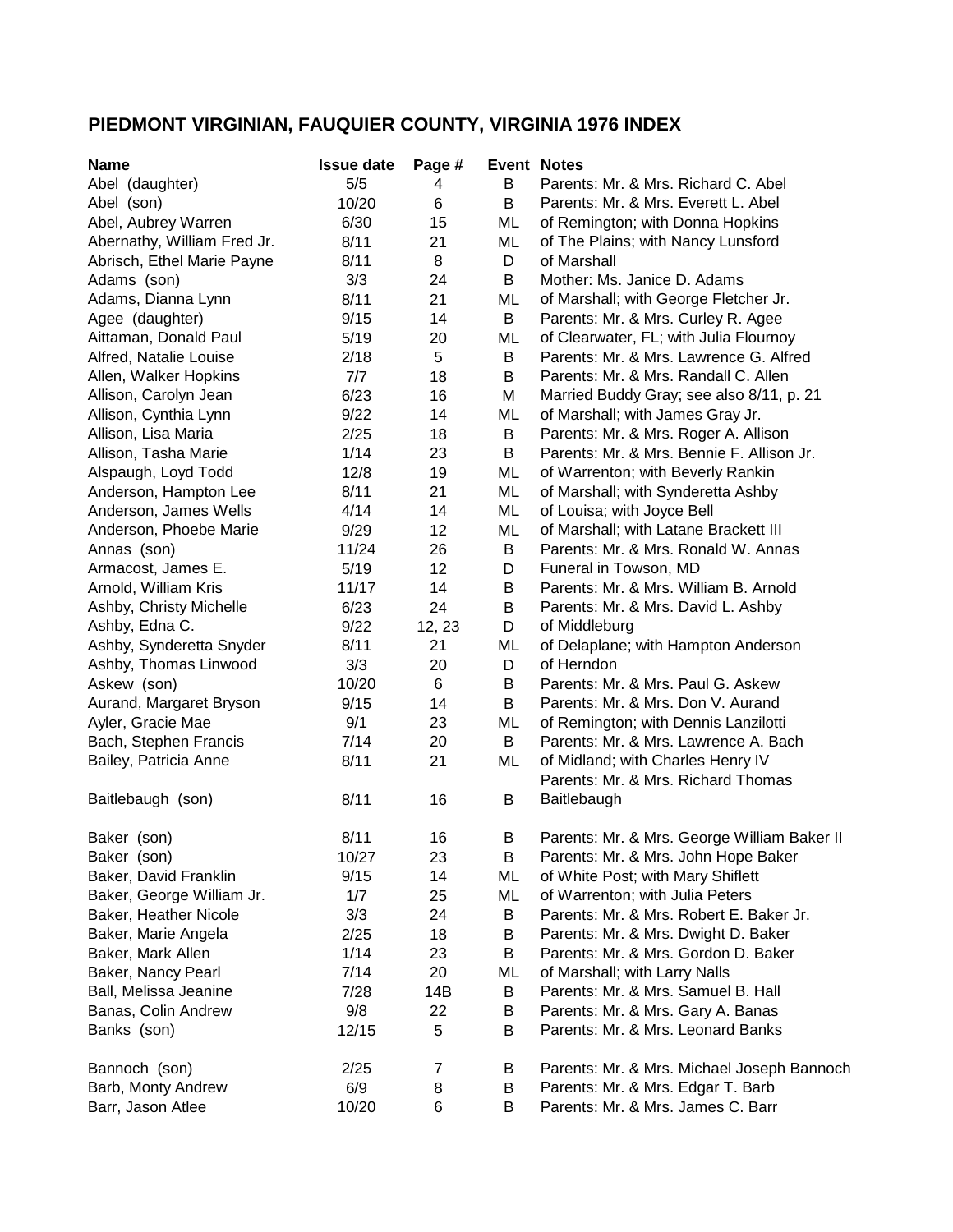| Barr, Lonnie William Jr.    | 7/21  | $\overline{7}$ | ML | of Manassas; with Beverly Putnam           |
|-----------------------------|-------|----------------|----|--------------------------------------------|
| Bartenstein, Margaret Erwin | 9/22  | 14             | ML | of Warrenton; with Lawrence Bussey         |
| Barton, Shannon Marie       | 3/24  | 30             | B  | Parents: Mr. & Mrs. Daniel R. Barton       |
| Bass, Neil Steven           | 5/26  | 9              | B  | Parents: Mr. & Mrs. Lyle S. Bass           |
| Bates (son)                 | 9/29  | 18             | B  | Parents: Mr. & Mrs. Robert Melvin Bates    |
| Batten, Cynthia Lynn        | 6/9   | 16             | ML | of Warrenton; with David Buchanan Jr.      |
| Baxter (son)                | 11/17 | 14             | B  | Parents: Mr. & Mrs. Matthew L. Baxter      |
| Bayne, Patricia Ann         | 8/11  | 21             | ML | of Midland; with Howard Haley              |
| Beales, Penny Lane          | 4/14  | 23             | B  | Parents: Mr. & Mrs. Mark W. Beales         |
| Bear, Grace Fulton          | 2/25  | 20             | D  | Former owner of Buckland Tavern            |
| Beatty, Virginia Elizabeth  | 5/19  | 20             | ML | of Catlett; with Ronald White              |
| Beavers (daughter)          | 4/21  | 30             | B  | Parents: Mr. & Mrs. Joseph W. Beavers      |
| Beavers (son)               | 8/11  | 25             | B  | Parents: Mr. & Mrs. George L. Beavers Jr.  |
| Beavers, Pearle Miley       | 6/16  | 15             | D  | <b>Buried in Ebenezer Cemetery</b>         |
| Bedford (son)               | 5/26  | 26             | B  | Parents: Mr. & Mrs. Sammy C. Bedford       |
| Bell (son)                  | 6/30  | 15             | B  | Parents: Mr. & Mrs. Simuel M. Bell Jr.     |
| Bell, Edward Earl           | 9/1   | 23             | ML | of Falmouth; with Judith Bryant            |
| Bell, Joyce Ellen           | 4/14  | 14             | ML | of Falmouth; with James Anderson           |
| Bender, Herman Alfred       | 1/7   | 24             | B  | Parents: Mr. & Mrs. Albert J. Bender       |
| Berger (son)                | 7/7   | 12             | B  | Parents: Mr. & Mrs. David L. Berger        |
| Bernick, Kimberly Marie     | 8/11  | 19             | B  | Parents: Mr. & Mrs. Gregory J. Bernick     |
| Berns, Bartlett McNabb      | 5/12  | 18             | В  | Parents: Mr. & Mrs. Elbert W. Berns        |
| Berry, Tasha Renee          | 2/25  | 18             | В  | Parents: Mr. & Mrs. Ray L. Berry           |
| Bettis, Barbara Jean        | 8/11  | 21             | ML | of Upperville; with Richard Lunsford Jr.   |
| Betzer (daughter)           | 7/7   | 12             | B  | Parents: Mr. & Mrs. Gerlad E. Betzer       |
| Beyes, Richard David        | 5/19  | 20             | ML | of Bealeton; with Joanne Slagle            |
| Bielski, Allison Joan       | 7/14  | 20             | B  | Parents: Mr. & Mrs. John P. Bielski        |
| <b>Black, Corrine Wendy</b> | 8/11  | 21             | ML | of Nokesville; with Tyrone Turner          |
| Blackburn, Doris Ann        | 6/9   | 16             | ML | of Bealeton; with C.B. Helton              |
| <b>Blair, Daniel Parker</b> | 8/11  | 19             | B  | Parents: Mr. & Mrs. Howard D. Blair        |
| Blough (daughter)           | 4/28  | 4              | B  | Parents: Mr. & Mrs. Mark Ernest Blough     |
| Bobek, Alicia Marie         | 11/17 | 14             | B  | Parents: Mr. & Mrs. Robert J. Bobek        |
| Bower (daughter)            | 2/25  | $\overline{7}$ | B  | Parents: Mr. & Mrs. Norman Davis Bower     |
| Bowers, Bonnie Sue          | 9/22  | 14             | ML | of Bealeton; with Robert Frazier           |
| Bowers, Sandra Lee          | 9/22  | 14             | ML | of Bealeton; with Vernon Carter            |
| Brackett, Latane Elmo III   | 9/29  | 12             | ML | of Springfield; with Phoebe Anderson       |
| Bradley (son)               | 9/22  | 14             | В  | Parents: Mr. & Mrs. Thomas Ross Bradley    |
| Brady, Ronald Calvin        | 9/1   | $\overline{2}$ | D  | of The Plains                              |
| Brady, Ronald Carlin        | 9/8   | 25             | D  | of The Plains                              |
| Braidwood, Robert Kenneth   | 5/12  | 18             | В  | Parents: Mr. & Mrs. Douglas Braidwood      |
| Breeden, Andrew Michael     | 9/15  | 14             | B  | Parents: Mr. & Mrs. Michael J. Breeden     |
| Breeden, Dawn Vencill       | 12/8  | 19             | ML | of The Plains; with Sam Clegg              |
| Breeden, Douglas David      | 9/1   | 14             | M  | Married Bobbie Jo Dent                     |
| Breeden, Lisa Marie         | 1/28  | 25             | B  | Parents: Mr. & Mrs. Henry W. Breeden       |
| Brennan, Carolyn Elizabeth  | 12/8  | 19             | ML | of Delaplane; with Robert Helle            |
| Brewster, Jerry Michael Jr. | 12/8  | 19             | B  | Parents: Mr. & Mrs. Jerry M. Brewster      |
| Bright (son)                | 2/25  | $\overline{7}$ | B  | Parents: Mr. & Mrs. Johnny Mack Bright     |
| Brill (daughter)            | 7/14  | 19             | В  | Parents: Mr. & Mrs. William Adolph Brill   |
|                             |       |                |    |                                            |
| Brooks (daughter)           | 5/12  | $\overline{7}$ | B  | Parents: Mr. & Mrs. Stephen Anthony Brooks |
| Brooks, Charles L.          | 8/4   | 11             | D  | of Hume                                    |
| Brooks, Sallie Morris       | 11/17 | 4              | D  | of Hume                                    |
|                             |       |                |    |                                            |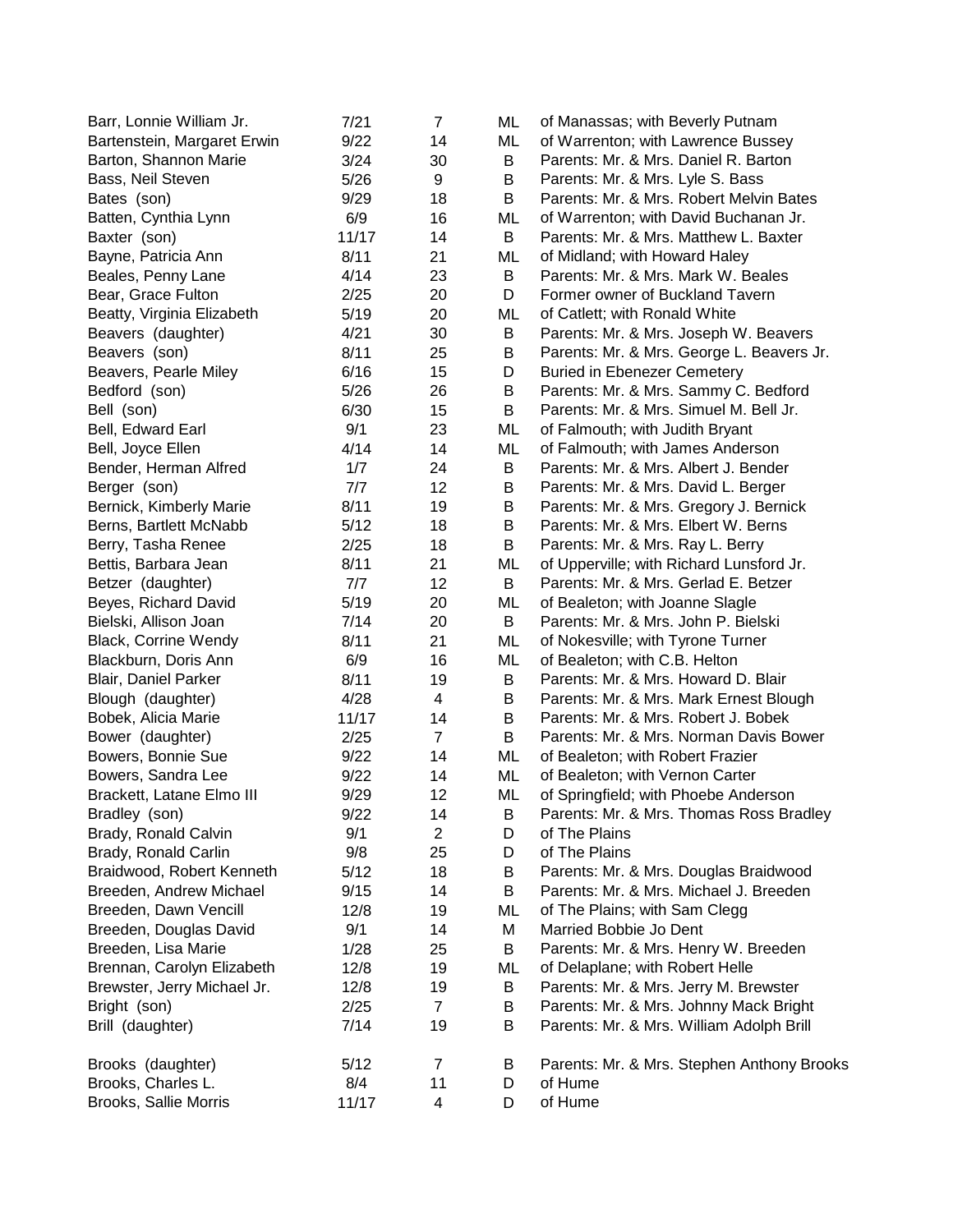| Brothers (daughter)          | 7/14  | 20              | B  | Parents: Mr. & Mrs. James Michael Brothers    |
|------------------------------|-------|-----------------|----|-----------------------------------------------|
| Brown, George G.             | 9/8   | 8               | D  | of Westminister, MD                           |
| Brown, Michael Allen         | 6/30  | 15              | ML | of The Plains; with Valerie Parks             |
| Brown, Stuart Leslie         | 12/22 | 26              | M  | <b>Married Diane Solomon</b>                  |
| Brundage, Howard Medford Jr. | 6/9   | 8               | ML | of Remington; with Patricia Doheney           |
| Bryant, Judith Diane         | 9/1   | 23              | ML | of Goldvein; with Edward Bell                 |
| Bryant, Margo Couzens        | 7/14  | 12              | D  | of Melrose Castle Farm, Casanova              |
| Buchanan, David Murray Jr.   | 6/9   | 16              | ML | of Warrenton; with Cynthia Batten             |
| Buchko, Allison Michelle     | 12/15 | 19              | B  | Parents: Mr. & Mrs. Michael S. Buchko         |
| Buchman, Jeffrey Carlton     | 7/14  | 30              | B  | Parents: Mr. & Mrs. Lawrence R. Buchman       |
| Budd, Slyvia Gail            | 4/14  | 14              | ML | of Warrenton; with Harold Hass                |
| Burger (daughter)            | 7/14  | 19              | В  | Parents: Mr. & Mrs. Frederick Hooten Burger   |
| Burke, Edward Thomas III     | 12/8  | 19              | B  | Parents: Mr. & Mrs. Edward T. Burke Jr.       |
| Burn, Patricia Ann           | 3/24  | 19              | ML | of Laurel, MD; with Raymond Robinson          |
| Burton, Ramona Arlene        | 1/21  | 27              | B  | Parents: Mr. & Mrs. Oscar S. Burton           |
| Burwell, John Baldwin III    | 7/21  | $\overline{7}$  | ML | of Washington DC; with Claudia Cabble         |
| Bush, Jimmy Wayne Jr.        | 8/18  | 14C             | B  | Parents: Mr. & Mrs. Jimmy W. Bush             |
| Bussey, Lawrence Day         | 9/22  | 14              | ML | of Annandale, VA; with Margaret Bartenstein   |
| Buter (daughter)             | 9/15  | 14              | B  | Parents: Mr. & Mrs. James M. Buter            |
| Butts, Jason Nicholas        | 2/25  | 18              | B  | Parents: Mr. & Mrs. Jim L. Butts              |
| Byler (son)                  | 9/15  | 14              | B  | Parents: Mr. & Mrs. Marvin Byler              |
| Bywaters, Louie James Jr.    | 9/15  | 14              | ML | of Gainesville; with Dorothy Hackley          |
| Cabble, Claudia Melanie      | 7/21  | $\overline{7}$  | ML | of Washington DC; with John Burwell III       |
| Callaway (son)               | 1/14  | 28              | B  | Parents: Mr. & Mrs. John L. Callaway          |
| Cameron (son)                | 2/25  | $\overline{7}$  | B  | Parents: Mr. & Mrs. Robert Shelton Cameron    |
| Campbell (daughter)          | 5/26  | 26              | B  | Mother: Ms. Lilly Mae Campbell                |
| Campbell, Carrie Lee         | 4/14  | 25              | B  | Parents: Mr. & Mrs. Elliott R. Campbell       |
| Campbell, Cecil Thomas       | 8/11  | 21              | ML | of The Plains; with Rebecca Wood              |
| Campbell, Hildagarde Carolyn | 9/15  | 14              | ML | of Warrenton; with Allen Edwards              |
| Campbell, Joanne             | 9/22  | 14              | ML | of Warrenton; with William Miller Jr.         |
| Campbell, Roy S. (Soul Papa) | 5/5   | $\overline{2}$  | D  | Disc jockey at WOL radio                      |
| Canard, William              | 9/8   | 8               | D  | of Halfway                                    |
| Candano, Juanita Rita        | 11/17 | 14              | ML | of Catlett; with Gordon Gray                  |
| Cantrall, Laura Jane         | 3/3   | 20              | B  | Parents: Mr. & Mrs. Wesley J. Cantrall        |
|                              |       |                 |    | of Marshall; married Keith Griffith; see also |
| Cantrell, Teresa Lynne       | 11/10 | 19              | M  | 11/17, p. 12                                  |
| Carey (son)                  | 6/23  | 25              | B  | Parents: Mr. & Mrs. Douglas E. Carey          |
| Carey (son)                  | 6/30  | 15              | B  | Parents: Mr. & Mrs. Michael Joseph Carey      |
| Carr, Timothy Maxwell        | 7/14  | 20              | B  | Parents: Mr. & Mrs. James C. Carr             |
| Carrico, Alan Neil           | 6/30  | 15              | ML | of Nokesville; with Delores Walter            |
| Carroll, Donna Adams         | 8/11  | 21              | ML | of Marshall; with Reginald Glascock           |
| Carte, Tammy Kay             | 7/14  |                 | ML | of Warrenton; with Richard Robinson           |
|                              |       | 20              |    |                                               |
| Carter (daughter)            | 2/25  | $\overline{7}$  | B  | Parents: Mr. & Mrs. Franklin Roosevelt Carter |
| Carter (daughter)            | 9/15  | 14              | B  | Mother: Ms. Denise D. Carter                  |
| Carter, Christina Marie      | 2/18  | 5               | B  | Parents: Mr. & Mrs. Robert T. Carter          |
| Carter, David Wayne          | 9/29  | 12              | В  | Parents: Mr. & Mrs. Wayne W. Carter           |
| Carter, Lelia Ida            | 12/8  | 12 <sub>2</sub> | D  | of Marshall                                   |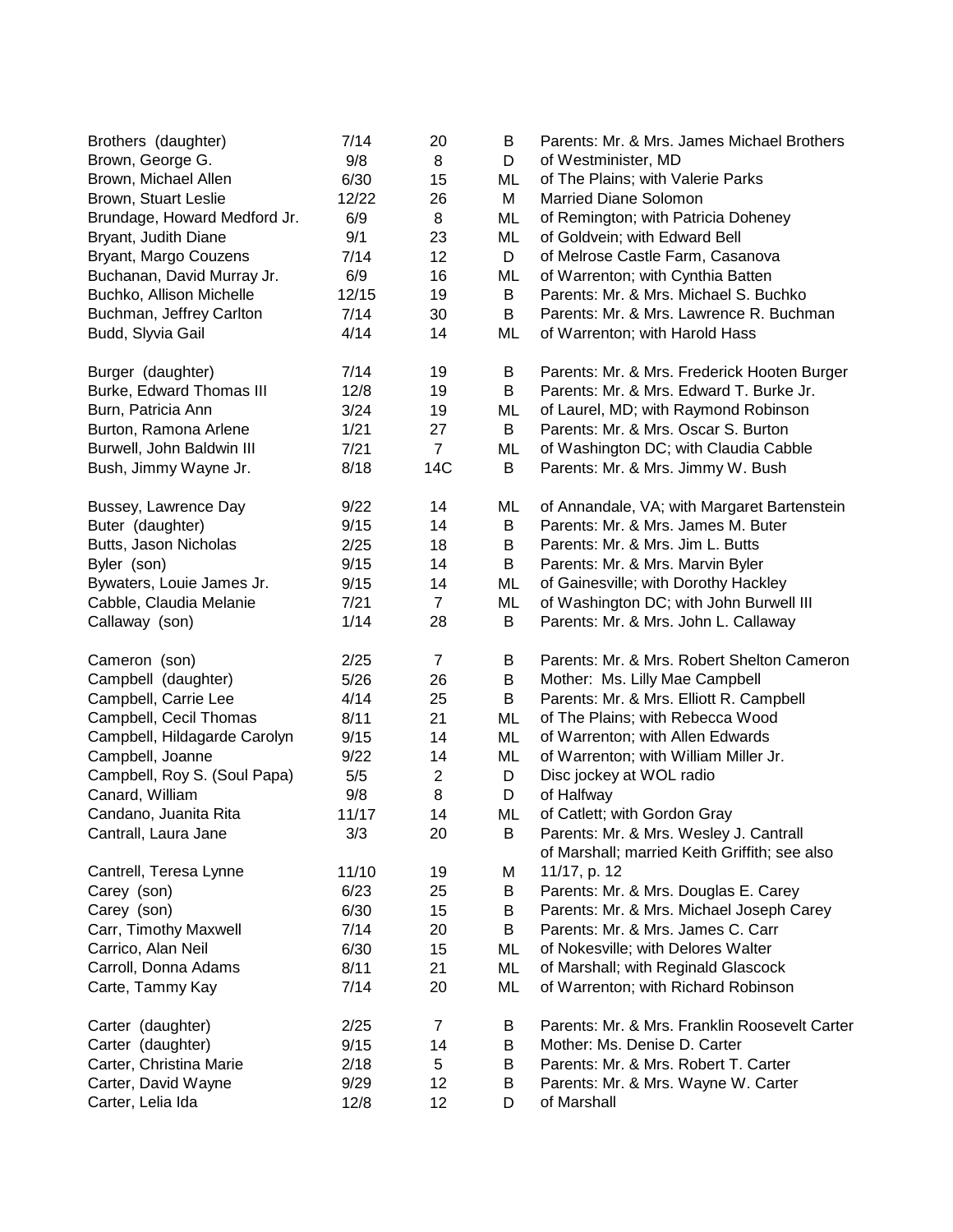| Carter, Marvin M.             | 2/25  | 12             | D  | of Marshall                                   |
|-------------------------------|-------|----------------|----|-----------------------------------------------|
| Carter, Roland Gatewood       | 7/28  | 25             | ML | of Warrenton; with Eleanor Collins            |
| Carter, Vernon Scott          | 9/22  | 14             | ML | of Remington; with Sandra Bowers              |
| Cassell, Karen Leigh          | 9/22  | 14             | ML | of Warrenton; with Gary Hume                  |
| Cassidy, Candice Rose         | 7/28  | 14B            | B  | Parents: Mr. & Mrs. Michael C. Cassidy        |
| Castro (daughter)             | 2/4   | 22             | B  | Parents: Mr. & Mrs. Steve A. Castro           |
| Caylor, Jodi Lynn             | 12/8  | 19             | B  | Parents: Mr. & Mrs. George R. Caylor          |
| Chacey (son)                  | 7/14  | 20             | B  | Parents: Mr. & Mrs. Allan Parmer Chacey       |
| Chaffee, Laura Ann            | 12/8  | 19             | B  | Parents: Mr. & Mrs. David R. Chaffee          |
|                               |       |                |    | Parents: Mr. & Mrs. Thomas Kenneth            |
| Chapman (son)                 | 11/17 | 14             | B  | Chapman                                       |
| Chappell, Katherine           | 6/30  | 15             | ML | of Allentown, PA; with Albert Joseph Jr.      |
| Charnock, Howard Lee Jr.      | 3/24  | 19             | ML | of Warrenton; with Karen Hinchey              |
| Charpentier (daughter)        | 2/4   | 22             | B  | Parents: Mr. & Mrs. Charles D. Charpentier    |
| Chatham (son)                 | 9/22  | 14             | B  | Parents: Mr. & Mrs. Roger William Chatham     |
| Chipps (daughter)             | 7/14  | 20             | B  | Parents: Mr. & Mrs. Steven James Chipps       |
| Christian, Angela Patricia    | 8/11  | 21             | ML | of Marshall; with John Peyton                 |
| Clark, Jennifer Lynn          | 7/14  | 30             | B  | Parents: Mr. & Mrs. Jon M. Clark              |
| Clark, Mary Ann               | 9/29  | 12             | ML | of Middleburg; with Gary Hendricks            |
| Clatterbuck, Gene Aylor       | 9/15  | 14             | ML | of Remington; with Marian Turner              |
| Clegg, Marion Victoria        | 7/28  | 25             | ML | of The Plains; with James Grimes              |
| Clegg, Sam Bishop             | 12/8  | 19             | ML | of The Plains; with Dawn Breeden              |
| Clemen (son)                  | 9/15  | 14             | B  | Parents: Mr. & Mrs. Burnard K. Clemen         |
| Cloe, Robert William          | 1/21  | 27             | ML | of Bealeton; with Janet Drone                 |
| Clough, Zachary James         | 12/8  | 19             | B  | Parents: Mr. & Mrs. Kenneth J. Clough         |
| Coan, Annette Stephanie       | 12/8  | 19             | B  | Parents: Mr. & Mrs. John S. Coan              |
| Cobb, Maria Davidson          | 11/10 | 24             | D  | Buried in St. Paul's Cemetery, Haymarket      |
| Cockrell, Franklin Eugene     | 5/19  | 20             | ML | of Deleplane; with Louise Crummett            |
| Coffman, Evelyn Marie         | 12/8  | 19             | ML | of Bealeton; with Charles Elkins              |
| Cohoon, Anita Allison         | 7/21  | $\overline{7}$ | ML | of The Plains; with Elzie Sisney              |
| Coleman, J.D. Stetson         | 11/3  | 15             | D  |                                               |
| Coles, Rosa Lee               | 9/1   | 23             | ML | of Midland; with Charles Grant III            |
| Collins, Eleanor Michele      | 7/28  | 25             | ML | of Warrenton; with Ronald Carter              |
| Collins, Frances              | 2/18  | 21             | D  | of Mantua, OH                                 |
| Columo, Aurelia               | 4/21  | 4              | D  | of Pennsylvania                               |
| Colvin (daughter)             | 2/18  | 25             | B  | Parents: Mr. & Mrs. Henry L. Colvin           |
| Colvin (daughter)             | 10/27 | 23             | B  | Parents: Mr. & Mrs. William Martin Colvin III |
| Colvin, Yvonne Esther         | 4/14  | 14             | ML | of Nokesville; with George Phillips           |
| Combs (son)                   | 5/26  | 26             | B  | Parents: Mr. & Mrs. John R. Combs             |
| Commerce, Neil Andrew Jr.     | 3/24  | 25             | B  | Parents: Mr. & Mrs. Neil A. Commerce          |
| Compher, John Thomas          | 12/8  | 19             | B  | Parents: Mr. & Mrs. John L. Compher           |
| Compher, Justin Kurt          | 11/17 | 14             | B  | Parents: Mr. & Mrs. James C. Compher Jr.      |
| Compton (daughter)            | 8/11  | 25             | В  | Parents: Mr. & Mrs. Claude T. Compton         |
| Compton, John Edward          | 11/17 | 14             | ML | of Catlett; with Cynthia Radle                |
| Cone, Valerie Diane           | 4/28  | 10             | ML | of Warrenton; with Robert Tomkiewicz          |
| Conrad, G. Bryan (Brig. Gen.) | 12/15 | 26             | D  | of White Post                                 |
| Conrad, Wesley Eugene         | 3/24  | 19             | ML | of Orange, VA; with Sherry Schoenwetter       |
| Conrad, William Alexander     |       |                |    |                                               |
| Speek IV                      | 3/10  | 24             | B  | Parents: Mr. & Mrs. Ralph W. Conrad Jr.       |
| Cook, Chasity Falena          | 4/14  | 27             | B  | Parents: Mr. & Mrs. Steve Cook                |
| Cook, Douglas Brian           | 4/14  | 14             | ML | of Delaplane; with Deborah Veditz             |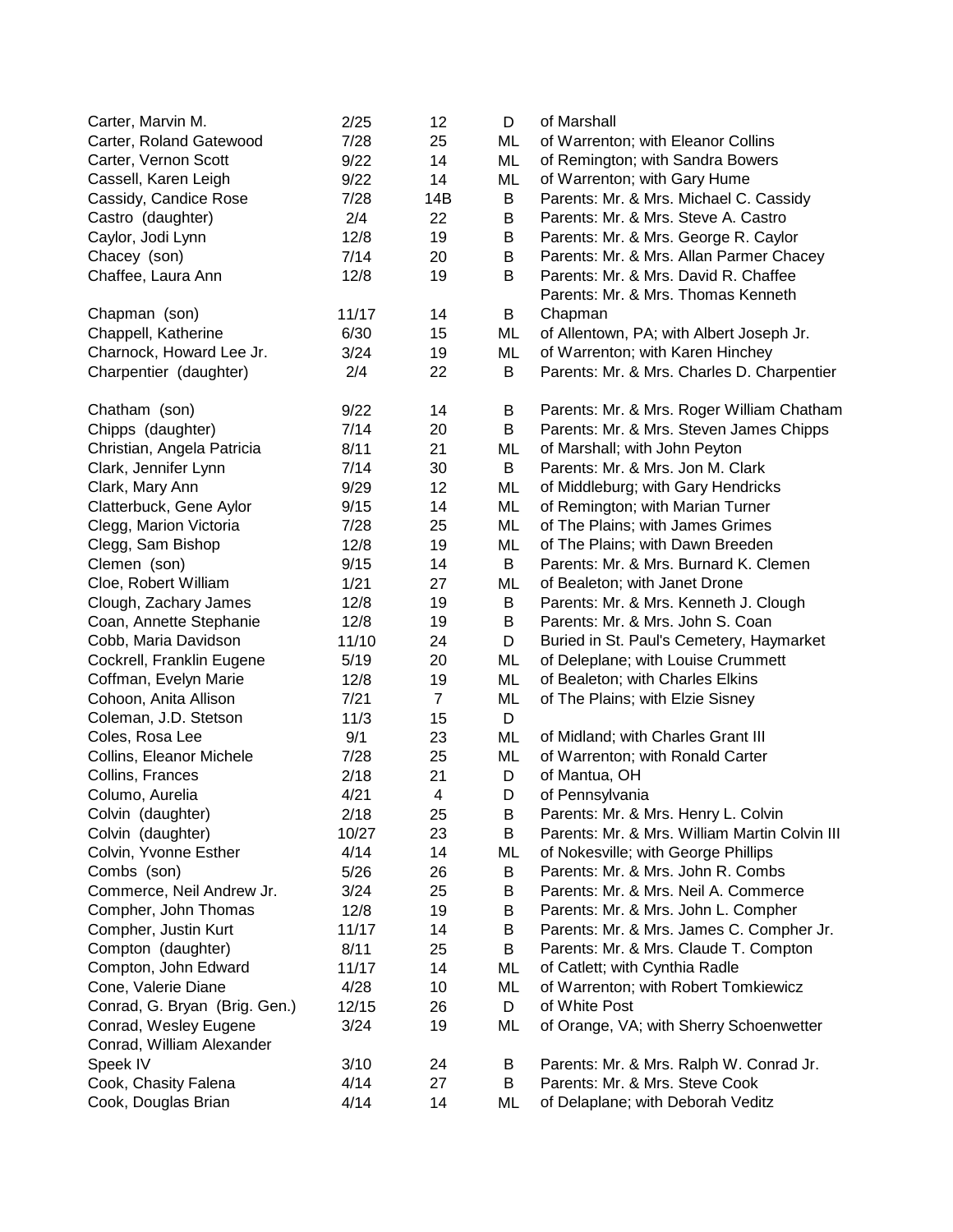| Cook, Peggy Elizabeth      | 11/17 | 14             | ML | of Warrenton; with Jesse Foster Jr.          |
|----------------------------|-------|----------------|----|----------------------------------------------|
| Cooper, Joshua Ward        | 8/11  | 19             | B  | Parents: Mr. & Mrs. Albert L. Cooper         |
| Cooper, Martha Ann         | 9/15  | 14             | ML | of Marshall; with George Hawks Jr.           |
| Cooper, Robert Andrew      | 9/15  | 14             | ML | of Delaplane; with Catherine VanWie          |
| Copeland, Juanita Lynn     | 4/14  | 14             | ML | of Catlett; with Joseph Miller               |
| Corbin (daughter)          | 3/10  | 25             | В  | Parents: Mr. & Mrs. Herbert Anderson Corbin  |
| Corbin (daughter)          | 7/14  | 20             | B  | Parents: Mr. & Mrs. Everett Estes Corbin Jr. |
| Cordani (daughter)         | 2/25  | $\overline{7}$ | B  | Parents: Mr. & Mrs. Roger Lee Cordani        |
| Cormicle, Matthew Cobourn  | 5/12  | 18             | B  | Parents: Mr. & Mrs. Clarence C. Cormicle     |
| Cornwell, Sunday Dawn      | 11/17 | 14             | В  | Parents: Mr. & Mrs. Vernon R. Cornwell       |
| Corum (son)                | 1/14  | 28             | В  | Parents: Mr. & Mrs. Wade C. Corum            |
| Costin, William Gilmor     | 4/21  | 8              | D  | With the Middleburg Players                  |
| Cowles, Susan Elaine       | 1/7   | 25             | ML | of Catlett; with Royce Heddings              |
| Crabbs (son)               | 3/10  | 25             | B  | Parents: Mr. & Mrs. Ronald Ray Crabbs        |
| Craig (son)                | 12/15 | 5              | B  | Parents: Mr. & Mrs. Lewis Edward Craig       |
| Craig, James Lee           | 9/29  | 12             | ML | of Warrenton; with Glenda Owens              |
| Craig, Mary Ellen          | 9/29  | 12             | ML | of Warrenton; with Ronnie Ferris             |
| Creamer, Patricia Ann      | 9/29  | 12             | ML | of Remington; with Wayne Heidt               |
| Creel, Edward Varnell      | 12/22 | 8              | D  | of Marshall                                  |
| Cregar (daughter)          | 11/17 | 14             | В  | Parents: Mr. & Mrs. Glenn Lee Cregar         |
| Crisp (son)                | 9/29  | 18             | B  | Parents: Mr. & Mrs. Hesby G. Crisp           |
| Crites, Connie Louise      | 9/15  | 14             | ML | of Midland; with Cecil Merritt               |
| Crites, Melvin Love        | 1/28  | 25             | B  | Parents: Mr. & Mrs. Ronald L. Crites         |
| Crone, Janet Ann           | 1/21  | 27             | ML | of Warrenton; with Robert William Cloe       |
| Crouch (son)               | 11/17 | 14             | B  | Parents: Mr. & Mrs. Milton D. Crouch         |
| Crummett, Louise Lee       | 5/19  | 20             | ML | of Delaplane; with Franklin Cockrell         |
| Cullinane, Luke Michael    | 2/25  | 18             | B  | Parents: Mr. & Mrs. Michael T. Cullinane     |
| Culp, Melissa Elizabeth    | 8/11  | 19             | B  | Parents: Dr. & Mrs. Gordon V. Culp Jr.       |
|                            |       |                |    | Parents: Mr. & Mrs. Charles Clayton          |
| Cunningham (daughter)      | 5/26  | 11             | B  | Cunningham                                   |
| Cunningham, Marion Gale    | 9/29  | 12             | ML | of Warrenton; with Dennis Stewart            |
| Currier (daughter)         | 4/28  | 25             | B  | Parents: Mr. & Mrs. Glen S. Currier          |
| Curtis (daughter)          | 6/30  | 15             | В  | Parents: Mr. & Mrs. Tony Lee Curtis          |
| Curtis, Jacob Joshua       | 2/4   | 26             | В  | Parents: Mr. & Mrs. Clinton R. Curtis        |
| Dale, Patrick Russell      | 7/28  | 14B            | В  | Parents: Mr. & Mrs. Michael S. Dale          |
| Dalton (son)               | 1/28  | 22             | В  | Parents: Mr. & Mrs. Eric William Dalton Jr.  |
| Daniels, Melvin Lee        | 2/25  | 18             | В  | Parents: Mr. & Mrs. Melvin F. Daniels        |
| Danner, Michael Eugene Jr. | 12/8  | 19             | В  | Parents: Mr. & Mrs. Michael E. Danner        |
| Danner, Valerie Lynn       | 12/8  | 19             | B  | Parents: Mr. & Mrs. Alvin W. Danner          |
| Darling, Douglas Edward    | 9/15  | 14             | ML | of Warrenton; with Sharon Yowell             |
| Davidson, Katie Anne       | 5/12  | 18             | В  | Parents: Mr. & Mrs. John G. Davidson         |
| Davis, Michael Joseph      | 11/17 | 14             | B  | Parents: Mr. & Mrs. Richard O. Davis         |
| Davis, Rebecca Pearl       | 7/28  | 25             | ML | of Midland; with Clifford Jones              |
| Dawson, Arneta Lola        | 6/2   | 16             | D  | of Orlean                                    |
| Dawson, Brenda Lou         | 3/17  | 22             | ML | of The Plains; with Thomas Gregg             |
| Dawson, Sandra Lynne       | 11/17 | 14             | ML | of Paris; with William Gum                   |
| Dean, Welford Seaboyd Jr.  | 9/15  | 14             | ML | of warrenton; with Gloria Stringfellow       |
| Delashmutt, Aaron Seth     | 8/18  | 14B            | В  | Parents: Mr. & Mrs. Basil M. Delashmutt      |
| Delinski, Lauren Jean      | 2/4   | 26             | B  | Parents: Mr. & Mrs. George F. Delinski       |
| Dell'Angelo, Albert Joseph | 3/17  | 22             | ML | of Warrenton; with Norma Gray                |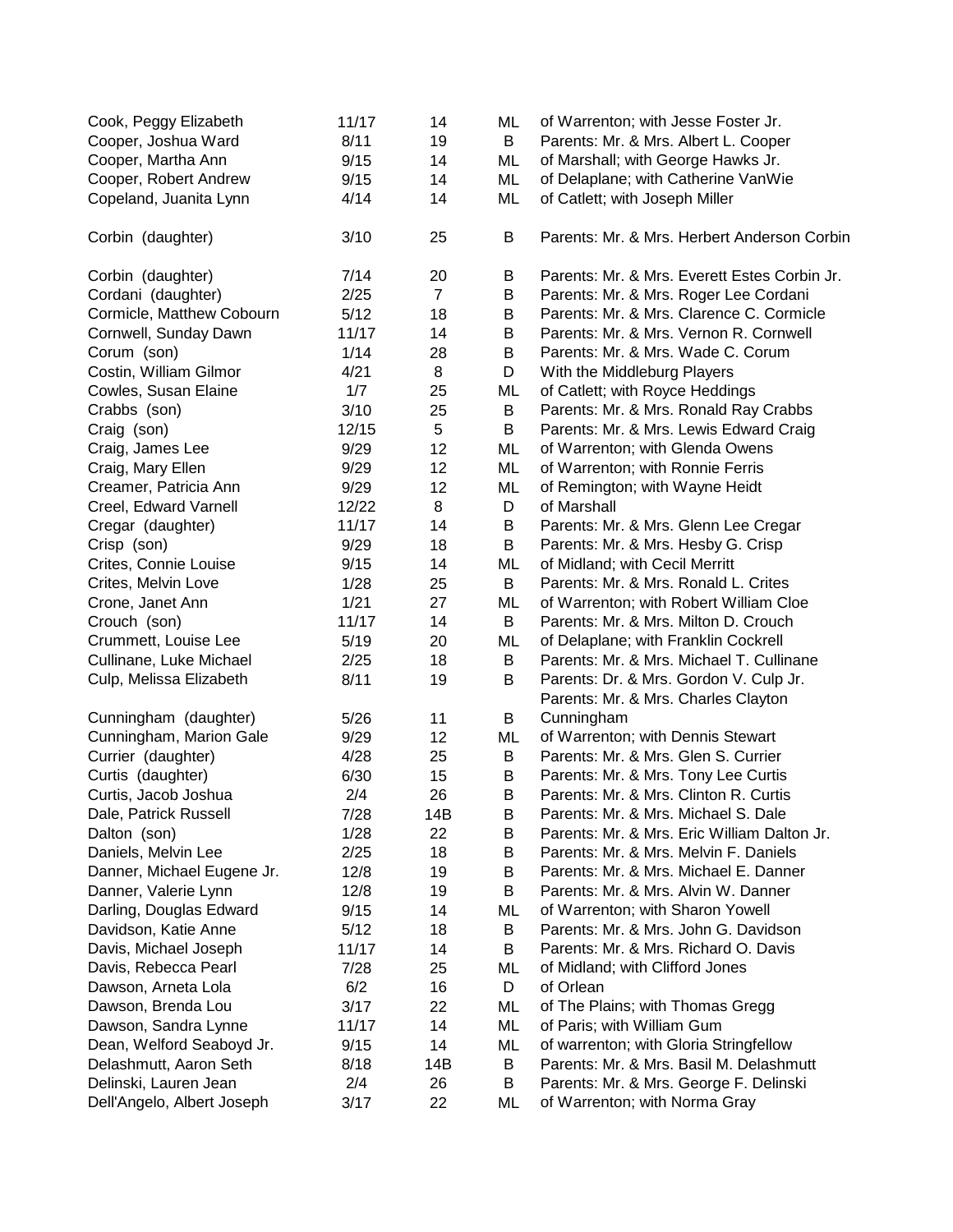| Dellett, Lindsay Colston   | 12/8  | 19                      | B  | Parents: Mr. & Mrs. Robert L. Dellett       |
|----------------------------|-------|-------------------------|----|---------------------------------------------|
| Delph, Linda Joy           | 3/24  | 19                      | ML | of Warrenton; with Samuel Woodward          |
| Demming, Teresa Blanche    | 4/28  | 10                      | ML | of Warrenton; with Jeffrey Moore            |
| Dent, Bobbie Jo            | 9/1   | 14                      | M  | Married Douglas Breeden                     |
| Deuterman, Joyce Ann       | 9/15  | 14                      | ML | of Warrenton; with David Prose              |
| Dillman, Jeffery John      | 1/21  | 27                      | B  | Parents: Mr. & Mrs. Lonnie W. Dillman       |
| Dinkle (son)               | 6/30  | 15                      | B  | Parents: Mr. & Mrs. Allen Scott Dinkle      |
| Dinkle, Alan Scott         | 4/28  | 10                      | ML | of Bealeton; with Cheryl Miller             |
| Dinkle, Florence McClemons | 12/8  | 19                      | ML | of Bealeton; with Michael Mayhugh           |
| Dishner, Charles William   | 5/19  | 20                      | ML | of Catlett; with Teri Lawrence              |
| Dixon, Harry Lee Jr.       | 12/15 | 19                      | В  | Parents: Mr. & Mrs. Harry L. Dixon          |
| diZerega, Augustus Jr.     | 10/13 | 20                      | D  | of Aldie                                    |
| Dodd (daughter)            | 6/30  | 15                      | В  | Parents: Mr. & Mrs. Francis Steven Dodd     |
| Dodson (son)               | 8/11  | 10                      | B  | Parents: Mr. & Mrs. William Roderick Smith  |
| Dodson, Tonia Lynn         | 1/28  | 22                      | В  | Parents: Mr. & Mrs. William Thomas Dodson   |
| Doeller, William Warren    | 12/8  | 25                      | D  | of Orlean                                   |
| Doheney, Patricia Marie    | 6/9   | 16                      | ML | of Remington; with Howard Brundage          |
| Dolby, Carlos Lee          | 7/7   | 18                      | B  | Parents: Mr. & Mrs. Walter C. Dolby Jr.     |
| Dorsuch, Shawn Christopher | 1/28  | 22                      | B  | Parents: Mr. & Mrs. Bruce Edward Dorsuch    |
| Dowdy (daughter)           | 8/11  | $\overline{\mathbf{4}}$ | B  | Parents: Mr. & Mrs. Ronnie L. Dowdy         |
| Drake, Jonathan Russell    | 11/17 | 14                      | B  | Parents: Mr. & Mrs. Ronald D. Drake         |
| Drennen, Jo Ann            | 5/12  | 16                      | ML | of warrenton; with Bruce Noland             |
| Duckworth (son)            | 10/27 | 23                      | В  | Parents: Mr. & Mrs. Perry Erwin Duckworth   |
| Dunn, Angela Laura         | 5/26  | 9                       | B  | Parents: Mr. & Mrs. Frank E. Dunn           |
| Dussault, Lyle Robert      | 4/14  | 14                      | ML | of Catlett; with Susan Short                |
| Dwyer (son)                | 1/28  | 22                      | B  | Parents: Mr. & Mrs. Richard David Dwyer     |
| Dwyer, Reed Elmer          | 1/7   | 25                      | ML | of Bealeton; with Bonnie Merritt            |
| Dye (daughter)             | 9/22  | 14                      | B  | Parents: Mr. & Mrs. Stanley Marvin Dye      |
| Dyer, Christy Alicia       | 3/3   | 20                      | В  | Parents: Mr. & Mrs. Kenneth D. Dyer         |
| Edmonds, John Charles Jr.  | 6/30  | 15                      | ML | of Casanova; with Lavinia Washington        |
| Edmonds, Steven Daniel     | 3/17  | 22                      | ML | of Casanova; with Mary Lou Washington       |
| Edwards, Allen Keesee      | 9/15  | 14                      | ML | of Warrenton; with Hildagarde Campbell      |
| Edwards, Cynthia Virginia  | 12/8  | 19                      | ML | of Marshall; with Donald Haley              |
| Edwards, John Lytton       | 3/24  | 25                      | D  | of Marshall                                 |
| Edwards, William Franklin  | 9/15  | 15                      | D  | of Middleburg                               |
| Eisenmann (son)            | 5/26  | 11                      | B  | Parents: Mr. & Mrs. David Richard Eisenmann |
| Elam, Lucille              | 6/9   | 16                      | ML | of Remington; with Donald Weaver            |
| Elkins, Charles Franklin   | 12/8  | 19                      | ML | of Bealeton; with Evelyn Coffman            |
| Elkins, Helen Rovella      | 3/10  | 22                      | ML | of Bealeton; with Steve Knighting           |
| Elkins, Wendy Ann          | 7/14  | 20                      | B  | Parents: Mr. & Mrs. Bobby D. Elkins         |
| Elmore, Victoria Ellen     | 3/17  | 22                      | ML | of Warrenton; with Ronald Minder            |
| Embrey, Earl               | 12/8  | 11                      | D  | of Elk Run                                  |
| Embrey, Harvey Marshall    | 4/14  | 8                       | D  | of Middleburg area                          |
| Embrey, Shirley Ann        | 7/14  | 20                      | ML | of Catlett; with David Jenkins Jr.          |
| Engle (son)                | 1/28  | 22                      | В  | Parents: Mr. & Mrs. Larry Eugene Engle      |
| Ennis (son)                | 5/12  | $\overline{7}$          | В  | Parents: Mr. & Mrs. Melvin Eugene Ennis     |
| Ennis, Louis Bryant Sr.    | 7/28  | 23                      | D  | of Morrisville                              |
| Erickson, Collin Lee       | 4/14  | 25                      | В  | Parents: Mr. & Mrs. Roger E. Erickson Jr.   |
| Esquerra (son)             | 5/26  | 25                      | В  | Parents: Mr. & Mrs. Ronald L. Esquerra      |
| Estep, Joseph Daniel       | 6/23  | 24                      | B  | Parents: Mr. & Mrs. James F. Estep          |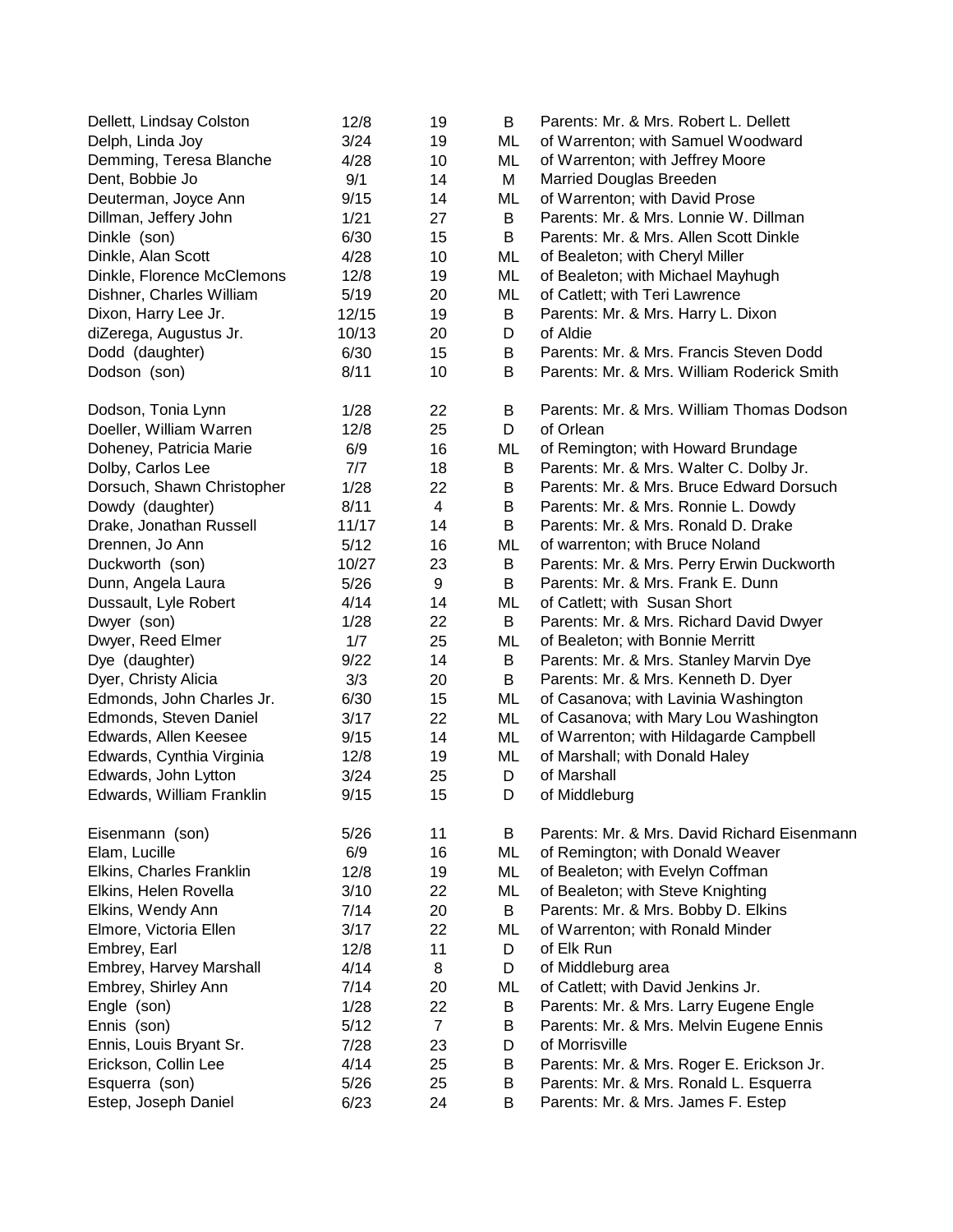| Evans, Lily Langtry         | 11/17 | 14                      | В  | Parents: Mr. & Mrs. Walker W. Evans III       |
|-----------------------------|-------|-------------------------|----|-----------------------------------------------|
| Everett (daughter)          | 10/20 | 6                       | В  | Parents: Mr. & Mrs. Tim L. Everett            |
| Ewing, Darlene Glenda       | 11/10 | 19                      | ML | of Warrenton; with Wallace Marshall           |
| Exnicios, Catherine Rogers  | 8/25  | 23                      | D  | <b>Buried in Rock Creek Cemetery</b>          |
| Fabrizio, Casey Matthew     | 12/8  | 19                      | В  | Parents: Mr. & Mrs. Michael H. Fabrizio       |
| Fairfax (daughter)          | 11/24 | 26                      | В  | Parents: Mr. & Mrs. Robert O. Fairfax         |
| Farkas, Andrew Jonathan     | 1/7   | 12                      | B  | Parents: Mr. & Mrs. Robert A. Farkas Jr.      |
| Farley, Pamela Anne         | 9/15  | 14                      | ML | of Warrenton; with Richard Fishback           |
| Farmer (son)                | 2/25  | $\overline{7}$          | Β  | Parents: Mr. & Mrs. Geoffrey William Farmer   |
| Farrar (daughter)           | 6/23  | 26                      | Β  | Parents: Mr. & Mrs. Edward Vaughn Farrar      |
| Farris, Justin Craig        | 4/14  | 27                      | Β  | Parents: Mr. & Mrs. James C. Farris           |
| Fawley, Edith D.            | 5/5   | 30                      | D  | Died in 1974                                  |
| Fehr (daughter)             | 7/14  | 20                      | В  | Parents: Mr. & Mrs. Eric Michael Fehr         |
| Ferguson (daughter)         | 4/28  | $\overline{\mathbf{4}}$ | В  | Parents: Mr. & Mrs. Vance Curtis Ferguson     |
| Ferris, Ronnie Anthony      | 9/29  | 12                      | ML | of Culpeper; with Mary Craig                  |
| Fewell, George Clinton      | 8/11  | 21                      | ML | of Marshall; with Patty Wine                  |
| Fields, James Elmore Jr.    | 2/18  | $\mathbf 5$             | B  | Parents: Mr. & Mrs. James E. Fields           |
| Fields, Joseph Eric         | 2/25  | 18                      | B  | Parents: Mr. & Mrs. George W. Fields Jr.      |
| Fincham, Ernest Clifton Jr. | 6/30  | 15                      | ML | of Remington; with Cathleen Herron            |
| Fineberg, Keith Stevens     | 1/7   | 25                      | ML | of Atlanta, GA; with Lynn Marr                |
| Finnegan, Robert Joseph Jr. | 1/21  | 27                      | ML | of Warrenton; with Maris Seaman               |
| Firoozi, Navid              | 5/12  | 18                      | B  | Parents: Mr. & Mrs. A. Hamid Firoozi          |
| Fishback, Richard David     | 9/15  | 14                      | ML | of Warrenton; with Pamela Farley              |
| Fishback, Virgie Ann        | 6/9   | 16                      | ML | of Warrenton; with Gary Wilson                |
| Fitzgerald (daughter)       | 9/22  | 14                      | Β  | Parents: Mr. & Mrs. Stephen Joseph Fitzgerald |
| Fleming, John Joseph        | 9/15  | 14                      | B  | Parents: Mr. & Mrs. Joseph C. Fleming         |
| Fleming, John Thomas        | 5/12  | 16                      | ML | of Catlett; with Judy Theimer                 |
| Fletcher, George Latham Jr. | 8/11  | 21                      | ML | of Warrenton; with Dianna Adams               |
| Fletcher, Linda Anne        | 8/11  | 21                      | ML | of Warrenton; with John Spencer               |
| Fletcher, Thomas Kencheloe  | 12/8  | 18                      | D  | of Delaplane                                  |
| Fletcher, Winifred          | 2/18  | 25                      | D  | of The Plains                                 |
| Fletcher, Wyndale           | 6/9   | 16                      | ML | of The Plains; with Vance Thompson            |
| Flohr, Arlene Gail          | 9/15  | 14                      | ML | of Warrenton; with Douglas Kirtley            |
| Flournoy, Julia Ann         | 5/19  | 20                      | ML | of Midland; with Donald Aittaman              |
| Flowers, Rebecca Marie      | 4/14  | 23                      | Β  | Parents: Mr. & Mrs. Earl T. Flowers           |
| Flynn, Jonathan Edward      | 4/14  | 27                      | Β  | Parents: Mr. & Mrs. James F. Flynn            |
| Fogle, Stewart Trevor       | 3/24  | 30                      | В  | Parents: Mr. & Mrs. Michael C. Fogle          |
| Foley, Brenda Louise        | 6/30  | 15                      | ML | of Warrenton; with John Vaughan               |
| Foley, Katherine Graham     | 6/23  | 24                      | Β  | Parents: Mr. & Mrs. John A. Foley Jr.         |
| Foor, Jason William         | 7/28  | 14B                     | Β  | Parents: Mr. & Mrs. John E. Foor              |
| Forrester, James Clayton    | 7/14  | 20                      | B  | Parents: Mr. & Mrs. Gary R. Forrester         |
| Foster, Jesse Lee Jr.       | 11/17 | 14                      | ML | of Sperryville; with Peggy Cook               |
| Foster, Max Leslie          | 7/28  | 25                      | ML | of Remington; with Kathleen Wittusen          |
| Foth, Michael William       | 9/15  | 14                      | Β  | Parents: Mr. & Mrs. Donald F. Foth            |
| Fowler, Justin Lee          | 7/7   | 18                      | В  | Parents: Mr. & Mrs. Michael L. Fowler         |
| Fox (son)                   | 9/15  | 14                      | В  | Parents: Mr. & Mrs. Clark W. Fox              |
| Fox, Doris Sylvia           | 8/11  | 21                      | ML | of Warrenton; with Lewis Moore                |
| Fraize, Jeremy Edmund       | 11/17 | 14                      | В  | Parents: Mr. & Mrs. Laurence E. Fraize        |
| Francois, Kara Burns        | 12/8  | 19                      | В  | Parents: Mr. & Mrs. Francis J. Francois       |
|                             |       |                         |    |                                               |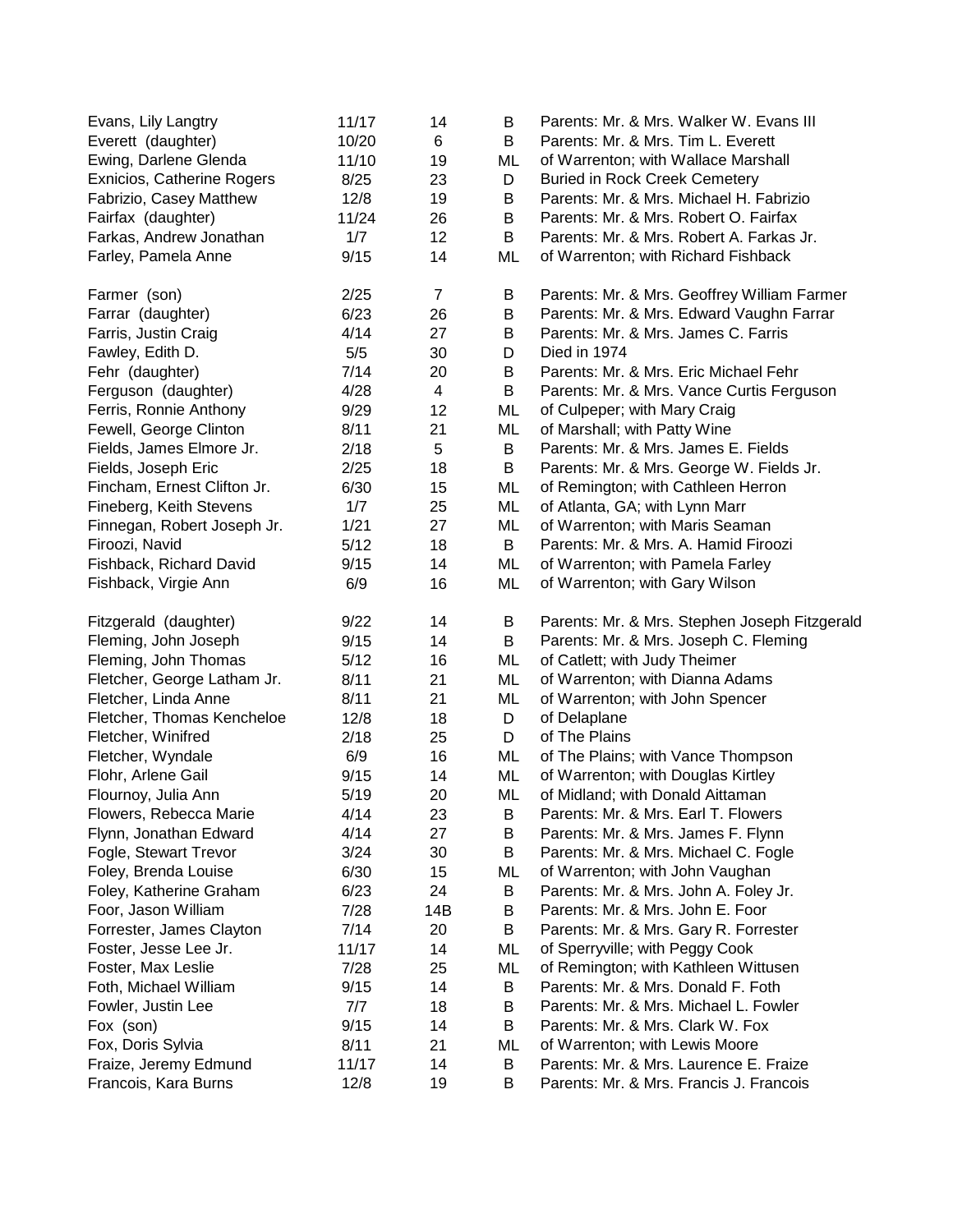| Frazier (daughter)             | 7/14   | 20             | B   | Parents: Mr. & Mrs. Steven Laurence Frazier                                      |
|--------------------------------|--------|----------------|-----|----------------------------------------------------------------------------------|
| Frazier, Glynn Allen           | 7/14   | 20             | ML  | of Warrenton; with Sheila Mountjoy                                               |
| Frazier, James Newton Jr.      | 1/21   | 27             | ML  | of Marshall; with Peggy Marsh                                                    |
| Frazier, Philip Nordenholt Jr. | 7/14   | 20             | B   | Parents: Mr. & Mrs. Philip N. Frazier                                            |
| Frazier, Robert Theodore       | 9/22   | 14             | ML  | of Bealeton; with Bonnie Bowers                                                  |
| Freeze, Cathy Louise           | 12/15  | 19             | B   | Parents: Mr. & Mrs. Joseph C. Freeze Sr.                                         |
| French, Suzanne Michelle       | 3/24   | 30             | B   | Parents: Mr. & Mrs. Robert A. French                                             |
| Frost, Catherine Neil          | 3/3    | 20             | B   | Parents: Mr. & Mrs. David B. Frost                                               |
| Fry (daughter)                 | 10/20  | 6              | B   | Parents: Mr. & Mrs. Elgin G. Fry                                                 |
| Frye, Aimee Elizabeth          | 12/15  | 19             | B   | Parents: Mr. & Mrs. George W. Frye                                               |
| Frye, Tanya Marie              | 4/14   | 25             | B   | Parents: Mr. & Mrs. Howard E. Frye                                               |
| Furness, Thomas F.             | 7/14   | 19             | D   | of Waverly Farm, Middleburg                                                      |
| Furr, James Edward             | 7/21   | 22             | D   | Buried in Ligonier Memorial Cemetery, PA                                         |
| Furr, Kevin Michael            | 6/23   | 24             | B   | Parents: Mr. & Mrs. Michael S. Furr                                              |
| Furr, Mickey Shane             | 4/14   | 25             | B   | Parents: Mr. & Mrs. Alfred N. Furr                                               |
| Galentine, Stephen Mitchell    | 8/11   | 21             | ML  | of Remington; with Mary Jo Shaw                                                  |
| Garber, Joy Annette            | 11/17  | 14             | B   | Parents: Mr. & Mrs. John P. Garber                                               |
| Garrison, Kristie Lea          | 8/11   | 19             | B   | Parents: Mr. & Mrs. Gary L. Garrison                                             |
| Gascoyne, Jason Anker          | 7/14   | 30             | B   | Parents: Mr. & Mrs. David O. Gascoyne                                            |
| George, Richard William        | 5/12   | 5              | B   | Parents: Mr. & Mrs. John S. George                                               |
| Gerber, Harriet Lynn           | 6/30   | 15             | ML  | of Warrenton; with Dale Miller                                                   |
| Gettings, Pamela Rae           | 7/28   | 25             | ML  | of Delaplane; with Samuel Pritchett                                              |
| Gheen, Mary Ann                | 6/9    | 8              | B   | Parents: Mr. & Mrs. Ronald K. Gheen                                              |
| Giles, James Daniel            | 9/15   | 14             | B   | Parents: Mr. & Mrs. James F. Giles Jr.                                           |
|                                |        |                |     | Parents: Mr. & Mrs. James Washington                                             |
| Gillespie, Stewart Lee         | 1/28   | 22             | B   | Gillespie                                                                        |
| Glascock, Lois Elaine          | 3/17   | 22             | ML  | of Warrenton; with William Grimsley Jr.                                          |
| Glascock, Mary Page            | 8/4    | 14             | Eng | To Stephen Thompson                                                              |
| Glascock, Reginald Peyton      | 8/11   | 21             | ML  | of Marshall; with Donna Carroll                                                  |
| Glascock, Terry Ann            | 3/17   | 22             | ML  | of Warrenton; with Richard Jenkins                                               |
| Glascock, William Norman       | 5/12   | 5              | B   | Parents: Mr. & Mrs. William L. Glascock                                          |
| Glenn, Kimberly Christina      | 3/3    | 20             | B   | Parents: Mr. & Mrs. James L. Glenn Sr.                                           |
| Glesmann, Tracy Lynn           | 8/18   | 14C            | B   | Parents: Mr. & Mrs. James A. Glesmann                                            |
| Godfrey, Judy Lynn             | 1/7    | 25             | ML  | of Orlean; with Arthur Pullen Jr.                                                |
| Goforth, Jason Daniel          | 3/24   | 30             | B   | Parents: Mr. & Mrs. Jack E. Goforth                                              |
| Goltra, Catherine Bakeeff      | 7/21   | $\overline{7}$ | ML  | of Middleburg; with Talbot Mack                                                  |
| Goodman (son)                  | 8/11   | 4              | B   | Parents: Mr. & Mrs. Charles R. Goodman                                           |
| Graham, Cherie Elaine          | 3/3    | 24             | B   | Parents: Mr. & Mrs. Robert L. Graham                                             |
| Graham, Joshua Thomas          | 2/4    | 26             | B   | Parents: Mr. & Mrs. Thomas D. Graham                                             |
| Graley (son)                   | 9/29   | 18             | B   | Parents: Mr. & Mrs. David Randall Graley                                         |
| Grant, Charles III             | 9/1    | 23             | ML  | of Marshall; with Rosa Coles                                                     |
| Grant, Jennifer Marie          | 1/21   | 27             | B   | Parents: Mr. & Mrs. Dwight T. Grant                                              |
| Grasty, William Tippett        | $5/12$ | 26             | D   | <b>Buried in Emmanuel Church Cemetery</b>                                        |
| Gray (son)                     | 9/15   | 14             | B   | Parents: Mr. & Mrs. Julian D. Gray                                               |
| Gray, Buddy R.                 | 6/23   | 16             | M   |                                                                                  |
| Gray, Gordon Trow              | 11/17  | 14             | ML  | of Langley Park, MD; married Carolyn Allison<br>of Catlett; with Juanita Candano |
| Gray, James Ray Jr.            | 9/22   | 14             | ML  | of Warrenton; with Cynthia Allison                                               |
| Gray, Norma Catherine          | 3/17   |                | ML  | of Warrenton; with Albert Dell'Angelo                                            |
| Gray, Sean Christian           | 11/17  | 22<br>14       | B   | Parents: Mr. & Mrs. Carl D. Gray                                                 |
|                                |        |                |     |                                                                                  |
| Gray, Tina Marie               | 3/3    | 24             | B   | Parents: Mr. & Mrs. Leroy T. Gray Jr.                                            |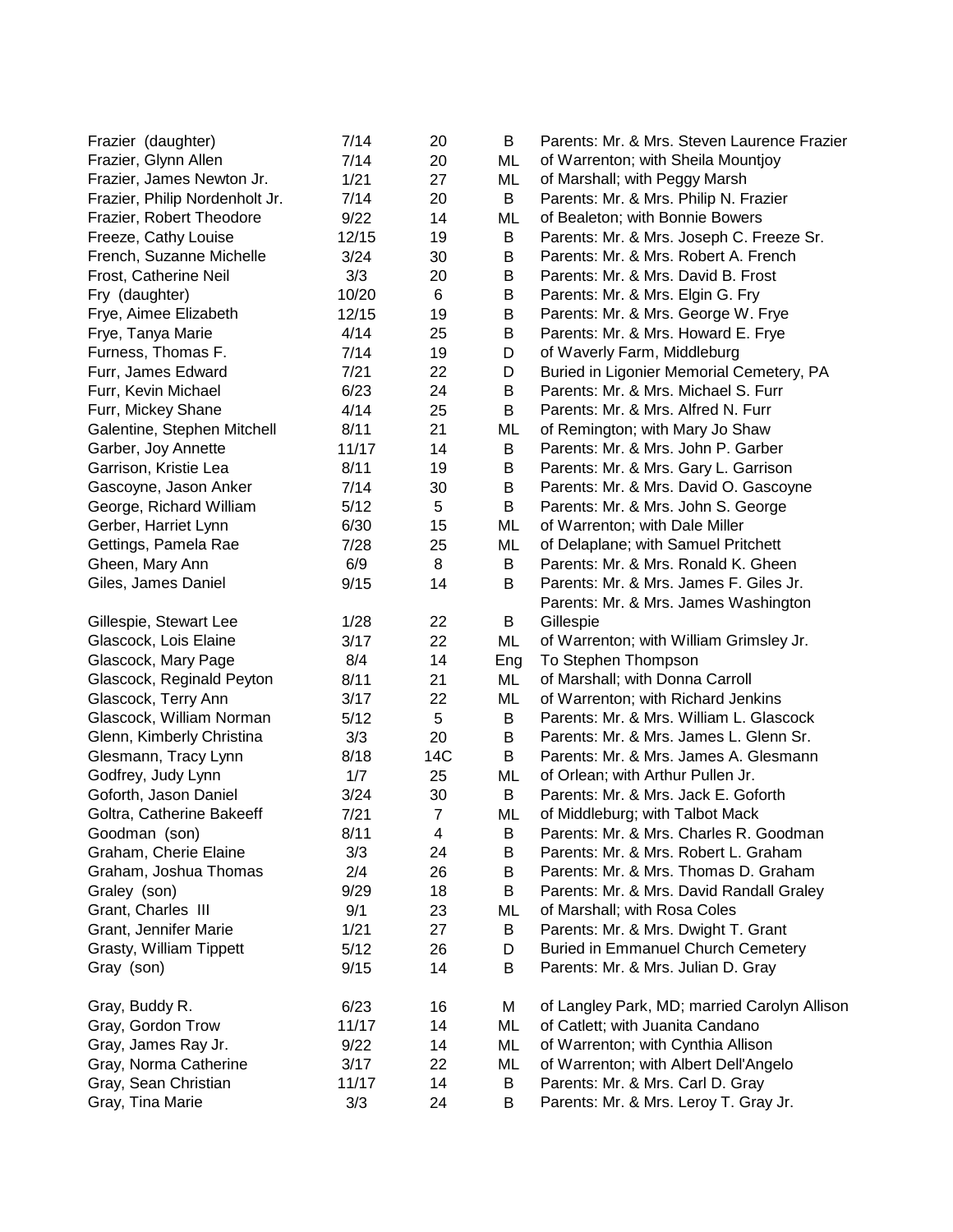| Green (daughter)               | 3/3    | 24             | В   | Parents: Mr. & Mrs. David R. Green Jr.                                             |
|--------------------------------|--------|----------------|-----|------------------------------------------------------------------------------------|
| Green (daughter)               | 1/28   | 22             | B   | Parents: Mr. & Mrs. Chester Lee Green                                              |
| Green, Diana Scott             | 3/24   | 19             | ML  | of Warrenton; with William Gulick Jr.                                              |
| Green, Lawrence Alphonza       | 4/28   | 10             | ML  | of Ft. Eustis, VA; with Shirley Haley                                              |
| Greene, Bryan Nolan            | 12/15  | 19             | B   | Parents: Mr. & Mrs. Marvin M. Greene Jr.                                           |
| Greer, Marguerite Bach         | 5/5    | 18A            | D   | Died at Hot Springs VA                                                             |
| Gregg, Thomas Bedford          | 3/17   | 22             | ML  | of Warrenton; with Brenda Dawson                                                   |
| Grenier, David Barker          | 6/16   | 15             | ML  | of Laurel, MD; with Carol Wissman                                                  |
| Grey, Buddy                    | 8/11   | 21             | ML  | of Takoma Park, MD; with Carolyn Allison                                           |
| Griffith, Amy Lynne            | 2/18   | 5              | B   | Parents: Mr. & Mrs. Victor C. Griffith                                             |
|                                |        |                |     | of The Plains; married Teresa Cantrell; see                                        |
| Griffith, Keith Allen          | 11/10  | 19             | M   | also 11/17, p. 12                                                                  |
| Griffith, Phillip Douglas      | 9/1    | 6              | D   | of The Plains                                                                      |
| Grigsby, Lucille Hilda         | 11/10  | 19             | ML  | of Nokesville; with William Tasker                                                 |
| Grimes, Delia                  | 9/1    | 24             | D   | of Middleburg                                                                      |
| Grimes, James Francis          | 7/28   | 25             | ML  | of Marshall; with Marion Clegg                                                     |
| Grimes, Jennifer Ann           | 11/17  | 14             | В   | Parents: Mr. & Mrs. James C. Grimes                                                |
|                                |        |                |     |                                                                                    |
| Grimsley (daughter)            | 4/21   | $\mathbf 5$    | В   | Parents: Mr. & Mrs. Clifford Martion Grimsley                                      |
| Grimsley, Eva Drake            | 9/29   | 12             | ML  | of Marshall; with Freddy Thompson                                                  |
| Grimsley, William Garrison Jr. | 3/17   | 22             | ML  | of Bealeton; with Lois Glascock                                                    |
| Grove (son)                    | 7/14   | 19             | B   | Parents: Mr. & Mrs. William Franklin Grove Jr.                                     |
| Grove, Donna Rae               | 12/8   | 19             | ML  | of Somerville; with John Utz Jr.                                                   |
| Gulick, William Withers Jr.    | 3/24   | 19             | ML  | of Catlett; with Diana Green                                                       |
| Gum, William Randolph          | 11/17  | 14             | ML  | of Nokesville; with Sandra Dawson                                                  |
| Guthrie (son)                  | 7/7    | 14             | B   | Parents: Mr. & Mrs. Joseph Alfred Guthrie                                          |
| Hackley, Dorothy Linda         | 9/15   | 14             | ML  | of Marshall; with Louie Bywaters Jr.                                               |
| Hackney, Jamie Lynn            | $5/12$ | 18             | B   | Parents: Mr. & Mrs. Larry W. Hackney                                               |
| Haley, Donald Lee              | 12/8   | 19             | ML  | of Hume; with Cynthia Edwards                                                      |
| Haley, Howard Thomas           | 8/11   | 21             | ML  | of Hume; with Patricia Bayne                                                       |
| Haley, Shirley Ann             | 4/28   | 10             | ML  | of Nokesville; with Lawrence Green                                                 |
| Hall, Mandy Marie              | 1/14   | 23             | В   | Parents: Mr. & Mrs. Roger D. Hall                                                  |
| Hall, Sadie Lee                | 1/21   | 14             | D   | of Middleburg                                                                      |
| Hall, Wendy Ann                | 7/14   | 20             | B   | Parents: Mr. & Mrs. Rocky A. Hall                                                  |
| Hamlett (daughter)             | 9/22   | 14             | B   | Parents: Mr. & Mrs. Steven Dale Hamlett                                            |
| Hamrick (son)                  | 3/10   | 25             | B   | Parents: Mr. & Mrs. Richard Lee Hamrick                                            |
| Handleman, Nichole Michele     | 5/26   | 9              | B   | Parents: Mr. & Mrs. Frederick Handleman                                            |
| Haner, Steven D.               | 1/7    | 4              | Eng | of Roanoke; to Pamela Parker                                                       |
| Hardin, Taylor Scott           | 9/22   | 4              | D   | Owner of Newstead Farm, Upperville                                                 |
| Harding (son)                  | 4/28   | 4              | В   | Parents: Mr. & Mrs. Eugene Ronald Harding                                          |
| Harper, William B. Jr.         | 1/21   | 20             | D   | of Middleburg                                                                      |
| Harrell, Brian Joseph          | 12/8   | 19             | B   | Parents: Mr. & Mrs. Stephen D. Harrell                                             |
| Harris (son)                   | 9/22   | 14             | Β   | Parents: Mr. & Mrs. James Lee Harris                                               |
| Harris, Edward                 | 3/17   | 4              | D   | of Huntly, Rappahannock County                                                     |
| Harris, Pat Morris             | 5/12   | 16             | ML  | of Warrenton; with Hugh Nevill                                                     |
| Hart, Bryan Lee Jr.            | 12/8   | 19             | B   | Parents: Mr. & Mrs. Bryan L. Hart                                                  |
|                                |        |                |     |                                                                                    |
| Hartman (daughter)             | 2/25   | $\overline{7}$ | B   | Parents: Mr. & Mrs. Kenneth Eugene Hartman<br>Buried at Mossingford Baptist Church |
| Haskins, Rachel T.             | 5/19   | 30             | D   | Cemetery, Saxe, VA                                                                 |
| Hass, Harold Wellington        | 4/14   | 14             | ML  | of Dallas, TX; with Sylvia Budd                                                    |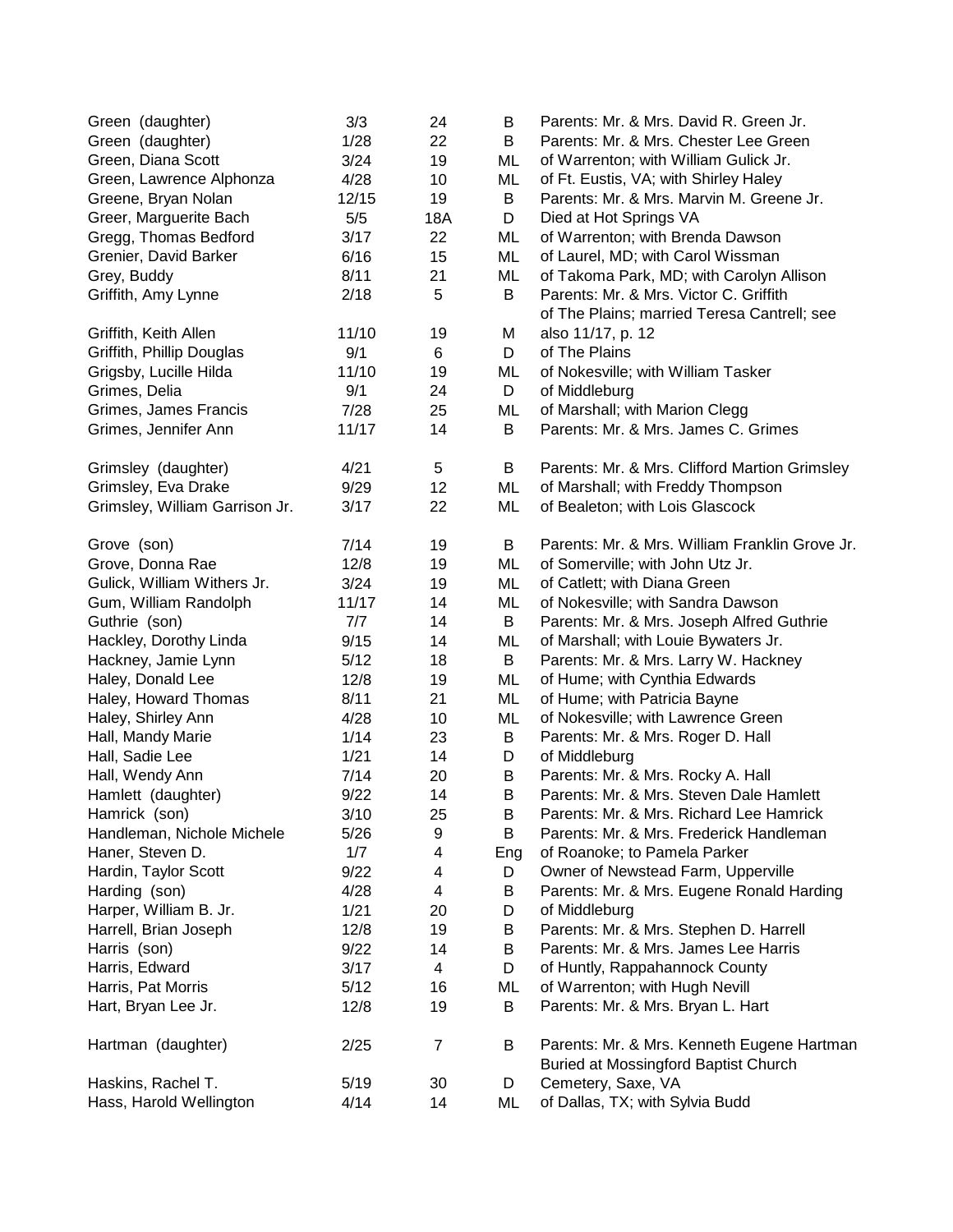| Haun, Ralph Luther Sr.        | 1/28  | 8                        | D  | of The Plains                                |
|-------------------------------|-------|--------------------------|----|----------------------------------------------|
| Hawes, Matthew Michael Philip | 6/23  | 24                       | B  | Parents: Mr. & Mrs. Ronald M. Hawes          |
| Hawks, George Nickens Jr.     | 9/15  | 14                       | ML | of Middleburg; with Martha Cooper            |
| Heath (son)                   | 9/22  | 14                       | B  | Parents: Mr. & Mrs. Richard Carrington Heath |
| Hedden, Jason Anthony         | 3/24  | 25                       | B  | Parents: Mr. & Mrs. Marvin D. Hedden         |
| Heddings, Royce Leo           | 1/7   | 25                       | ML | of Catlett; with Susan Cowles                |
| Heflin (son)                  | 4/28  | $\overline{\mathcal{A}}$ | B  | Parents: Mr. & Mrs. Wayne Elwood Heflin      |
| Heflin, Charles Elwood Jr.    | 3/24  | 19                       | ML | of Catlett; with Peggy Sue Mills             |
| Heidt, Wayne Morris           | 9/29  | 12                       | ML | of Remington; with Patricia Creamer          |
| Helle, Robert Merville        | 12/8  | 19                       | ML | of Delaplane; with Carolyn Brennan           |
| Helton, C.B.                  | 6/9   | 16                       | ML | of Bealeton; with Doris Blackburn            |
| Henderson, Steven John        | 4/14  | 14                       | ML | of Warrenton; with Alice White               |
| Hendricks, Gary Wayne         | 9/29  | 12                       | ML | of Middleburg; with Mary Ann Clark           |
| Hendricks, Karyn Jane         | 6/16  | 15                       | ML | of Marshall; with Thomas Hume                |
| Henline, Misty Lorraine       | 8/18  | 14B                      | B  | Parents: Mr. & Mrs. Gregory L. Henline       |
| Henry, Charles Edward IV      | 8/11  | 21                       | ML | of Broad Run; with Patricia Bailey           |
| Hensley, Jerry Lee            | 12/8  | 19                       | ML | of Warrenton; with Constance Pearson         |
| Herbert (daughter)            | 9/15  | 14                       | B  | Parents: Mr. & Mrs. Jules P. Herbert II      |
| Herndon, Courtney Elizabeth   | 9/29  | 12                       | B  | Parents: Mr. & Mrs. Richard K. Herndon       |
| Herndon, Joshua Andrew        | 9/15  | 14                       | B  | Parents: Mr. & Mrs. Charles G. Herndon       |
| Herrell, Roger Bruce          | 5/19  | 20                       | ML | of The Plains; with Agnes Wilson             |
| Herron, Bradley Venson        | 9/15  | 14                       | ML | of Marshall; with Yvonne Owens               |
| Herron, Cathleen Charlotte    | 6/30  | 15                       | ML | of Remington; with Ernest Fincham Jr.        |
| Heydt, Kirk David             | 3/3   | 24                       | B  | Parents: Mr. & Mrs. Richard W. Heydt         |
| Hickman, Zachary Corlay       | 3/10  | 27                       | B  | Parents: Mr. & Mrs. Douglas C. Hickman       |
| Hinchey, Karen Sue            | 3/24  | 19                       | ML | of Warrenton; with Howard Charnock Jr.       |
| Hinkel, Kathleen Ann          | 7/28  | 14B                      | B  | Parents: Mr. & Mrs. Wayne N. Hinkel          |
| Hinson, Channing Thomas       | 1/28  | 14A                      | D  | of Paris                                     |
| Hinzman, Judith Louise        | 8/11  | 21                       | ML | of College Park, MD; with John Nottingham    |
| Hitt (son)                    | 4/21  | 30                       | B  | Parents: Mr. & Mrs. Earl W. Hitt Jr.         |
| Hitt, Christine Louise        | 1/7   | 24                       | B  | Parents: Mr. & Mrs. Donald Webster Hitt      |
| Hitt, Evalina Marie           | 3/10  | 22                       | ML | of Delaplane; with Donald Turner             |
| Hobbie, Rebecca Lynn          | 2/4   | 26                       | B  | Parents: Mr. & Mrs. James J. Hobbie          |
| Hockenberry, Shelby Marlene   | 12/15 | 19                       | Β  | Parents: Mr. & Mrs. Richard A. Hockenberry   |
| Hogeland, Gabrielle Liberty   | 4/14  | 23                       | B  | Parents: Mr. & Mrs. Robert P. Hogeland       |
| Holbert, Catherine Jane       | 5/12  | 18                       | B  | Parents: Mr. & Mrs. David A. Holbert         |
| Holmes, Anna Christine        | 3/3   | 11                       | D  | of Washington DC                             |
| Holmes, Raymond Kenneth       | 11/10 | 9                        | D  | of Marshall                                  |
| Hopkins, Carey Ann            | 9/15  | 14                       | В  | Parents: Mr. & Mrs. Robert L. Hopkins        |
| Hopkins, Donna Rae            | 6/30  | 15                       | ML | of Remington; with Aubrey Abel               |
| Hoppe, Ernest Eugene          | 6/9   | 16                       | ML | of Bristow; with Kim Wright                  |
| Horkan, Anne Hamilton         | 6/16  | 4                        | M  | Married John Ryan                            |
| Horner, H. Mansfield (Mr. &   |       |                          |    |                                              |
| Mrs.)                         | 7/7   | 14                       | A  | 50th wedding anniversary                     |
| Horton, Chad Christopher      | 8/18  | 14C                      | В  | Parents: Mr. & Mrs. Jerry E. Horton          |
| House (daughter)              | 3/3   | 24                       | В  | Parents: Mr. & Mrs. Dale A. House            |
| House (son)                   | 9/15  | 14                       | B  | Parents: Mr. & Mrs. Thomas R. House          |
| Houston (son)                 | 11/17 | 14                       | B  | Parents: Mr. & Mrs. William K. Houston       |
| Howell (daughter)             | 11/17 | 14                       | В  | Parents: Mr. & Mrs. Raymond L. Howell        |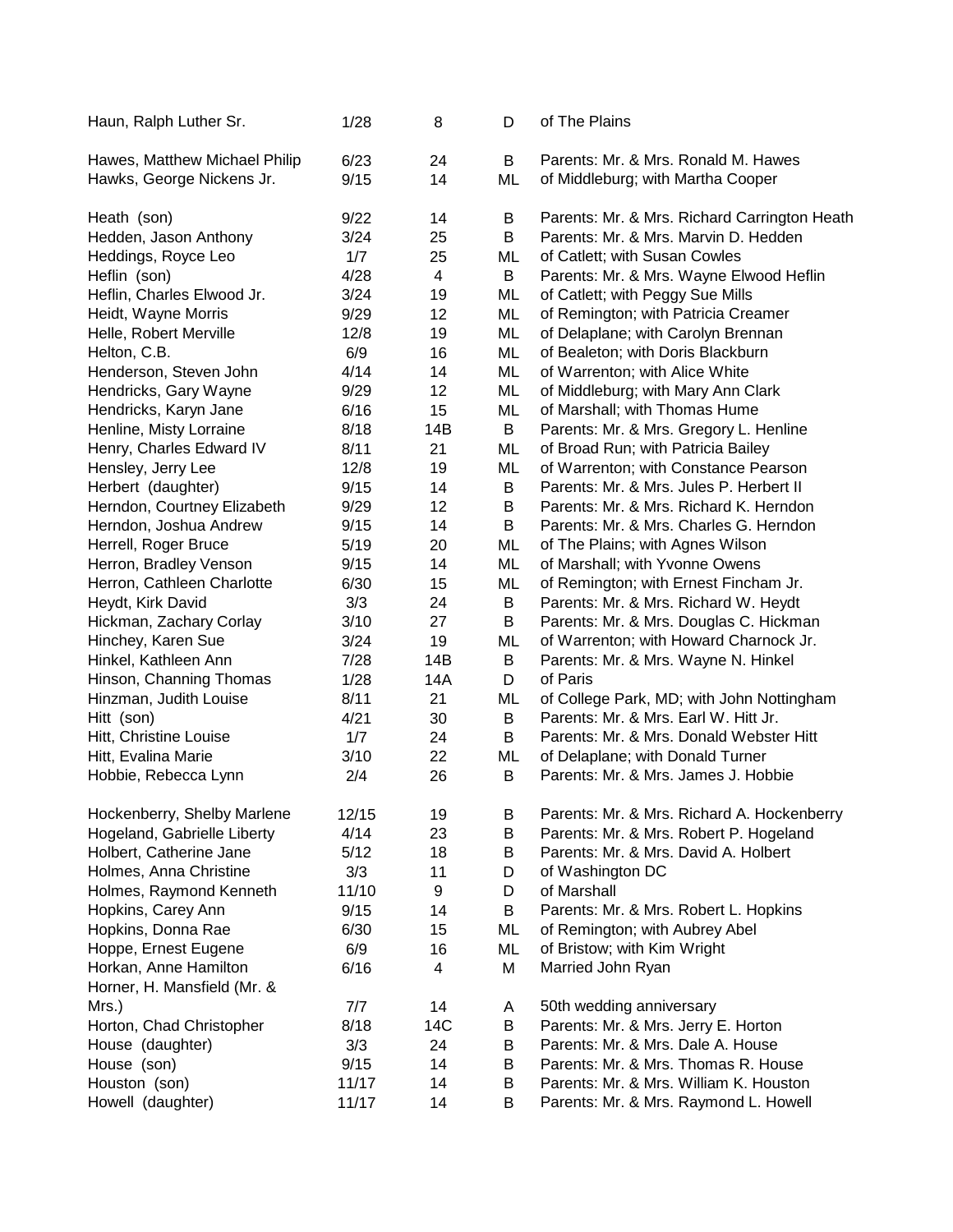| Hughs (daughter)              | 5/5   | 4   | B  | Parents: Mr. & Mrs. Ronald M. Hughs          |
|-------------------------------|-------|-----|----|----------------------------------------------|
| Hull, Jeraline                | 7/28  | 25  | ML | of Goldvein; with Pernell Ricks Jr.          |
| Hume, Gary Stephen            | 9/22  | 14  | ML | of Gainesville; with Karen Cassell           |
| Hume, Thomas Garland          | 6/16  | 15  | ML | of Warrenton; with Karyn Hendricks           |
| Hunnicutt (daughter)          | 4/21  | 30  | B  | Parents: Mr. & Mrs. Myles M. Hunnicutt       |
| Hunsberger, Madelyn Dee       | 9/22  | 14  | ML | of Midland; with Jeffrey Tharpe              |
| Hunter, Talisha Autumn        | 3/24  | 30  | B  | Parents: Mr. & Mrs. Richard L. Hunter        |
| Hunter, Timothy Shawn         | 8/11  | 19  | B  | Parents: Mr. & Mrs. Larry E. Hunter          |
| Huntt, Charles Edward III     | 9/29  | 12  | В  | Parents: Mr. & Mrs. Charles E. Huntt Jr.     |
| Hurd, Larrabee Winfield       | 2/25  | 23  | Μ  | of Roanoke; married June James               |
| Hurley (daughter)             | 1/28  | 22  | B  | Mother: Ms. Darlene D. Hurley                |
| Husar, Johannah Mischelle     | 8/11  | 19  | B  | Parents: Mr. & Mrs. Gregory A. Husar         |
| Hutcherson, William Brook     | 8/18  | 14B | B  | Parents: Mr. & Mrs. Jack A. Hutcherson       |
| Hutton, Lena Cordelia         | 8/18  | 14B | B  | Parents: Mr. & Mrs. Daniel J. Hutton         |
| Hyatt, Matthew Edgar          | 8/18  | 14C | B  | Parents: Mr. & Mrs. Glenn E. Hyatt           |
| Iden, Robert Carroll          | 4/21  | 25  | D  | Died at Kokomo, IN                           |
| Irby, James Franklin Jr.      | 4/14  | 23  | B  | Parents: Mr. & Mrs. James F. Irby            |
| Jackson, Bruce Alan           | 5/12  | 5   | В  | Parents: Mr. & Mrs. Ted F. Jackson           |
| Jackson, Evelyn Wamzer        | 7/14  | 4   | D  | Age 96; of The Plains                        |
| Jackson, Silvanus Gregory Jr. | 1/7   | 12  | В  | Parents: Mr. & Mrs. Silvanus G. Jackson      |
| Jacobs (daughter)             | 12/15 | 5   | B  | Parents: Mr. & Mrs. James Edward Jacobs      |
| Jacobs (son)                  | 4/28  | 25  | В  | Parents: Mr. & Mrs. Ronald G. Jacobs         |
| Jacobs, Tammy Louise          | 4/14  | 23  | В  | Parents: Mr. & Mrs. Robert L. Jacobs         |
| Jacobus, Michael Osborn       | 2/4   | 26  | В  | Parents: Mr. & Mrs. Jon R. Jacobus           |
| James (daughter)              | 5/26  | 9   | В  | Parents: Mr. & Mrs. Donald J. James          |
| James (son)                   | 10/27 | 3   | В  | Parents: Mr. & Mrs. Allan Andrew James       |
| James, Jennifer Dawn          | 11/17 | 14  | В  | Parents: Mr. & Mrs. William S. James         |
| James, June Denise            | 2/25  | 23  | Μ  | <b>Married Larrabee Hurd</b>                 |
| James, Katina Lynn            | 8/11  | 19  | B  | Parents: Mr. & Mrs. William R. James         |
|                               |       |     |    |                                              |
| Jameson, Donald E.            | 12/8  | 19  | м  | of Alexandria; with Mrs. Frank Van Deman Jr. |
|                               |       |     |    | Parents: Mr. & Mrs. Granderson Raymond       |
| Javins (daughter)             | 6/23  | 26  | B  | Javins                                       |
| Jeffries (daughter)           | 3/3   | 4   | B  | Parents: Mr. & Mrs. Frank M. Jeffries        |
| Jeffries, Terre               | 9/1   | 23  | ML | of Warrenton; with Geroge Sadler Jr.         |
| Jenkins (daughter)            | 9/22  | 14  | В  | Parents: Mr. & Mrs. Vernon Robert Jenkins    |
| Jenkins (son)                 | 9/22  | 14  | B  | Parents: Mr. & Mrs. Richard Darrell Jenkins  |
| Jenkins, David Bonner Jr.     | 7/14  | 20  | ML | of Bealeton; with Shirley Embrey             |
| Jenkins, Jennifer Ann         | 2/25  | 18  | B  | Parents: Mr. & Mrs. James W. Jenkins Jr.     |
| Jenkins, Kelly Sue            | 8/18  | 14B | В  | Parents: Mr. & Mrs. Victor L. Jenkins        |
| Jenkins, Richard Darrell      | 3/17  | 22  | ML | of Broad Run; with Terry Ann Glascock        |
| Jenkins, Willie               | 11/24 | 12  | D  | of Amissville                                |
| Jennings, James Michael       | 11/17 | 14  | B  | Parents: Mr. & Mrs. Jackie J. Jennings       |
|                               |       |     |    |                                              |
| Jernigan (son)                | 6/23  | 25  | B  | Parents: Mr. & Mrs. Lewis Augustus Jernigan  |
| Jerrell, Jennifer Lynn        | 5/12  | 5   | В  | Parents: Mr. & Mrs. William S. Jerrell       |
| Johnson (daughter)            | 3/3   | 4   | В  | Parents: Mr. & Mrs. Robert W. Johnson        |
| Johnson (daughter)            | 11/17 | 14  | В  | Parents: Mr. & Mrs. Irvin Edward Johnson     |
| Johnson, Kathryn Louise       | 9/29  | 12  | ML | of Hume; with John Kenzle                    |
| Johnston, Richard Lee Jr.     | 12/15 | 19  | B  | Parents: Mr. & Mrs. Richard L. Johnston      |
| Jolly, Buell Joseph           | 6/30  | 15  | ML | of Bowie, MD; with Monica Stirling           |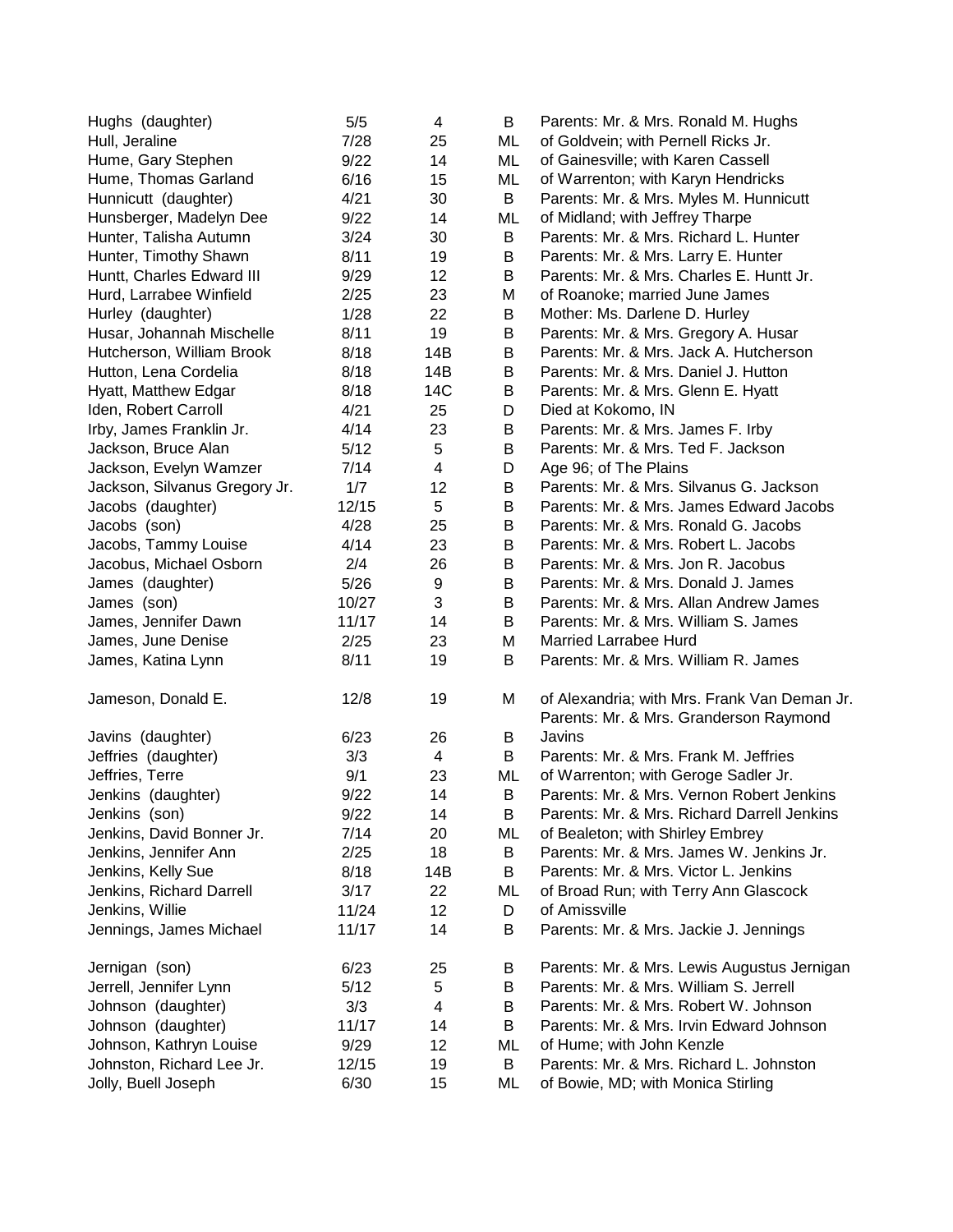| Jones (daughter)           | 6/23  | 26             | B  | Parents: Mr. & Mrs. William Cleveland Jones  |
|----------------------------|-------|----------------|----|----------------------------------------------|
| Jones (son)                | 6/23  | 26             | B  | Parents: Mr. & Mrs. Otis Wilford Jones       |
| Jones (son)                | 11/24 | 26             | B  | Parents: Mr. & Mrs. Jack H. Jones            |
| Jones, April Dawn          | 4/14  | 25             | B  | Parents: Mr. & Mrs. Ronald A. Jones          |
| Jones, Clifford Thomas     | 7/28  | 25             | ML | of Suffolk, VA; with Rebecca Davis           |
| Jones, Don Robell          | 6/30  | 15             | ML | of Midland; with Carolyn Payne               |
| Jones, Kelly Noel          | 7/7   | 18             | B  | Parents: Mr. & Mrs. Harrison R. Jones Jr.    |
| Jones, Melissa Ann         | 2/25  | 18             | B  | Parents: Mr. & Mrs. Jeris R. Jones           |
| Joseph, Albert Jr.         | 6/30  | 15             | ML | of Allentown, PA; with Katherine Chappell    |
| Jump, Mary Jo              | 7/21  | $\overline{7}$ | ML | of Spencer Point, NY; with Richard Katcher   |
| Kapp, Bonney Lea           | 11/17 | 14             | B  | Parents: Mr. & Mrs. Robert W. Kapp Jr.       |
| Katcher, Richard Charles   | 7/21  | $\overline{7}$ | ML | of Spencer Point, NY; with Mary Jo Jump      |
| Keane, Erin Kelly          | 11/17 | 14             | B  | Parents: Mr. & Mrs. John J. Keane Jr.        |
| Keen, Jessice Marie        | 6/9   | 8              | B  | Parents: Mr. & Mrs. Christian B. Keen        |
| Keister (daughter)         | 4/28  | 25             | B  | Parents: Mr. & Mrs. Virginia B. Keister      |
| Keller, Jason Lester       | 7/14  | 30             | B  | Parents: Mr. & Mrs. Jerry L. Keller          |
| Kelly, Brian Michael       | 12/8  | 19             | B  | Parents: Mr. & Mrs. Edmund B. Kelly          |
| Kelly, Teresa Ann          | 7/28  | 14B            | B  | Parents: Mr. & Mrs. Kevin J. Kelly           |
| Kendrick (daughter)        | 11/17 | 14             | В  | Parents: Mr. & Mrs. James L. Kendrick        |
| Kennedy (daughter)         | 1/14  | 28             | B  | Parents: Mr. & Mrs. Weston E. Kennedy        |
| Kennedy, Mary Dandridge    | 6/2   | 15             | M  | Married John Thorpe                          |
| Kenny (son)                | 8/18  | $\overline{7}$ | B  | Parents: Mr. & Mrs. Larry Mack Kenny Jr.     |
| Kenyon (daughter)          | 9/29  | 18             | B  | Parents: Mr. & Mrs. John Clinton Kenyon      |
| Kenzle, John Bahr          | 9/29  | 12             | ML | of Markham; with Kathryn Johnson             |
| Kerns (son)                | 11/17 | 14             | B  | Parents: Mr. & Mrs. James Andrew Kerns       |
| Keyser (son)               | 2/18  | 25             | B  | Parents: Mr. & Mrs. Charles M. Keyser        |
| Kilby, Tyrone Power        | 11/3  | 18             | ML | of Remington; with Violet Willingham         |
| Kile, Heather Rebecca      | 8/11  | 19             | B  | Parents: Mr. & Mrs. Raymond H. Kile          |
| Kines (daughter)           | 11/17 | 14             | B  | Parents: Mr. & Mrs. Charles E. Kines         |
| Kines, Frederick Thomas    | 9/15  | 8              | D  | of Midland                                   |
|                            | 3/3   | 24             | В  | Parents: Mr. & Mrs. Robert W. King           |
| King (son)                 | 9/15  | 14             | B  | Parents: Mr. & Mrs. Charles F. King Jr.      |
| King (son)                 |       |                |    |                                              |
| Kinsey (daughter)          | 5/5   | 4              | В  | Parents: Mr. & Mrs. William E. W. Kinsey Jr. |
| Kirk (daughter)            | 1/14  | 28             | B  | Parents: Mr. & Mrs. Paul E. Kirk             |
| Kirtley, Douglas Wade      | 9/15  | 14             | ML | of Richmond; with Arlene Flohr               |
| Kitts, Craig Allen         | 7/14  | 20             | Β  | Parents: Mr. & Mrs. William M. Kitts         |
| Klipstein, Philip Augustus | 11/24 | 12             | D  | of Marshall                                  |
| Knighling (son)            | 5/12  | $\overline{7}$ | B  | Parents: Mr. & Mrs. Steve Arnold Knighling   |
| Knight (son)               | 2/25  | $\overline{7}$ | В  | Parents: Mr. & Mrs. William Westley Knight   |
| Knight, David Edgar        | 3/10  | 22             | ML | of Midland; with Betty Lou Wade              |
| Knighting, Steve Arnold    | 3/10  | 22             | ML | of Rixeyville; with Helen Elkins             |
| Koning, Reisha Nicole      | 9/8   | 22             | В  | Parents: Mr. & Mrs. Richard A. Koning        |
| Kopacz, Susan Alice        | 4/14  | 25             | B  | Parents: Mr. & Mrs. Jan D. Kopacz            |
| Krause, Vincent Edward     | 1/21  | 27             | B  | Parents: Mr. & Mrs. Lawrence D. Krause       |
| Krick, Frank Jay           | 6/30  | 15             | ML | of Goldvein; with Jennifer Ritchie           |
| Kyhl (son)                 | 2/25  | $\overline{7}$ | B  | Parents: Mr. & Mrs. John Ashby Kyhl          |
| Labrozzi (son)             | 8/11  | 4              | B  | Parents: Mr. & Mrs. Richard D. Labrozzi      |
| Lamb, Katherine Noel       | 1/7   | 12             | B  | Parents: Mr. & Mrs. Ronald G. Lamb           |
| Landry (son)               | 4/28  | 4              | В  | Parents: Mr. & Mrs. Donald Ray Landry        |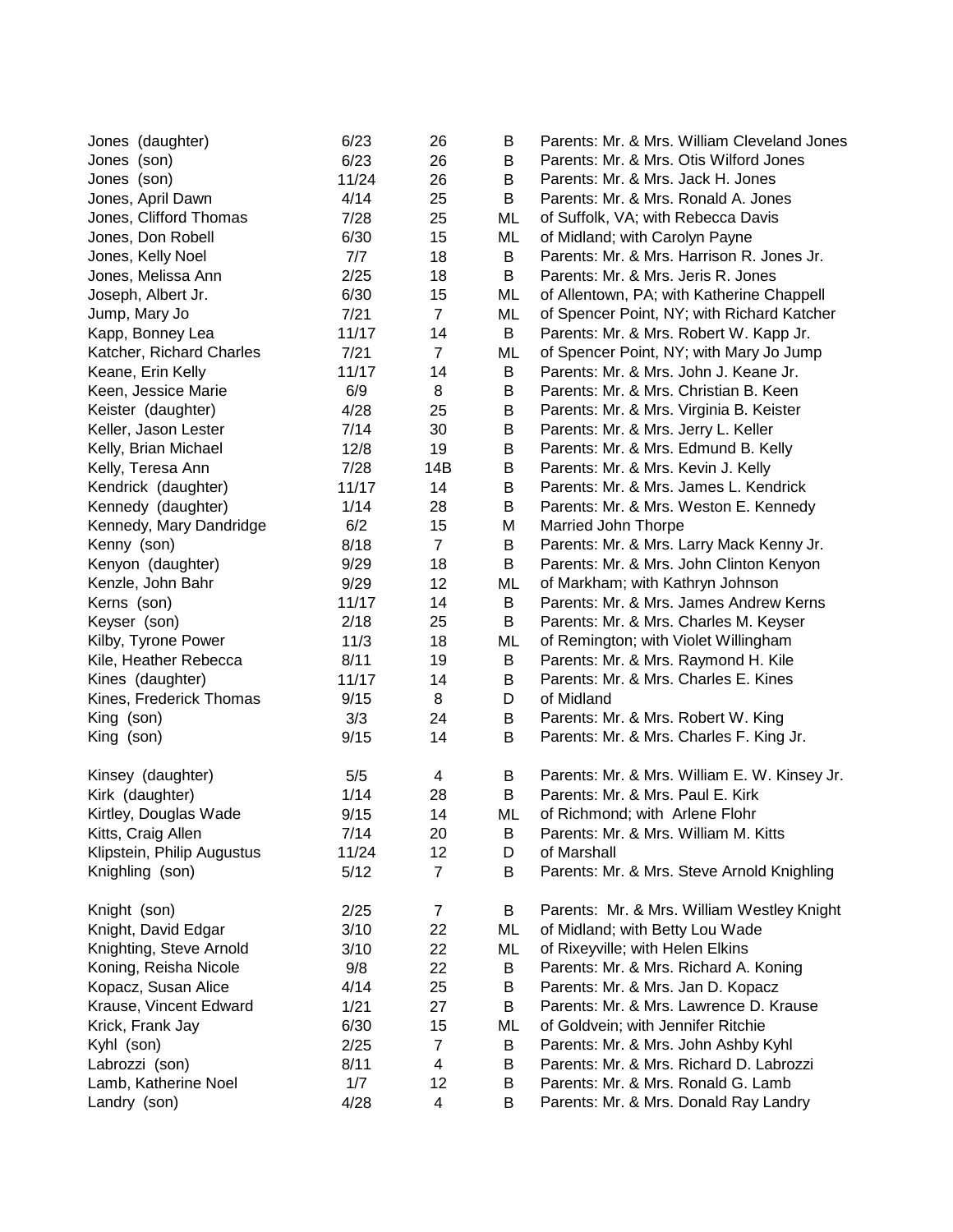| Lanfear, Joshua Jay          | 8/18   | 14B            | В  | Parents: Mr. & Mrs. Jay E. Lanfear            |
|------------------------------|--------|----------------|----|-----------------------------------------------|
| Lanum (son)                  | 6/23   | 26             | B  | Parents: Mr. & Mrs. Clarence Clark Lanum Jr.  |
| Lanzilotti, Dennis Ronald    | 9/1    | 23             | ML | of Remington; with Gracie Ayler               |
| LaRe, John III               | 9/29   | 12             | B  | Parents: Mr. & Mrs. John LaRe Jr.             |
| LaRue, Marilyn Alice         | 7/14   | 20             | ML | of Catlett; with Ronald Steele                |
| Latham (son)                 | 7/7    | 14             | B  | Parents: Mr. & Mrs. Carroll Hanger Latham     |
| Law, Clyde Richard           | 11/10  | 19             | ML | of Bealeton; with Robin Payne                 |
| Lawrence, Teri Lynn          | 5/19   | 20             | ML | of Gainesville; with Charles Dishner          |
| Laycock, Michelle Lynn       | $5/12$ | 18             | В  | Parents: Mr. & Mrs. John N. Laycock           |
| Leachman, William Henry Jr.  | 12/15  | 26             | D  | Plane crash                                   |
| Leash (daughter)             | 12/15  | 5              | B  | Parents: Mr. & Mrs. Herbert Gilbert Leash     |
| Lee, Doratea Marie           | 12/15  | 19             | B  | Parents: Mr. & Mrs. Vernel M. Lee             |
| Lee, Gary Osborn Jr.         | $5/12$ | 18             | B  | Parents: Mr. & Mrs. Gary O. Lee               |
| Legard, Marianne Watson      | 7/14   | 20             | B  | Parents: Mr. & Mrs. Samuel P. Legard Sr.      |
| Legg, Michael Wayne          | 11/17  | 14             | B  | Parents: Mr. & Mrs. Stanley I. Legg Jr.       |
| Leigh, Jeremy Lawrence       | 7/14   | 30             | B  | Parents: Mr. & Mrs. Douglas S. Leigh          |
| Lewis (son)                  | 1/28   | 22             | B  | Parents: Mr. & Mrs. David L. Lewis            |
| Lewis (son)                  | 7/14   | 20             | B  | Parents: Mr. & Mrs. Henry Lewis               |
| Lewis, Alice Voss            | 7/7    | 11             | D  | of Old Tavern Road, Howell Township, NJ       |
| Lewis, Edwin Stevens         | 5/19   | 10             | D  | Buried in Green Hill Cemetery, Berryville     |
| Lickey, Michael Leroy        | 2/25   | $\overline{7}$ | B  | Parents: Mr. & Mrs. James S. Lickey Sr.       |
| Liebel, Alix Elena           | 7/28   | 25             | ML | of The Plains; with Arthur White              |
| Linn, Eric Justin            | 2/25   | 18             | В  | Parents: Mr. & Mrs. Gary D. Linn              |
| Lipovich, Katie Alice        | 1/14   | 23             | B  | Parents: Mr. & Mrs. George I. Lipovich II     |
| Liston, Blanche M.           | 8/4    | 15             | D  | of Alamo, CA                                  |
|                              |        |                |    | of The Plains; with Margaret Moore; see also  |
| Litten, Anthony Monroe       | 12/8   | 19             | ML | 5/5, p. 28                                    |
| Livermon, Deborah Michal     | 7/14   | 20             | Β  | Parents: Mr. & Mrs. Jefferson F. Livermon Jr. |
| Livingston (daughter)        | 7/14   | 20             | B  | Parents: Mr. & Mrs. Paul Livingston           |
| Loder, Susan Renee           | 5/12   | 18             | B  | Parents: Mr. & Mrs. Stanley L. Loder          |
| Long (daughter)              | 7/14   | 20             | B  | Parents: Mr. & Mrs. Walter David Long         |
| Loving (son)                 | 8/18   | $\overline{7}$ | B  | Parents: Mr. & Mrs. David Melvin Loving       |
| Lunsford (son)               | 11/17  | 14             | B  | Parents: Mr. & Mrs. Charles D. Lunsford       |
| Lunsford, Charles David      | 4/28   | 10             | ML | of Marshall; with Scarlett Riggleman          |
| Lunsford, Nancy Josephine    | 8/11   | 21             | ML | of The Plains; with William Abernathy Jr.     |
| Lunsford, Richard Herman Jr. | 8/11   | 21             | ML | of Upperville; with Barbara Bettis            |
| Lunsford, Welby Lee          | 2/18   | 21             | D  | of Marshall                                   |
| Lyddane (daughter)           | 12/15  | 5              | Β  | Parents: Mr. & Mrs. Martin Burke Lyddane      |
| Lynn, Thomas William Jr.     | 7/14   | 30             | В  | Parents: Mr. & Mrs. Thomas W. Lynn            |
| Mack, Talbot Chambers        | 7/21   | $\overline{7}$ | ML | of Middleburg; with Catherine Goltra          |
| MacLeod, Katharine Wright    | 11/3   | 14             | D  | of Dunvegan Farm, near Upperville             |
| Maguire, Patricia            | 9/22   | 14             | ML | of Washington DC; with Nathaniel Semple       |
| Mallory, Earl Wandell Jr.    | 5/12   | 18             | B  | Parents: Mr. & Mrs. Earl W. Mallory           |
|                              |        |                |    | Parents: Mr. & Mrs. John Townsend Maloney     |
| Maloney (son)                | 8/11   | 16             | B  | Jr.                                           |
| Manwaring (son)              | 7/14   | 20             | B  | Parents: Mr. & Mrs. John Laurence Manwaring   |
| Marcus, Cassie               | 2/11   | 18             | D  | Formerly of Unison                            |
| Marks, Andrew Jay            | 5/19   | 20             | ML | of Delaplane; with Helen Ostro                |
| Marr, Lynn Hamilton          | 1/7    | 25             | ML | of Hume; with Lynn Marr                       |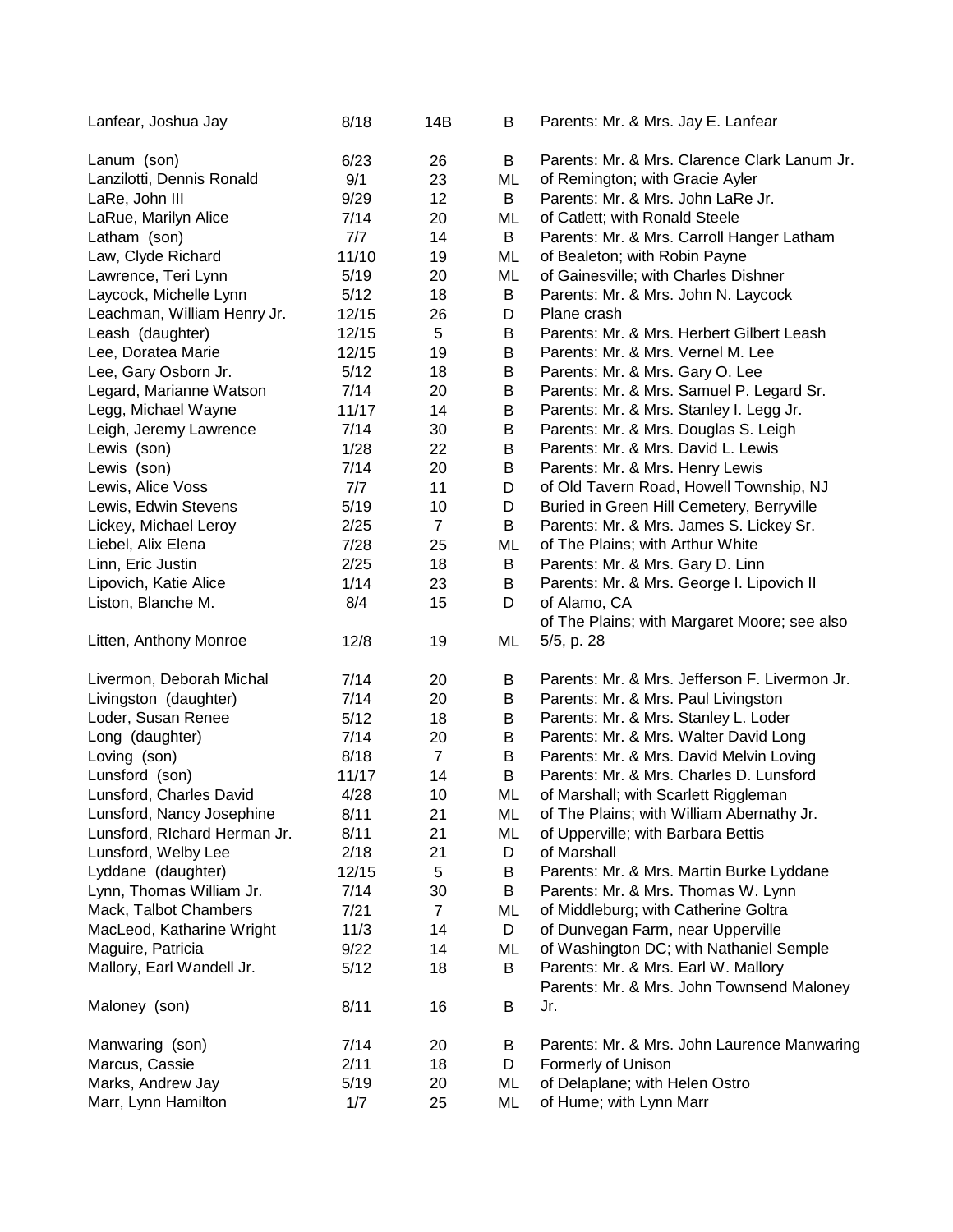| Marsh, Nicole Susanne      | 8/11  | 19             | B   | Parents: Mr. & Mrs. Gary P. Marsh            |
|----------------------------|-------|----------------|-----|----------------------------------------------|
| Marsh, Peggy Anita         | 1/21  | 27             | ML  | of Warrenton; with James Frazier Jr.         |
| Marshall (daughter)        | 4/21  | 30             | B   | Parents: Mr. & Mrs. Dannie R. Marshall       |
|                            |       |                |     |                                              |
| Marshall (daughter)        | 1/28  | 22             | В   | Parents: Mr. & Mrs. James Edward Marshall    |
| Marshall (son)             | 12/15 | 5              | B   | Parents: Mr. & Mrs. Carl Theodore Marshall   |
| Marshall (son)             | 11/17 | 14             | B   | Parents: Mr. & Mrs. James E. Marshall        |
| Marshall, Clifton Willis   | 6/16  | 15             | ML  | of Orlean; with Cornelia Marshall            |
| Marshall, Cornelia Irear   | 6/16  | 15             | D   | of Warrenton; with Clifton Marshall          |
| Marshall, David Leon       | 9/15  | 14             | ML  | of Bailey's Crossroads; with Betty Smith     |
| Marshall, Emily Kane       | 9/1   | 23             | ML  | of Marshall; with Robert O'Brien             |
| Marshall, Wallace Edward   | 11/10 | 19             | ML  | of Warrenton; with Darlene Ewing             |
| Martin (daughter)          | 9/22  | 14             | B   | Parents: Mr. & Mrs. Louis Leroy Martin       |
| Martin, Jill               | 8/18  | 14             | М   | Married John Shockley Jr.                    |
| Martin, John Adam Jr.      | 8/25  | 13             | М   | Married Linda Romano                         |
| Martin, Jonathan Phillip   | 12/15 | 19             | B   | Parents: Mr. & Mrs. Charles H. Martin        |
| Martin, Stephen Paul       | 3/17  | 22             | ML  | of Warrenton; with Nancy Steer               |
| Martz, Thomas Lee          | 9/1   | $\overline{7}$ | D   | of Middleburg                                |
| Maskoa, Charles Aaron      | 4/14  | 27             | B   | Parents: Mr. & Mrs. Wayne M. Masoka          |
| Mathena (son)              | 9/29  | 18             | B   | Parents: Mr. & Mrs. Anthony B. Mathena       |
| Mathews, Zoe Rhea          | 10/20 | 6              | B   | Parents: Mr. & Mrs. Leslie C. Mathews        |
| Mauck (son)                | 9/15  | 14             | B   | Parents: Mr. & Mrs. Dale S. Mauck            |
| Mayhugh, Michael Leroy     | 12/8  | 19             | ML  | of Bealeton, with Florence Dinkle            |
| McCall, Robin Lea          | 4/14  | 25             | B   | Parents: Mr. & Mrs. Thomas H. McCall         |
| McClanahan, Jody Elizabeth | 12/8  | 19             | ML  | of Warrenton; with Jed Modesitt              |
| McClanahan, Patty Lee      | 3/24  | 19             | ML  | of Warrenton; with Brian Montgomery          |
| McCleary, Daniel Jay       | 6/9   | 16             | ML  | of Vienna, VA; with Belinda Ryan             |
|                            |       |                |     |                                              |
| McDonald (daughter)        | 7/14  | 29             | B   | Parents: Mr. & Mrs. Benjamin F. McDonald Jr. |
| McFadden (daughter)        | 5/26  | 26             | B   | Parents: Mr. & Mrs. Kenneth J. McFadden      |
| McGinnis, Melissa Maureen  | 3/3   | 20             | B   | Parents: Mr. & Mrs. James E. McGinnis        |
| McGuinn, Samuel Burns      | 11/10 | 21             | D   | of Middleburg                                |
| McGuinn, Thomas            | 1/28  | 12             | D   | of Warrenton                                 |
| McIntosh, Rusty Lee        | 1/14  | 23             | B   | Parents: Mr. & Mrs. Richard H. McIntosh      |
| McKimmey, John Matthew     | 7/7   | 18             | B   | Parents: Mr. & Mrs. David A. McKimmey        |
| McMillen, Alva R.          | 6/23  | 30             | Div | Wife: Emma Z. McMillen                       |
| McMillen, Emma Z.          | 6/23  | 30             | Div | Husband: Alva R. McMillen                    |
| McNabb, Gerald Freeman     | 11/3  | 18             | ML  | of Sommerville; with Mary Taylor             |
| McNabb, Robert Leamon      | 6/30  | 15             | ML  | of Summerville; with Joan Wilson             |
|                            |       |                |     |                                              |
| McVean (son)               | 8/11  | 16             | B   | Parents: Mr. & Mrs. Thomas Joseph McVean     |
| Meehleib, Alan Paul        | 4/14  | 25             | В   | Parents: Mr. & Mrs. Richard E. Meehlieb      |
| Melton, Stanley M.         | 7/14  | 12             | D   | of Remington                                 |
| Merritt, Bonnie Jean       | 1/7   | 25             | ML  | of Bealeton; with Reed Dwyer                 |
| Merritt, Cecil Wayne       | 9/15  | 14             | ML  | of Midland; with Conie Crites                |
| Meyers, Jennifer Ann       | 7/14  | 30             | B   | Parents: Mr. & Mrs. Paul J. Meyers           |
| Michael, Ray Chester III   | 7/7   | 18             | B   | Parents: Mr. & Mrs. Ray C. Michael Jr.       |
| Miller (daughter)          | 9/15  | 14             | В   | Parents: Mr. & Mrs. Donald H. Miller         |
| Miller (son)               | 6/30  | 15             | B   | Parents: Mr. & Mrs. Charles Lee Miller       |
| Miller, Amy Danielle       | 9/29  | 12             | B   | Parents: Mr. & Mrs. Ronnie L. Miller         |
| Miller, Cheryl Darlene     | 4/28  | 10             | ML  | of Warrenton; with Alan Dinkle               |
| Miller, Dale Carver        | 6/30  | 15             | ML  | of Allentown, PA; with Harriet Gerber        |
|                            |       |                |     |                                              |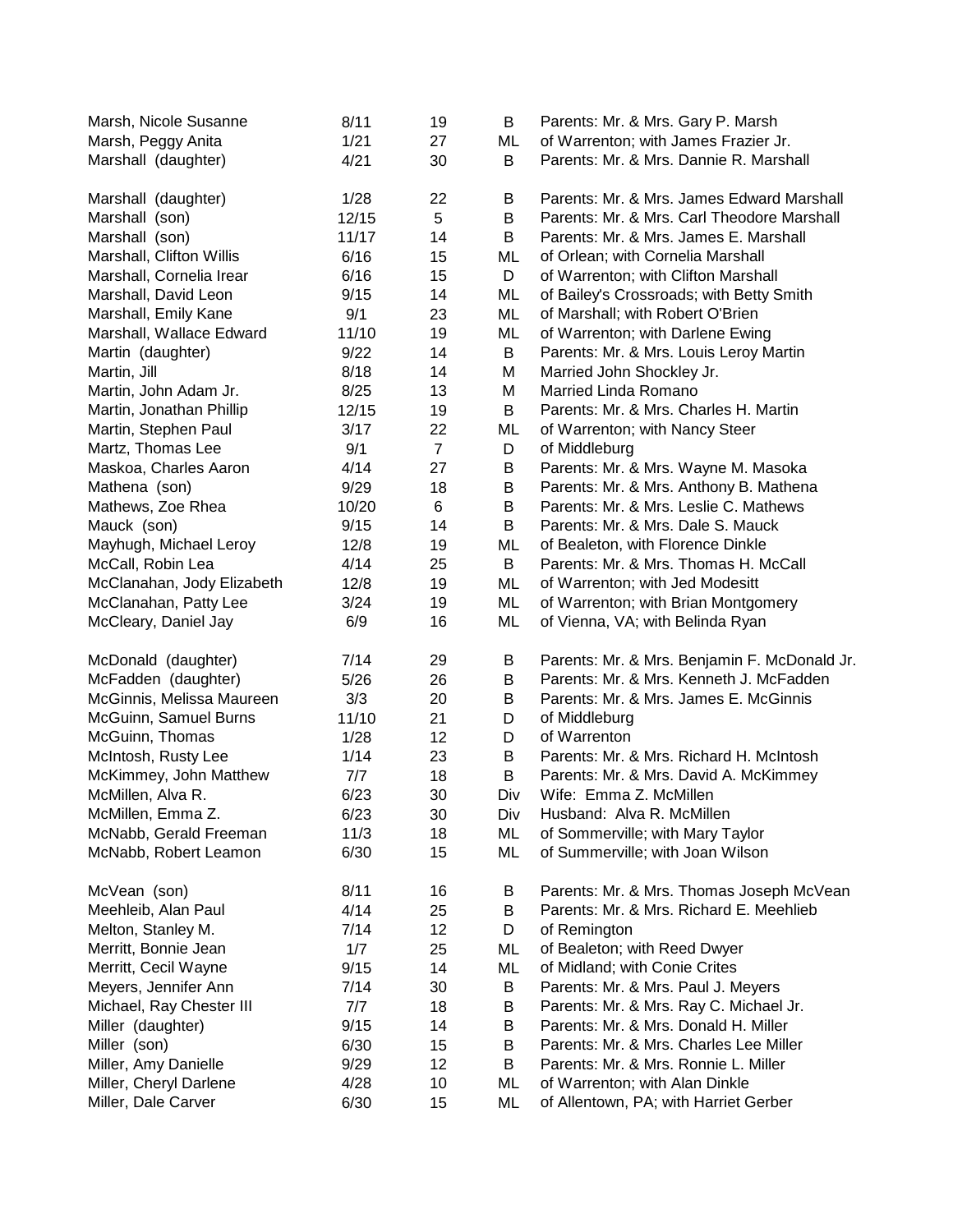| Miller, Dorothy Rose         | 7/14  | 20             | B  | Parents: Mr. & Mrs. Mitchell W. Miller                                            |
|------------------------------|-------|----------------|----|-----------------------------------------------------------------------------------|
| Miller, Joseph Anthony       | 4/14  | 14             | ML | of Catlett; with Juanita Copeland                                                 |
| Miller, Karen Lee            | 4/14  | 27             | B  | Parents: Mr. & Mrs. Lee O. Miller                                                 |
| Miller, William Richmond Jr. | 9/22  | 14             | ML | of Warrenton; with Joanne Campbell                                                |
| Millirons, Candi Michelle    | 1/21  | 27             | B  | Parents: Mr. & Mrs. David D. Millirons                                            |
| Mills, Bettie Nannie         | 7/21  | 18             | D  | of Culpeper                                                                       |
| Mills, Peggy Sue             | 3/24  | 19             | ML | of Midland; with Charles Heflin Jr.                                               |
| Minder, Ronald Lee           | 3/17  | 22             | ML | of Warrenton; with Victoria Elmore                                                |
| Minor (son)                  | 9/22  | 14             | B  | Parents: Mr. & Mrs. Ellwood Carnard Minor                                         |
| Modesitt, Jed Lee            | 12/8  | 19             | ML | of Warrenton; with Jody McClanahan                                                |
| Moffett, Albert Conway       | 7/7   | 12             | D  | of Delaplane; see also 7/14, p. 8                                                 |
| Mohler, Stephanie Cleve      | 5/26  | 9              | B  | Parents: Mr. & Mrs. Sailor H. Mohler                                              |
| Montgomery, Brian Stuart     | 3/24  | 19             | ML | of Warrenton; with Patty McClanahan                                               |
| Moore (daughter)             | 11/17 | 14             | B  | Parents: Mr. & Mrs. Jeffrey W. Moore                                              |
| Moore, Danielle Nicole       | 7/14  | 20             | B  | Parents: Mr. & Mrs. Dennis E. Moore                                               |
| Moore, Jason Samuel          | 10/20 | 6              | B  | Parents: Mr. & Mrs. David S. Moore                                                |
| Moore, Jeffrey Wayne         | 4/28  | 10             | ML | of Warrenton; with Teresa Demming                                                 |
| Moore, Lewis Franklin        | 8/11  | 21             | ML | of Warrenton; with Doris Fox                                                      |
|                              |       |                |    | of Marshall; with Anthony Litten; see also 5/5,                                   |
| Moore, Margaret Virginia     | 12/8  | 19             | ML | p. 28                                                                             |
| Moore, Michael Edward        | 6/23  | 16             | D  | of Arlington                                                                      |
| Moore, Paul J.               | 6/23  | 25             | M  | Married Allyn Rich; see also 2/11, p. 15                                          |
| Moore, Robin Lynn            | 6/9   | 16             | ML | of Warrenton; with Norman Wallen                                                  |
| Moreno, Jennifer Lynn        | 6/9   | 8              | B  | Parents: Mr. & Mrs. Jose C. Moreno                                                |
| Morse (daughter)             | 4/21  | 5              | B  | Parents: Mr. & Mrs. Edward Wendell Morse IV                                       |
| Motley, Michelle Christina   | 3/10  | 27             | B  | Parents: Mr. & Mrs. Kenneth B. Motley                                             |
| Mountjoy, Sheila Ann         | 7/14  | 20             | ML | of Catlett; with Glynn Frazier                                                    |
| Moye, Tammy Lynn             | 3/10  | 22             | ML | of Goldvein; with Robert Snyder Jr.                                               |
| Mrakovich, Karen Kay         | 7/14  | 20             | ML | of Middletown, PA; with Robert Mrakovich                                          |
| Mrakovich, Robert E.         | 7/14  | 20             | ML | of Middletown, PA; with Karen Mrakovich                                           |
| Mullins, Linda Sue           | 7/7   | 18             | B  | Parents: Mr. & Mrs. Charles W. Mullins Jr.                                        |
| Mullins, Troy (Mr. & Mrs.)   | 5/5   | 15             | A  | 25th wedding anniversary                                                          |
| Muse, Carolyn Grace          | 4/14  | 25             | B  | Parents: Mr. & Mrs. Hugh L. Muse                                                  |
| Myers (son)                  | 9/15  | 14             | B  | Parents: Mr. & Mrs. Mark D. Myers                                                 |
| Myers, Grover Cleveland      | 7/21  | 22             | D  | of Delaplane                                                                      |
| Myers, Laurie Ann            | 2/18  | 5              | B  | Parents: Mr. & Mrs. Walker B. Myers                                               |
| Nabors (daughter)            | 4/14  | 28             | B  | Parents: Mr. & Mrs. John B. Nabors                                                |
| Nalls (son)                  | 2/25  | $\overline{7}$ | B  | Parents: Mr. & Mrs. Kenneth Mason Nalls                                           |
| Nalls, Larry Allen           | 7/14  | 20             | ML | of Marshall; with Nancy Baker                                                     |
| Napolitano, Dante Stephen    | 9/8   | 22             | B  | Parents: Mr. & Mrs. Stephen J. Napolitano<br>Parents: Mr. & Mrs. Frederick Justin |
| Naramauro (daughter)         | 8/18  | $\overline{7}$ | B  | Naramauro                                                                         |
| Neal, Laneta Jean            | 2/25  | 18             | B  | Parents: Mr. & Mrs. Frank Neal Jr.                                                |
| Nelson, Gary William Jr.     | 5/12  | 5              | В  | Parents: Mr. & Mrs. Gary W. Nelson                                                |
| Nelson, James                | 10/6  | 20             | D  | World War I veteran                                                               |
| Nessley (son)                | 8/11  | 16             | B  | Parents: Mr. & Mrs. Amos Leroy Nessley                                            |
| Nester, Hassell G.           | 1/7   | 25             | ML | of Middleburg; with Bessie Penwell                                                |
| Nevill, Hugh Timothy         | 5/12  | 16             | ML | of Warrenton; with Pat Harris                                                     |
| Neville, Mary Frances Lewis  |       |                |    | Buried in Little Georgetown Cemetery; see also                                    |
| (Rose Mae)                   | 4/21  | $\overline{2}$ | D  | $4/28$ , p. 3                                                                     |
| Ney, Raymond Eugene          | 7/28  | 25             | ML | of Warrenton; with Mary Wilson                                                    |
|                              |       |                |    |                                                                                   |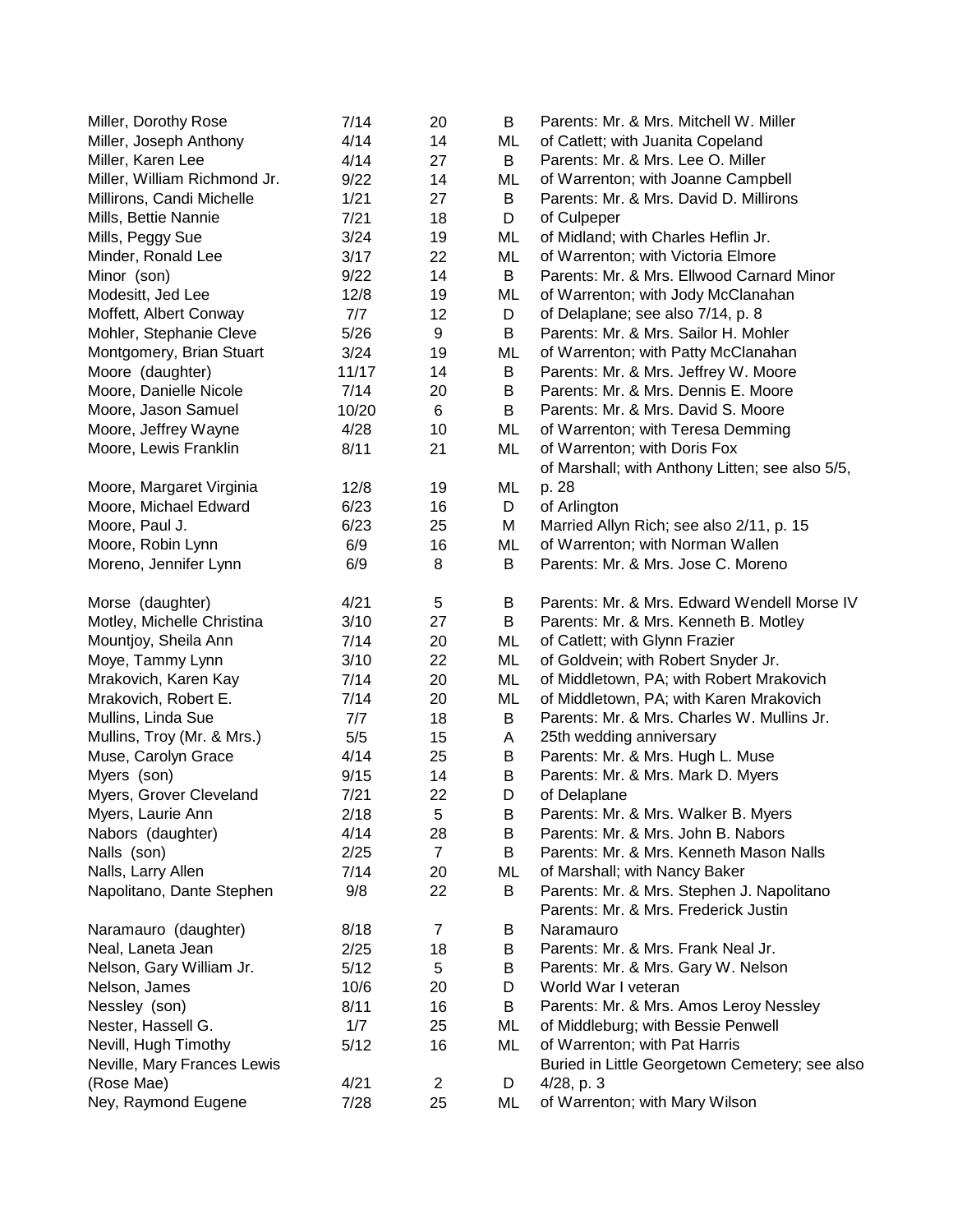| Nguyen, Christina Anne      | 3/24  | 30             | В   | Parents: Mr. & Mrs. Chinh Van Nguyen         |
|-----------------------------|-------|----------------|-----|----------------------------------------------|
| Nguyen, Lanaanne Phan       | 12/8  | 19             | В   | Parents: Mr. & Mrs. Cuu H. Nguyen            |
| Nissley (son)               | 9/22  | 14             | В   | Parents: Mr. & Mrs. John David Nissley       |
| Noland, Brice Nicholas      | 5/12  | 16             | ML  | of Catlett; with Jo Ann Drennen              |
| Nottingham, John Oliver     | 8/11  | 21             | ML  | of College Park, MD; with Judith Hinzman     |
| Ntouskas, Anne Elilzabeth   | 11/17 | 14             | B   | Parents: Mr. & Mrs. C. Ntouskas              |
| Nuckolls, Jacqueline Carol  | 4/14  | 14             | ML  | of Warrenton; with Silas Smith               |
| Nuckols, Brenda Ann         | 4/14  | 23             | B   | Parents: Mr. & Mrs. Ernest R. Nuckols        |
| O'Brien, Robert Joseph      | 9/1   | 23             | ML  | of Middleburg; with Emily Marshall           |
| O'Dell, Kelly Jason         | 11/17 | 14             | B   | Parents: Mr. & Mrs. Leslie L. O'Dell         |
| Olinger, Glenn James        | 11/10 | 19             | ML  | of Remington; with Joyce Pool                |
| Oliva (daughter)            | 10/20 | 6              | В   | Parents: Mr. & Mrs. Jose Oliva               |
| Olive, Linda Marie          | 5/12  | 18             | B   | Parents: Mr. & Mrs. John C. Olive            |
| Olson (son)                 | 4/14  | 28             | B   | Parents: Mr. & Mrs. Warren J. Olson          |
| O'Malley (daughter)         | 3/3   | $\overline{4}$ | B   | Parents: Mr. & Mrs. Michael P. O'Malley      |
| O'Neill (daughter)          | 2/4   | 22             | B   | Parents: Mr. & Mrs. James T. O'Neill Jr.     |
| Orr, Jason Lee              | 11/17 | 14             | B   | Parents: Mr. & Mrs. Arnold L. Orr            |
| Orrison, Robert Alan        | 3/10  | 27             | B   | Parents: Mr. & Mrs. Albert S. Orrison Jr.    |
| Orrison, Tracy Lynn         | 12/8  | 19             | B   | Parents: Mr. & Mrs. Ronald L. Orrison        |
| Ostro, Helen Carol          | 5/19  | 20             | ML  | of Delaplane; with Andrew Marks              |
| Owens (daughter)            | 7/7   | 12             | В   | Parents: Mr. & Mrs. Ben Owens Jr.            |
| Owens, Clarence Matthew Jr. | 12/8  | 19             | B   | Parents: Mr. & Mrs. Clarence M. Owens        |
| Owens, Frank Berkley Jr.    | 9/22  | 23             | D   | of Middleburg                                |
| Owens, Glenda Jeanne        | 9/29  | 12             | ML  | of Warrenton; with James Craig               |
| Owens, John Edward          | 9/15  | 14             | ML  | of Bealeton; with Margie Radford             |
| Owens, Yvonne Elaine        | 9/15  | 14             | ML  | of Keflavik, Iceland; with Bradley Herron    |
| Palmer, Ryan Lee            | 1/7   | 12             | B   | Parents: Mr. & Mrs. Daniell L. Palmer        |
|                             |       |                |     |                                              |
| Papierniak (daughter)       | 7/14  | 20             | B   | Parents: Mr. & Mrs. William David Papierniak |
| Pappas, Jessica Marie       | 12/8  | 19             | B   | Parents: Mr. & Mrs. Thomas P. Pappas         |
| Parker, David Edward        | 11/17 | 14             | ML  | of Midland; with Julia Tyler                 |
| Parker, Pamela Ann          | 1/7   | 4              | Eng | To Steven Haner                              |
| Parker, Randi Rebecca       | 1/7   | 12             | B   | Parents: Mr. & Mrs. William K. Parker        |
| Parks, Valerie Gail         | 6/30  | 15             | ML  | of The Plains; with Michael Brown            |
| Parris, Pamela Lynn         | 6/23  | 24             | B   | Parents: Mr. & Mrs. William R. Parris Jr.    |
| Parrish, Melissa Danielle   | 1/7   | 24             | B   | Parents: Mr. & Mrs. Jerry Wayne Parrish      |
| Parsons (son)               | 7/7   | 14             | Β   | Parents: Mr. & Mrs. Harry Guard Parsons      |
| Patch, William Ashbrook Jr. | 9/15  | 14             | ML  | of Bryan, TX; with Linda Thompson            |
| Patrick, Christopher Aaron  | 1/14  | 23             | В   | Parents: Mr. & Mrs. Richard M. Patrick       |
| Patterson, Karen Ann        | 9/29  | 12             | ML  | of Warrenton; with James Walton              |
| Patterson, Teresa Robin     | 7/14  | 20             | ML  | of Warrenton; with Brian Sanchez             |
| Patton (daughter)           | 5/26  | 26             | B   | Parents: Mr. & Mrs. William C. Patton        |
| Pavloski, Kevin Micah       | 4/14  | 27             | В   | Parents: Mr. & Mrs. Rodney J. Pavloski       |
| Payne, Carolyn Virginia     | 6/30  | 15             | ML  | of Warrenton; with Don Jones                 |
| Payne, Heather Renee        | 7/14  | 30             | В   | Parents: Mr. & Mrs. Keith R. Payne           |
| Payne, Joseph Cameron       | 1/7   | 3, 24          | В   | Parents: Mr. & Mrs. Larry C. Payne           |
| Payne, Richard Carroll      | 1/7   | 25             | ML  | of Warrenton; with Carol Schaeffer           |
| Payne, Robin Lynn           | 11/10 | 19             | ML  | of Warrenton; with Clyde Law                 |
| Payne, Thomas Moffett       | 1/7   | 12             | В   | Parents: Mr. & Mrs. David M. Payne           |
| Pearce (daughter)           | 2/4   | 22             | В   | Parents: Mr. & Mrs. Roger W. Pearce          |
| Pearson, C. Alston          | 11/10 | 4              | D   | of Delaplane                                 |
| Pearson, Constance Sue      | 12/8  | 19             | ML  | of Marshall; with Jerry Hensley              |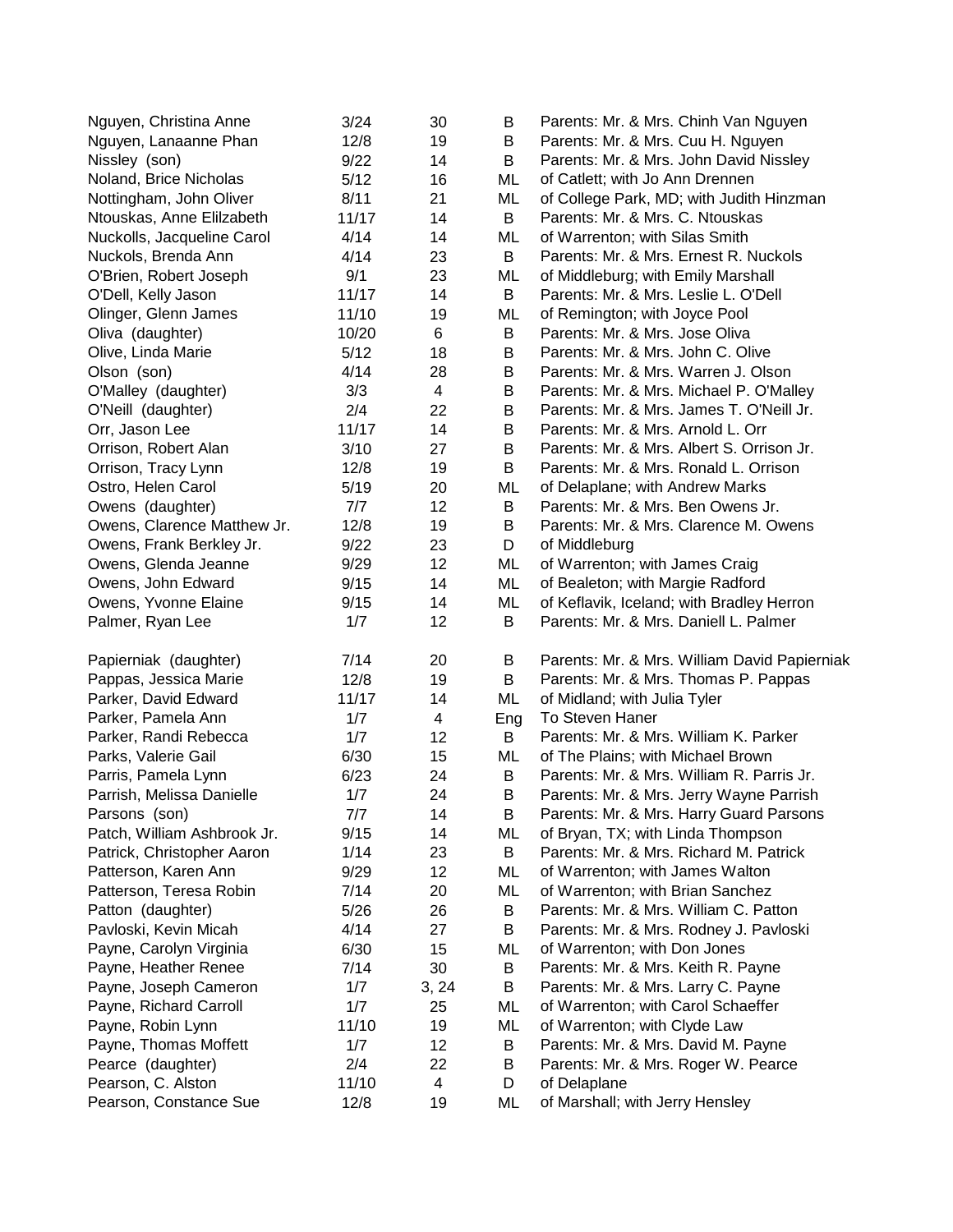| Pearson, Eleanor Virginia  | 1/21  | 22             | D  | of Marshall                                      |
|----------------------------|-------|----------------|----|--------------------------------------------------|
| Pearson, Elija Theodore    | 7/28  | 14D            | D  | of Leesburg                                      |
| Pearson, George Owen       | 3/24  | 16             | D  | of Rectortown                                    |
| Pearson, Katherine V.      | 5/26  | 11             | D  | of Upperville                                    |
| Pearson, Tanya Louise      | 8/18  | 14C            | В  | Parents: Mr. & Mrs. William C. Pearson           |
| Penwell, Bessie Virginia   | 1/7   | 25             | ML | of Marshall; with Hassell Nester                 |
| Perry (daughter)           | 4/14  | 28             | B  | Parents: Mr. & Mrs. Paul G. Perry                |
| Perry (daughter)           | 10/27 | 23             | В  | Parents: Mr. & Mrs. Glenn McKinley Perry         |
| Persinger (daughter)       | 7/14  | 20             | В  | Parents: Mr. & Mrs. Thomas Allan Persinger       |
| Peters, Julia Marie        | 1/7   | 25             | ML | of Warrenton; with George Baker Jr.              |
| Peyton (son)               | 9/22  | 14             | В  | Parents: Mr. & Mrs. John Allen Peyton            |
| Peyton, John Allen         | 8/11  | 21             | ML | of Marshall; with Angela Christian               |
| Pfeiffer, Kristin Rebecca  | 1/7   | 12             | В  | Parents: Mr. & Mrs. John A. Pfeiffer             |
| Phelps, Elizabeth (Jonnie) | 9/29  | 21             | D  | of Paris                                         |
| Phillips (daughter)        | 9/29  | 18             | В  | Parents: Mr. & Mrs. Michael J. Phillips          |
| Phillips, George Golder    | 4/14  | 14             | ML | of Manassas; with Yvonne Colvin                  |
| Phillips, Wendy Shane      | 9/8   | 22             | B  | Parents: Mr. & Mrs. Eugene D. Phillips           |
| Pike, Russell Frederick    | 4/14  | 27             | B  | Parents: Mr. & Mrs. Walter J. Pike               |
| Pilcher (son)              | 1/21  | 27             | В  | Parents: Mr. & Mrs. Theodore G. Pilcher          |
| Pills, Woodrow Joseph      | 5/12  | 10             | D  | of Arcola                                        |
| Piper, Julie Ann           | 6/9   | 8              | В  | Parents: Mr. & Mrs. John W. Piper                |
| Pool, Joyce Marie          | 11/10 | 19             | ML | of Gainesville; with Glenn Olinger               |
| Popp, Jennifer Lynsey      | 12/15 | 19             | B  | Parents: Mr. & Mrs. Anthony W. Popp              |
| Porter (daughter)          | 10/20 | 6              | B  | Parents: Mr. & Mrs. Edward C. Porter             |
| Porter, Ernest James       | 3/3   | 24             | B  | Parents: Mr. & Mrs. Samuel E. Porter             |
| Poston, Mary Virginia      | 4/28  | 25             | D  | of Rectortown                                    |
| Potter, Jennifer Dawn      | 11/17 | 14             | В  | Parents: Mr. & Mrs. Charles A. Potter Jr.        |
| Potts, Colleen Marshall    | 7/14  | 20             | В  | Parents: Mr. & Mrs. Larry A. Potts               |
| Powell, Patrice Marian     | 12/8  | 19             | ML | of Vint Hill Farm Station; with Dillon Whitehead |
| Power, John Mark Beresford | 3/24  | 25             | B  | Parents: Mr. & Mrs. James F. Power               |
| Powers (daughter)          | 6/23  | 25             | B  | Parents: Mr. & Mrs. Bruce Edward Powers          |
| Preston, Richard Allen     | 11/10 | 19             | ML | of Warrenton; with Tami Scherick                 |
| Printz (daughter)          | 9/22  | 14             | B  | Parents: Mr. & Mrs. Roger Allen Printz           |
| Pritchett, Samuel Dubois   | 7/28  | 25             | ML | of Delaplane; with Pamela Gettings               |
| Proctor, Matthew Nelson    | 9/15  | 14             | Β  | Parents: Mr. & Mrs. Edward L. Proctor            |
| Proffitt, Josie Lee Ann    | 1/14  | 23             | В  | Parents: Mr. & Mrs. Michael W. Proffitt Sr.      |
| Prose, David Ivan          | 9/15  | 14             | ML | of Warrenton; with Joyce Deuterman               |
| Pullem (daughter)          | 6/23  | 26             | В  | Parents: Mr. & Mrs. Woodrow Wilson Pullem        |
| Pullen, Arthur Bernard Jr. | 1/7   | 25             | ML | of Warrenton; with Judy Godfrey                  |
| Putnam, Barbara Marlene    | 6/30  | 15             | ML | of Warrenton; with Theodore Zyla                 |
| Putnam, Beverly Jean       | 7/21  | $\overline{7}$ | ML | of Warrenton; with Lonnie Barr Jr.               |
| Radford, Margie Ann        | 9/15  | 14             | ML | of Bealeton; with John Owens                     |
| Radle, Cynthia Mabel       | 11/17 | 14             | ML | of Catlett; with John Compton                    |
| Rankin, Beverly Kay        | 12/8  | 19             | ML | of Warrenton; with Loyd Alspaugh                 |
| Rathbun, Gertrude          | 11/24 | 10             | D  |                                                  |
| Raymond (daughter)         | 5/26  | 26             | Β  | Parents: Mr. & Mrs. Armando D. Raymond           |
| Raymond, John Michael      | 4/14  | 25             | В  | Parents: Mr. & Mrs. Joseph Raymond               |
| Read, Daniel Christopher   | 12/8  | 19             | В  | Parents: Mr. & Mrs. Robert M. Read Jr.           |
| Rector, Dane Marlin        | 5/19  | 20             | ML | of Warrenton; with Anita Smith                   |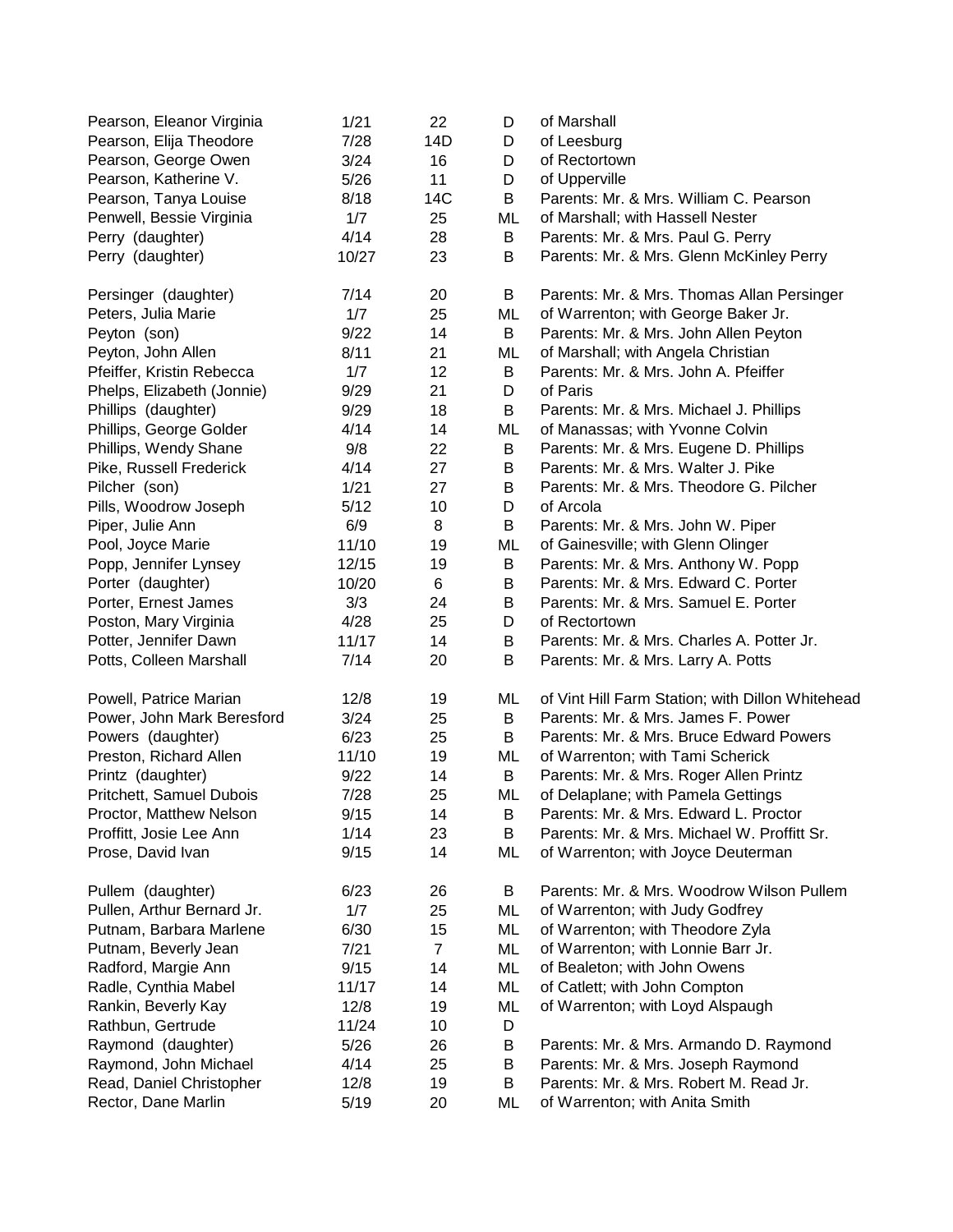| Rector, Howard Virgil       | 5/19  | 18 | D  | of Marshall                                 |
|-----------------------------|-------|----|----|---------------------------------------------|
| Rector, Iden (Bud)          | 6/23  | 14 | D  | of Marshall                                 |
|                             |       |    |    |                                             |
| Reddington (twin sons)      | 9/15  | 14 | В  | Parents: Mr. & Mrs. John Michael Reddington |
| Redmon (daughter)           | 1/28  | 22 | В  | Parents: Mr. & Mrs. James Edward Redmon     |
| Reed, Kenneth Christopher   | 1/7   | 12 | B  | Parents: Mr. & Mrs. Kenneth W. Reed         |
| Reeder, Bryan Dale          | 3/10  | 27 | B  | Parents: Mr. & Mrs. Robert L. Reeder        |
| Reedy (daughter)            | 9/15  | 14 | Β  | Parents: Mr. & Mrs. Richard A. Reedy        |
| Reedy, Douglas Edward       | 9/15  | 14 | B  | Parents: Mr. & Mrs. Richard E. Reedy        |
| Reisender, Brent Ryan       | 9/8   | 22 | B  | Parents: Mr. & Mrs. Reuben Reisender        |
| Rich, Allyn                 | 6/23  | 25 | M  | Married Paul Moore; see also 2/11, p. 15    |
| Richards (son)              | 3/3   | 24 | B  | Parents: Mr. & Mrs. Robert K. Richards      |
| Rickard, Jason Lee          | 2/25  | 18 | В  | Parents: Mr. & Mrs. Toby L. Rickard         |
| Ricks, Pernell Jr.          | 7/28  | 25 | ML | of Landover, MD; with Jeraline Hull         |
| Ridgeway, Luther Edward     | 7/14  | 26 | D  | Buried in Ivy Hill Cemetery                 |
| Riggleman, Scarlet Lee      | 4/28  | 10 | ML | of Marshall; with Charles Lunsford          |
| Riley, Norman               | 1/7   | 19 | D  | Drowned                                     |
| Riley, William Spencer Jr.  | 4/14  | 14 | ML | of Warrenton; with Doshia Worlean           |
| Rinker, Sharon Gail         | 3/10  | 24 | B  | Parents: Mr. & Mrs. Henry D. Rinker         |
| Ritchie (son)               | 12/15 | 5  | B  | Parents: Mr. & Mrs. Ronald Camden Ritchie   |
| Ritchie, Jennifer Marie     | 6/30  | 15 | ML | of Bealeton; with Frank Krick               |
| Roberts, Nathalie Harrison  | 1/14  | 26 | D  | <b>Buried at Culpeper</b>                   |
| Robinson (son)              | 7/14  | 19 | B  | Parents: Mr. & Mrs. Andrew Lee Robinson     |
| Robinson, Peter James       | 11/17 | 14 | ML | of Plano, TX; with Linda Samples            |
| Robinson, Raymond Jeffrey   | 3/24  | 19 | ML | of Laurel, MD; with Patricia Burn           |
| Robinson, Richard Allen     | 7/14  | 20 | ML | of Warrenton; with Tamie Carte              |
| Rochester, William Lansing  | 10/20 | 6  | D  | of Warrenton                                |
| Romano, Linda Ellen         | 8/25  | 13 | M  | Married John Martin Jr.                     |
| Rose (son)                  | 10/27 | 23 | В  | Parents: Mr. & Mrs. Benny Lee Rose          |
| Rose, Angel Sharon          | 5/26  | 9  | B  | Parents: Mr. & Mrs. William D. Rose         |
| Rose, Donna Ray             | 11/17 | 14 | B  | Parents: Mr. & Mrs. Donald R. Rose          |
| Rose, Edward Thomas         | 10/6  | 8  | D  | of Upperville                               |
| Ross, Jontae Ramar          | 7/14  | 20 | B  | Parents: Mr. & Mrs. Ernest L. Ross          |
| Russell (daughter)          | 7/7   | 14 | В  | Parents: Mr. & Mrs. William Thomas Russell  |
| Russell, Henry Frank II     | 8/11  | 19 | Β  | Parents: Mr. & Mrs. Ray F. Russell          |
| Russell, Howard Preston Jr. | 12/15 | 19 | B  | Parents: Mr. & Mrs. Howard P. Russell       |
| Russell, Thomas Wilfred Jr. | 3/24  | 22 | D  | <b>Buried in Leeds Cemetery</b>             |
| Ryan (son)                  | 1/14  | 28 | B  | Parents: Mr. & Mrs. Albert M. Ryan          |
| Ryan, Belinda               | 6/9   | 16 | ML | of Warrenton; with Daniel McCleary          |
| Ryan, John Hampton          | 6/16  | 4  | М  | Married Anne Horkan                         |
| Ryan, William Clayton       | 11/10 | 8  | D  | of Middleburg                               |
| Ryang, Teresa H.            | 3/24  | 25 | B  | Parents: Mr. & Mrs. J.H. Ryang              |
| Sadler, George Shirley Jr.  | 9/1   | 23 | ML | of Richmond; with Terre Jeffries            |
| Samples, Linda Polk         | 11/17 | 14 | ML | of Middleburg; with Peter Robinson          |
| Samuelson, Eric Lee         | 3/3   | 20 | B  | Parents: Mr. & Mrs. Carl H. Samuelson       |
| Sanchez, Brian Leon         | 7/14  | 20 | ML | of Springfield; with Teresa Patterson       |
| Sanford, Oscar              | 12/1  | 25 | D  | of Upperville                               |
| Sassano, Catherine Lewis    | 3/24  | 25 | Β  | Parents: Mr. & Mrs. Joseph M. Sassano Jr.   |
| Sawyers, Edna Lynn          | 3/10  | 27 | В  | Parents: Mr. & Mrs. William R. Sawyers      |
| Schaeffer (daughter)        | 5/26  | 26 | В  | Parents: Mr. & Mrs. Paul S. Schaeffer       |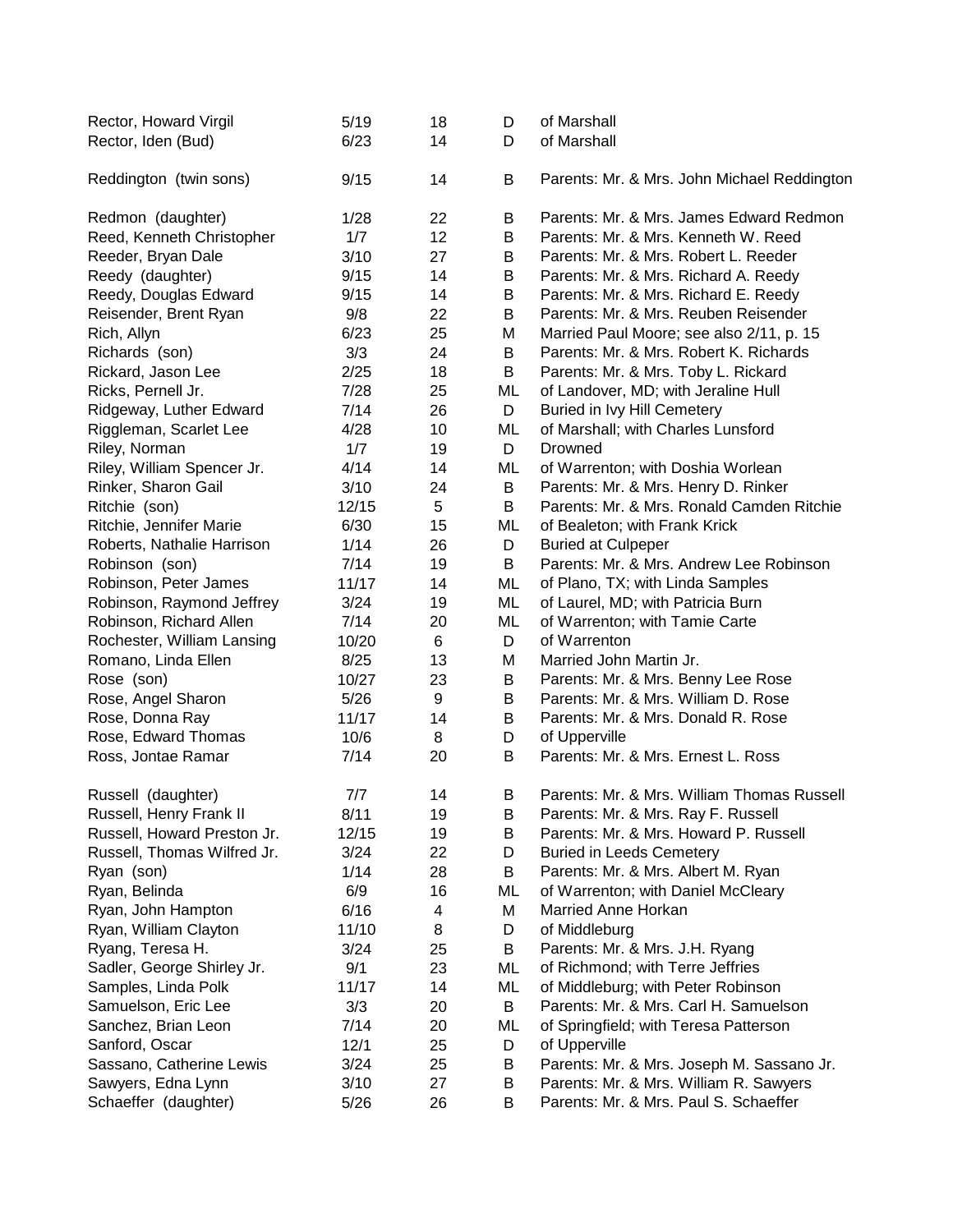| Parents: Mr. & Mrs. James H. Schaeffer<br>Schaeffer, Philip Travis<br>7/28<br>B<br>14B<br>Scherick, Tami Lee<br>11/10<br>19<br>ML<br>of Warrenton; with Richard Preston<br>Schoenwetter, Sherry Lynn<br>3/24<br>19<br>ML<br>of Midland; with Wesley Conrad<br>1/21<br>Schutz, Kerry Anne<br>27<br>B<br>Parents: Mr. & Mrs. Kenneth A. Schutz<br>Parents: Mr. & Mrs. Leon S. Scott<br>Scott, Timothy Jacob<br>12/8<br>19<br>B<br>1/21<br>Seaman, Maria Ann<br>27<br>ML<br>of Bealeton; with Robert Finnegan Jr.<br>1/14<br>23<br>B<br>Searcy, Mitchell Blake<br>Parents: Mr. & Mrs. Dan M. Searcy<br>9/22<br>14<br>ML<br>of Delaplane; with Particia Maguire<br>Semple, Nathaniel Meacon<br>22<br>1/28<br>B<br>Parents: Mr. & Mrs. Charles Edward Settle<br>Settle (son)<br>9/15<br>14<br>B<br>Sexton, Jennifer Dora<br>Parents: Mr. & Mrs. Clyde F. Sexton<br>Shackelford, Howard Alexander<br>11/3<br>of Amissville; with Kay Thompson<br>18<br>ML<br>Shannon, Catherine Irene<br>6/9<br>B<br>Parents: Mr. & Mrs. James P. Shannon<br>8<br>Shaw, Mary Jo<br>8/11<br>21<br>ML<br>of Remington; with Stephen Galentine<br>2/4<br>22<br>B<br>Parents: Mr. & Mrs. Gerald W. Sheets Sr.<br>Sheets (son)<br>9/22<br>14<br>Sheett (daughter)<br>Β<br>Parents: Mr. & Mrs. Johnny Ray Sheett<br>Sheldon, Elizabeth Jean<br>11/17<br>14<br>Parents: Mr. & Mrs. James E. Sheldon III<br>В<br>Sheppard, Bernard Eugene Jr.<br>1/7<br>12<br>B<br>Parents: Mr. & Mrs. Bernard E. Sheppard<br>Shie, Cassandra Allison<br>8/18<br>14B<br>B<br>Parents: Mr. & Mrs. Duane L. Shie<br>3/3<br>Parents: Mr. & Mrs. Joseph S. Shifflett<br>Shifflett (son)<br>4<br>B<br>$\overline{7}$<br>Shifflett (son)<br>B<br>Parents: Mr. & Mrs. Ray Layton Shifflett<br>2/25<br>Parents: Mr. & Mrs. Robert E. Shifflett<br>Shifflett, Robert Emory Jr.<br>20<br>B<br>7/14<br>Shifflett, Sonya Rene<br>1/7<br>12<br>B<br>Parents: Mr. & Mrs. Dennia W. Shifflett<br>Shiflett, Mary Ellen<br>9/15<br>14<br>ML<br>of Warrenton; with David Baker<br>Shilling, Stephen Wayne<br>19<br>12/8<br>ML<br>of Manassas; with Patricia Whiteman<br>Shirley, Amy Delight<br>18<br>B<br>Parents: Mr. & Mrs. Henry L. Shirley Jr.<br>5/12<br>Shockley, John Stephen Jr.<br>8/18<br>14<br>M<br><b>Married Jill Martin</b><br>Short, Susan<br>4/14<br>14<br>ML<br>of Catlett; with Lyle Dussault<br>Parents: Mr. & Mrs. Charles F. Sievers<br>Sievers (son)<br>9/29<br>18<br>B<br>Silvious, Jarrod Adam<br>3/24<br>B<br>Parents: Mr. & Mrs. James C. Silvious<br>30<br>Simpson, Christopher Michael<br>2/4<br>26<br>В<br>Parents: Mr. & Mrs. Howard T. Simpson<br>Simpson, June Gayle (Mr. &<br>3/3<br>10<br>Mrs.)<br>A<br>50th wedding anniversary<br>9/29<br>12<br>B<br>Parents: Mr. & Mrs. Glenn L. Simpson<br>Simpson, Kevin Lee<br>29<br>B<br>7/14 |  |
|---------------------------------------------------------------------------------------------------------------------------------------------------------------------------------------------------------------------------------------------------------------------------------------------------------------------------------------------------------------------------------------------------------------------------------------------------------------------------------------------------------------------------------------------------------------------------------------------------------------------------------------------------------------------------------------------------------------------------------------------------------------------------------------------------------------------------------------------------------------------------------------------------------------------------------------------------------------------------------------------------------------------------------------------------------------------------------------------------------------------------------------------------------------------------------------------------------------------------------------------------------------------------------------------------------------------------------------------------------------------------------------------------------------------------------------------------------------------------------------------------------------------------------------------------------------------------------------------------------------------------------------------------------------------------------------------------------------------------------------------------------------------------------------------------------------------------------------------------------------------------------------------------------------------------------------------------------------------------------------------------------------------------------------------------------------------------------------------------------------------------------------------------------------------------------------------------------------------------------------------------------------------------------------------------------------------------------------------------------------------------------------------------------------------------------------------------------------------------------------------------------------------------------------------------------------------------------------------------------------------------------------------------------------------------------------------------------------------------------------------------------------------------------------------------------|--|
|                                                                                                                                                                                                                                                                                                                                                                                                                                                                                                                                                                                                                                                                                                                                                                                                                                                                                                                                                                                                                                                                                                                                                                                                                                                                                                                                                                                                                                                                                                                                                                                                                                                                                                                                                                                                                                                                                                                                                                                                                                                                                                                                                                                                                                                                                                                                                                                                                                                                                                                                                                                                                                                                                                                                                                                                         |  |
|                                                                                                                                                                                                                                                                                                                                                                                                                                                                                                                                                                                                                                                                                                                                                                                                                                                                                                                                                                                                                                                                                                                                                                                                                                                                                                                                                                                                                                                                                                                                                                                                                                                                                                                                                                                                                                                                                                                                                                                                                                                                                                                                                                                                                                                                                                                                                                                                                                                                                                                                                                                                                                                                                                                                                                                                         |  |
|                                                                                                                                                                                                                                                                                                                                                                                                                                                                                                                                                                                                                                                                                                                                                                                                                                                                                                                                                                                                                                                                                                                                                                                                                                                                                                                                                                                                                                                                                                                                                                                                                                                                                                                                                                                                                                                                                                                                                                                                                                                                                                                                                                                                                                                                                                                                                                                                                                                                                                                                                                                                                                                                                                                                                                                                         |  |
|                                                                                                                                                                                                                                                                                                                                                                                                                                                                                                                                                                                                                                                                                                                                                                                                                                                                                                                                                                                                                                                                                                                                                                                                                                                                                                                                                                                                                                                                                                                                                                                                                                                                                                                                                                                                                                                                                                                                                                                                                                                                                                                                                                                                                                                                                                                                                                                                                                                                                                                                                                                                                                                                                                                                                                                                         |  |
|                                                                                                                                                                                                                                                                                                                                                                                                                                                                                                                                                                                                                                                                                                                                                                                                                                                                                                                                                                                                                                                                                                                                                                                                                                                                                                                                                                                                                                                                                                                                                                                                                                                                                                                                                                                                                                                                                                                                                                                                                                                                                                                                                                                                                                                                                                                                                                                                                                                                                                                                                                                                                                                                                                                                                                                                         |  |
|                                                                                                                                                                                                                                                                                                                                                                                                                                                                                                                                                                                                                                                                                                                                                                                                                                                                                                                                                                                                                                                                                                                                                                                                                                                                                                                                                                                                                                                                                                                                                                                                                                                                                                                                                                                                                                                                                                                                                                                                                                                                                                                                                                                                                                                                                                                                                                                                                                                                                                                                                                                                                                                                                                                                                                                                         |  |
|                                                                                                                                                                                                                                                                                                                                                                                                                                                                                                                                                                                                                                                                                                                                                                                                                                                                                                                                                                                                                                                                                                                                                                                                                                                                                                                                                                                                                                                                                                                                                                                                                                                                                                                                                                                                                                                                                                                                                                                                                                                                                                                                                                                                                                                                                                                                                                                                                                                                                                                                                                                                                                                                                                                                                                                                         |  |
|                                                                                                                                                                                                                                                                                                                                                                                                                                                                                                                                                                                                                                                                                                                                                                                                                                                                                                                                                                                                                                                                                                                                                                                                                                                                                                                                                                                                                                                                                                                                                                                                                                                                                                                                                                                                                                                                                                                                                                                                                                                                                                                                                                                                                                                                                                                                                                                                                                                                                                                                                                                                                                                                                                                                                                                                         |  |
|                                                                                                                                                                                                                                                                                                                                                                                                                                                                                                                                                                                                                                                                                                                                                                                                                                                                                                                                                                                                                                                                                                                                                                                                                                                                                                                                                                                                                                                                                                                                                                                                                                                                                                                                                                                                                                                                                                                                                                                                                                                                                                                                                                                                                                                                                                                                                                                                                                                                                                                                                                                                                                                                                                                                                                                                         |  |
|                                                                                                                                                                                                                                                                                                                                                                                                                                                                                                                                                                                                                                                                                                                                                                                                                                                                                                                                                                                                                                                                                                                                                                                                                                                                                                                                                                                                                                                                                                                                                                                                                                                                                                                                                                                                                                                                                                                                                                                                                                                                                                                                                                                                                                                                                                                                                                                                                                                                                                                                                                                                                                                                                                                                                                                                         |  |
|                                                                                                                                                                                                                                                                                                                                                                                                                                                                                                                                                                                                                                                                                                                                                                                                                                                                                                                                                                                                                                                                                                                                                                                                                                                                                                                                                                                                                                                                                                                                                                                                                                                                                                                                                                                                                                                                                                                                                                                                                                                                                                                                                                                                                                                                                                                                                                                                                                                                                                                                                                                                                                                                                                                                                                                                         |  |
|                                                                                                                                                                                                                                                                                                                                                                                                                                                                                                                                                                                                                                                                                                                                                                                                                                                                                                                                                                                                                                                                                                                                                                                                                                                                                                                                                                                                                                                                                                                                                                                                                                                                                                                                                                                                                                                                                                                                                                                                                                                                                                                                                                                                                                                                                                                                                                                                                                                                                                                                                                                                                                                                                                                                                                                                         |  |
|                                                                                                                                                                                                                                                                                                                                                                                                                                                                                                                                                                                                                                                                                                                                                                                                                                                                                                                                                                                                                                                                                                                                                                                                                                                                                                                                                                                                                                                                                                                                                                                                                                                                                                                                                                                                                                                                                                                                                                                                                                                                                                                                                                                                                                                                                                                                                                                                                                                                                                                                                                                                                                                                                                                                                                                                         |  |
|                                                                                                                                                                                                                                                                                                                                                                                                                                                                                                                                                                                                                                                                                                                                                                                                                                                                                                                                                                                                                                                                                                                                                                                                                                                                                                                                                                                                                                                                                                                                                                                                                                                                                                                                                                                                                                                                                                                                                                                                                                                                                                                                                                                                                                                                                                                                                                                                                                                                                                                                                                                                                                                                                                                                                                                                         |  |
|                                                                                                                                                                                                                                                                                                                                                                                                                                                                                                                                                                                                                                                                                                                                                                                                                                                                                                                                                                                                                                                                                                                                                                                                                                                                                                                                                                                                                                                                                                                                                                                                                                                                                                                                                                                                                                                                                                                                                                                                                                                                                                                                                                                                                                                                                                                                                                                                                                                                                                                                                                                                                                                                                                                                                                                                         |  |
|                                                                                                                                                                                                                                                                                                                                                                                                                                                                                                                                                                                                                                                                                                                                                                                                                                                                                                                                                                                                                                                                                                                                                                                                                                                                                                                                                                                                                                                                                                                                                                                                                                                                                                                                                                                                                                                                                                                                                                                                                                                                                                                                                                                                                                                                                                                                                                                                                                                                                                                                                                                                                                                                                                                                                                                                         |  |
|                                                                                                                                                                                                                                                                                                                                                                                                                                                                                                                                                                                                                                                                                                                                                                                                                                                                                                                                                                                                                                                                                                                                                                                                                                                                                                                                                                                                                                                                                                                                                                                                                                                                                                                                                                                                                                                                                                                                                                                                                                                                                                                                                                                                                                                                                                                                                                                                                                                                                                                                                                                                                                                                                                                                                                                                         |  |
|                                                                                                                                                                                                                                                                                                                                                                                                                                                                                                                                                                                                                                                                                                                                                                                                                                                                                                                                                                                                                                                                                                                                                                                                                                                                                                                                                                                                                                                                                                                                                                                                                                                                                                                                                                                                                                                                                                                                                                                                                                                                                                                                                                                                                                                                                                                                                                                                                                                                                                                                                                                                                                                                                                                                                                                                         |  |
|                                                                                                                                                                                                                                                                                                                                                                                                                                                                                                                                                                                                                                                                                                                                                                                                                                                                                                                                                                                                                                                                                                                                                                                                                                                                                                                                                                                                                                                                                                                                                                                                                                                                                                                                                                                                                                                                                                                                                                                                                                                                                                                                                                                                                                                                                                                                                                                                                                                                                                                                                                                                                                                                                                                                                                                                         |  |
|                                                                                                                                                                                                                                                                                                                                                                                                                                                                                                                                                                                                                                                                                                                                                                                                                                                                                                                                                                                                                                                                                                                                                                                                                                                                                                                                                                                                                                                                                                                                                                                                                                                                                                                                                                                                                                                                                                                                                                                                                                                                                                                                                                                                                                                                                                                                                                                                                                                                                                                                                                                                                                                                                                                                                                                                         |  |
|                                                                                                                                                                                                                                                                                                                                                                                                                                                                                                                                                                                                                                                                                                                                                                                                                                                                                                                                                                                                                                                                                                                                                                                                                                                                                                                                                                                                                                                                                                                                                                                                                                                                                                                                                                                                                                                                                                                                                                                                                                                                                                                                                                                                                                                                                                                                                                                                                                                                                                                                                                                                                                                                                                                                                                                                         |  |
|                                                                                                                                                                                                                                                                                                                                                                                                                                                                                                                                                                                                                                                                                                                                                                                                                                                                                                                                                                                                                                                                                                                                                                                                                                                                                                                                                                                                                                                                                                                                                                                                                                                                                                                                                                                                                                                                                                                                                                                                                                                                                                                                                                                                                                                                                                                                                                                                                                                                                                                                                                                                                                                                                                                                                                                                         |  |
|                                                                                                                                                                                                                                                                                                                                                                                                                                                                                                                                                                                                                                                                                                                                                                                                                                                                                                                                                                                                                                                                                                                                                                                                                                                                                                                                                                                                                                                                                                                                                                                                                                                                                                                                                                                                                                                                                                                                                                                                                                                                                                                                                                                                                                                                                                                                                                                                                                                                                                                                                                                                                                                                                                                                                                                                         |  |
|                                                                                                                                                                                                                                                                                                                                                                                                                                                                                                                                                                                                                                                                                                                                                                                                                                                                                                                                                                                                                                                                                                                                                                                                                                                                                                                                                                                                                                                                                                                                                                                                                                                                                                                                                                                                                                                                                                                                                                                                                                                                                                                                                                                                                                                                                                                                                                                                                                                                                                                                                                                                                                                                                                                                                                                                         |  |
|                                                                                                                                                                                                                                                                                                                                                                                                                                                                                                                                                                                                                                                                                                                                                                                                                                                                                                                                                                                                                                                                                                                                                                                                                                                                                                                                                                                                                                                                                                                                                                                                                                                                                                                                                                                                                                                                                                                                                                                                                                                                                                                                                                                                                                                                                                                                                                                                                                                                                                                                                                                                                                                                                                                                                                                                         |  |
|                                                                                                                                                                                                                                                                                                                                                                                                                                                                                                                                                                                                                                                                                                                                                                                                                                                                                                                                                                                                                                                                                                                                                                                                                                                                                                                                                                                                                                                                                                                                                                                                                                                                                                                                                                                                                                                                                                                                                                                                                                                                                                                                                                                                                                                                                                                                                                                                                                                                                                                                                                                                                                                                                                                                                                                                         |  |
|                                                                                                                                                                                                                                                                                                                                                                                                                                                                                                                                                                                                                                                                                                                                                                                                                                                                                                                                                                                                                                                                                                                                                                                                                                                                                                                                                                                                                                                                                                                                                                                                                                                                                                                                                                                                                                                                                                                                                                                                                                                                                                                                                                                                                                                                                                                                                                                                                                                                                                                                                                                                                                                                                                                                                                                                         |  |
|                                                                                                                                                                                                                                                                                                                                                                                                                                                                                                                                                                                                                                                                                                                                                                                                                                                                                                                                                                                                                                                                                                                                                                                                                                                                                                                                                                                                                                                                                                                                                                                                                                                                                                                                                                                                                                                                                                                                                                                                                                                                                                                                                                                                                                                                                                                                                                                                                                                                                                                                                                                                                                                                                                                                                                                                         |  |
|                                                                                                                                                                                                                                                                                                                                                                                                                                                                                                                                                                                                                                                                                                                                                                                                                                                                                                                                                                                                                                                                                                                                                                                                                                                                                                                                                                                                                                                                                                                                                                                                                                                                                                                                                                                                                                                                                                                                                                                                                                                                                                                                                                                                                                                                                                                                                                                                                                                                                                                                                                                                                                                                                                                                                                                                         |  |
|                                                                                                                                                                                                                                                                                                                                                                                                                                                                                                                                                                                                                                                                                                                                                                                                                                                                                                                                                                                                                                                                                                                                                                                                                                                                                                                                                                                                                                                                                                                                                                                                                                                                                                                                                                                                                                                                                                                                                                                                                                                                                                                                                                                                                                                                                                                                                                                                                                                                                                                                                                                                                                                                                                                                                                                                         |  |
|                                                                                                                                                                                                                                                                                                                                                                                                                                                                                                                                                                                                                                                                                                                                                                                                                                                                                                                                                                                                                                                                                                                                                                                                                                                                                                                                                                                                                                                                                                                                                                                                                                                                                                                                                                                                                                                                                                                                                                                                                                                                                                                                                                                                                                                                                                                                                                                                                                                                                                                                                                                                                                                                                                                                                                                                         |  |
|                                                                                                                                                                                                                                                                                                                                                                                                                                                                                                                                                                                                                                                                                                                                                                                                                                                                                                                                                                                                                                                                                                                                                                                                                                                                                                                                                                                                                                                                                                                                                                                                                                                                                                                                                                                                                                                                                                                                                                                                                                                                                                                                                                                                                                                                                                                                                                                                                                                                                                                                                                                                                                                                                                                                                                                                         |  |
|                                                                                                                                                                                                                                                                                                                                                                                                                                                                                                                                                                                                                                                                                                                                                                                                                                                                                                                                                                                                                                                                                                                                                                                                                                                                                                                                                                                                                                                                                                                                                                                                                                                                                                                                                                                                                                                                                                                                                                                                                                                                                                                                                                                                                                                                                                                                                                                                                                                                                                                                                                                                                                                                                                                                                                                                         |  |
| Parents: Mr. & Mrs. Gary L. Sisk<br>Sisk (son)                                                                                                                                                                                                                                                                                                                                                                                                                                                                                                                                                                                                                                                                                                                                                                                                                                                                                                                                                                                                                                                                                                                                                                                                                                                                                                                                                                                                                                                                                                                                                                                                                                                                                                                                                                                                                                                                                                                                                                                                                                                                                                                                                                                                                                                                                                                                                                                                                                                                                                                                                                                                                                                                                                                                                          |  |
| Siske (daughter)<br>B<br>Parents: Mr. & Mrs. David Keith Siske<br>9/29<br>18                                                                                                                                                                                                                                                                                                                                                                                                                                                                                                                                                                                                                                                                                                                                                                                                                                                                                                                                                                                                                                                                                                                                                                                                                                                                                                                                                                                                                                                                                                                                                                                                                                                                                                                                                                                                                                                                                                                                                                                                                                                                                                                                                                                                                                                                                                                                                                                                                                                                                                                                                                                                                                                                                                                            |  |
| $\overline{7}$<br>Sisney, Elzie Dwight<br>7/21<br>ML<br>of The Plains; with Anita Cohoon                                                                                                                                                                                                                                                                                                                                                                                                                                                                                                                                                                                                                                                                                                                                                                                                                                                                                                                                                                                                                                                                                                                                                                                                                                                                                                                                                                                                                                                                                                                                                                                                                                                                                                                                                                                                                                                                                                                                                                                                                                                                                                                                                                                                                                                                                                                                                                                                                                                                                                                                                                                                                                                                                                                |  |
| Slack, Marcia Belle<br>7/28<br>25<br>ML<br>of Paris; with Terry Trask                                                                                                                                                                                                                                                                                                                                                                                                                                                                                                                                                                                                                                                                                                                                                                                                                                                                                                                                                                                                                                                                                                                                                                                                                                                                                                                                                                                                                                                                                                                                                                                                                                                                                                                                                                                                                                                                                                                                                                                                                                                                                                                                                                                                                                                                                                                                                                                                                                                                                                                                                                                                                                                                                                                                   |  |
| Slagle, Joanne Louise<br>5/19<br>20<br>ML<br>of Bealeton; with Richard Beyes                                                                                                                                                                                                                                                                                                                                                                                                                                                                                                                                                                                                                                                                                                                                                                                                                                                                                                                                                                                                                                                                                                                                                                                                                                                                                                                                                                                                                                                                                                                                                                                                                                                                                                                                                                                                                                                                                                                                                                                                                                                                                                                                                                                                                                                                                                                                                                                                                                                                                                                                                                                                                                                                                                                            |  |
| 18<br>Slaughter (son)<br>9/29<br>В<br>Parents: Mr. & Mrs. Gilbert Slaughter                                                                                                                                                                                                                                                                                                                                                                                                                                                                                                                                                                                                                                                                                                                                                                                                                                                                                                                                                                                                                                                                                                                                                                                                                                                                                                                                                                                                                                                                                                                                                                                                                                                                                                                                                                                                                                                                                                                                                                                                                                                                                                                                                                                                                                                                                                                                                                                                                                                                                                                                                                                                                                                                                                                             |  |
| Sleightiff (daughter)<br>3/10<br>25<br>Parents: Mr. & Mrs. Rufus Allen Sleightiff<br>Β                                                                                                                                                                                                                                                                                                                                                                                                                                                                                                                                                                                                                                                                                                                                                                                                                                                                                                                                                                                                                                                                                                                                                                                                                                                                                                                                                                                                                                                                                                                                                                                                                                                                                                                                                                                                                                                                                                                                                                                                                                                                                                                                                                                                                                                                                                                                                                                                                                                                                                                                                                                                                                                                                                                  |  |
| Slye, Amy Louise<br>9/15<br>14<br>Β<br>Parents: Mr. & Mrs. David E. Slye Jr.                                                                                                                                                                                                                                                                                                                                                                                                                                                                                                                                                                                                                                                                                                                                                                                                                                                                                                                                                                                                                                                                                                                                                                                                                                                                                                                                                                                                                                                                                                                                                                                                                                                                                                                                                                                                                                                                                                                                                                                                                                                                                                                                                                                                                                                                                                                                                                                                                                                                                                                                                                                                                                                                                                                            |  |
| Smallwood (daughter)<br>9/29<br>18<br>Parents: Mr. & Mrs. Robert J. Smallwood<br>B                                                                                                                                                                                                                                                                                                                                                                                                                                                                                                                                                                                                                                                                                                                                                                                                                                                                                                                                                                                                                                                                                                                                                                                                                                                                                                                                                                                                                                                                                                                                                                                                                                                                                                                                                                                                                                                                                                                                                                                                                                                                                                                                                                                                                                                                                                                                                                                                                                                                                                                                                                                                                                                                                                                      |  |
| Smallwood, Sallie Jane<br>1/14<br>of Middleburg<br>27<br>D                                                                                                                                                                                                                                                                                                                                                                                                                                                                                                                                                                                                                                                                                                                                                                                                                                                                                                                                                                                                                                                                                                                                                                                                                                                                                                                                                                                                                                                                                                                                                                                                                                                                                                                                                                                                                                                                                                                                                                                                                                                                                                                                                                                                                                                                                                                                                                                                                                                                                                                                                                                                                                                                                                                                              |  |
| Parents: Mr. & Mrs. Jesse A.B. Smith<br>Smith (daughter)<br>4/28<br>25<br>B                                                                                                                                                                                                                                                                                                                                                                                                                                                                                                                                                                                                                                                                                                                                                                                                                                                                                                                                                                                                                                                                                                                                                                                                                                                                                                                                                                                                                                                                                                                                                                                                                                                                                                                                                                                                                                                                                                                                                                                                                                                                                                                                                                                                                                                                                                                                                                                                                                                                                                                                                                                                                                                                                                                             |  |
| Smith (son)<br>1/28<br>22<br>Β<br>Parents: Mr. & Mrs. Darryl C. Smith                                                                                                                                                                                                                                                                                                                                                                                                                                                                                                                                                                                                                                                                                                                                                                                                                                                                                                                                                                                                                                                                                                                                                                                                                                                                                                                                                                                                                                                                                                                                                                                                                                                                                                                                                                                                                                                                                                                                                                                                                                                                                                                                                                                                                                                                                                                                                                                                                                                                                                                                                                                                                                                                                                                                   |  |
| Smith (son)<br>1/28<br>22<br>Parents: Mr. & Mrs. Myron K. Smith<br>Β                                                                                                                                                                                                                                                                                                                                                                                                                                                                                                                                                                                                                                                                                                                                                                                                                                                                                                                                                                                                                                                                                                                                                                                                                                                                                                                                                                                                                                                                                                                                                                                                                                                                                                                                                                                                                                                                                                                                                                                                                                                                                                                                                                                                                                                                                                                                                                                                                                                                                                                                                                                                                                                                                                                                    |  |
| Smith, Amy Renee<br>5/12<br>B<br>Parents: Mr. & Mrs. Steven E. Smith<br>5                                                                                                                                                                                                                                                                                                                                                                                                                                                                                                                                                                                                                                                                                                                                                                                                                                                                                                                                                                                                                                                                                                                                                                                                                                                                                                                                                                                                                                                                                                                                                                                                                                                                                                                                                                                                                                                                                                                                                                                                                                                                                                                                                                                                                                                                                                                                                                                                                                                                                                                                                                                                                                                                                                                               |  |
| Smith, Anita Ann<br>5/19<br>of Midland; with Dane Rector<br>20<br>ML                                                                                                                                                                                                                                                                                                                                                                                                                                                                                                                                                                                                                                                                                                                                                                                                                                                                                                                                                                                                                                                                                                                                                                                                                                                                                                                                                                                                                                                                                                                                                                                                                                                                                                                                                                                                                                                                                                                                                                                                                                                                                                                                                                                                                                                                                                                                                                                                                                                                                                                                                                                                                                                                                                                                    |  |
| of Midland; age 11; parents: Mr. & Mrs. Horace                                                                                                                                                                                                                                                                                                                                                                                                                                                                                                                                                                                                                                                                                                                                                                                                                                                                                                                                                                                                                                                                                                                                                                                                                                                                                                                                                                                                                                                                                                                                                                                                                                                                                                                                                                                                                                                                                                                                                                                                                                                                                                                                                                                                                                                                                                                                                                                                                                                                                                                                                                                                                                                                                                                                                          |  |
| Chatham<br>Smith, Barbara<br>5/5<br>3<br>D                                                                                                                                                                                                                                                                                                                                                                                                                                                                                                                                                                                                                                                                                                                                                                                                                                                                                                                                                                                                                                                                                                                                                                                                                                                                                                                                                                                                                                                                                                                                                                                                                                                                                                                                                                                                                                                                                                                                                                                                                                                                                                                                                                                                                                                                                                                                                                                                                                                                                                                                                                                                                                                                                                                                                              |  |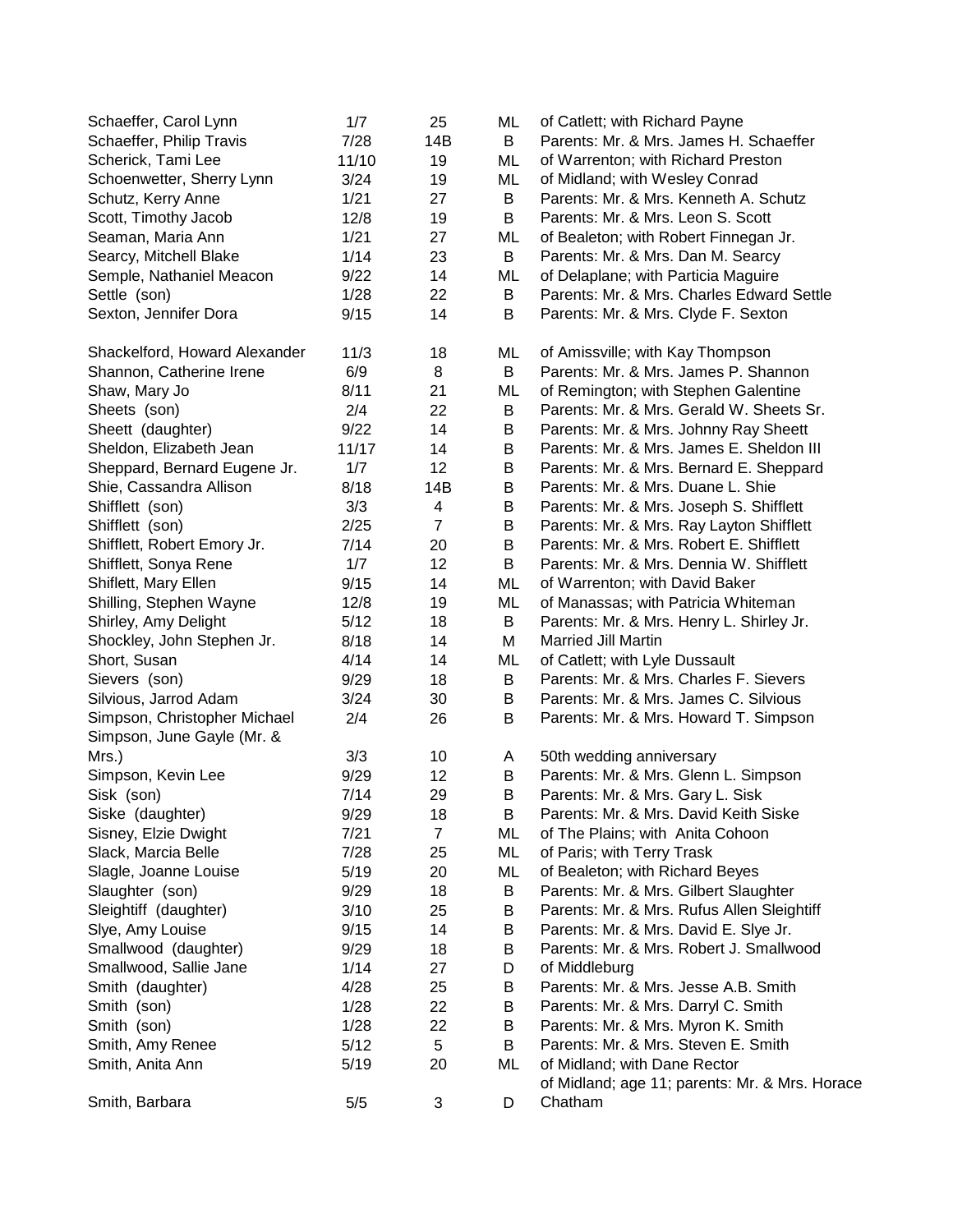| 8/4<br>Smith, Charles Henry<br>18<br>of Middleburg<br>D<br>12/22<br>of Marshall<br>Smith, Kate Marshall<br>24<br>D<br>12/8<br>Smith, Leslie<br>19<br>Parents: Mr. & Mrs. Charles E. Smith Jr.<br>B<br>1/7<br>Smith, Patty Marie<br>24<br>B<br>Parents: Mr. & Mrs. Phinney Russell Smith<br>2/4<br>26<br>B<br>Smith, Paulette Dianae<br>Parents: Mr. & Mrs. Wade Smith<br>3/3<br>30<br>Smith, Pearl A.<br>D<br>of Washington DC<br>1/7<br>Smith, Rebecca Marie<br>24<br>B<br>Parents: Mr. & Mrs. William Slyde Smith<br>4/14<br>27<br>B<br>Parents: Mr. & Mrs. John B. Smith<br>Smith, Rebecca Sue<br>4/14<br>14<br>Smith, Silas Jackson<br>ML<br>of Amissville; with Jacqueline Nuckolls<br>12/8<br>19<br>Parents: Mr. & Mrs. Arthur C. Smith<br>B<br>Smith, Tracy Lynn |  |
|-------------------------------------------------------------------------------------------------------------------------------------------------------------------------------------------------------------------------------------------------------------------------------------------------------------------------------------------------------------------------------------------------------------------------------------------------------------------------------------------------------------------------------------------------------------------------------------------------------------------------------------------------------------------------------------------------------------------------------------------------------------------------|--|
|                                                                                                                                                                                                                                                                                                                                                                                                                                                                                                                                                                                                                                                                                                                                                                         |  |
|                                                                                                                                                                                                                                                                                                                                                                                                                                                                                                                                                                                                                                                                                                                                                                         |  |
|                                                                                                                                                                                                                                                                                                                                                                                                                                                                                                                                                                                                                                                                                                                                                                         |  |
|                                                                                                                                                                                                                                                                                                                                                                                                                                                                                                                                                                                                                                                                                                                                                                         |  |
|                                                                                                                                                                                                                                                                                                                                                                                                                                                                                                                                                                                                                                                                                                                                                                         |  |
|                                                                                                                                                                                                                                                                                                                                                                                                                                                                                                                                                                                                                                                                                                                                                                         |  |
|                                                                                                                                                                                                                                                                                                                                                                                                                                                                                                                                                                                                                                                                                                                                                                         |  |
|                                                                                                                                                                                                                                                                                                                                                                                                                                                                                                                                                                                                                                                                                                                                                                         |  |
|                                                                                                                                                                                                                                                                                                                                                                                                                                                                                                                                                                                                                                                                                                                                                                         |  |
|                                                                                                                                                                                                                                                                                                                                                                                                                                                                                                                                                                                                                                                                                                                                                                         |  |
| 3/3<br>Parents: Mr. & Mrs. Ricky L. Snyder<br>Snyder (son)<br>$\overline{4}$<br>В                                                                                                                                                                                                                                                                                                                                                                                                                                                                                                                                                                                                                                                                                       |  |
| Snyder, Robert Lewis Jr.<br>3/10<br>22<br>of Bealeton; with Tammy Moye<br>ML                                                                                                                                                                                                                                                                                                                                                                                                                                                                                                                                                                                                                                                                                            |  |
| 12/22<br>26<br><b>Married Stuart Brown</b><br>Solomon, Diane<br>M                                                                                                                                                                                                                                                                                                                                                                                                                                                                                                                                                                                                                                                                                                       |  |
| Souders, Susan Rhean<br>12/8<br>19<br>Parents: Mr. & Mrs. John M. Souders<br>B                                                                                                                                                                                                                                                                                                                                                                                                                                                                                                                                                                                                                                                                                          |  |
| Sours (daughter)<br>6/30<br>15<br>B<br>Parents: Mr. & Mrs. Robert Lee Sours                                                                                                                                                                                                                                                                                                                                                                                                                                                                                                                                                                                                                                                                                             |  |
| Sowers. Kerry Lynn<br>7/14<br>30<br>B<br>Parents: Mr. & Mrs. Robert L. Sowers III                                                                                                                                                                                                                                                                                                                                                                                                                                                                                                                                                                                                                                                                                       |  |
| Spencer, John Hunter<br>8/11<br>21<br>ML<br>of Warrenton; with Linda Fletcher                                                                                                                                                                                                                                                                                                                                                                                                                                                                                                                                                                                                                                                                                           |  |
| Spencer, William Shane<br>11/17<br>14<br>Parents: Mr. & Mrs. William S. Spencer<br>Β                                                                                                                                                                                                                                                                                                                                                                                                                                                                                                                                                                                                                                                                                    |  |
| Spindle, Jeremy Michael<br>6/9<br>8<br>Parents: Mr. & Mrs. Joseph R. Spindle<br>B                                                                                                                                                                                                                                                                                                                                                                                                                                                                                                                                                                                                                                                                                       |  |
| Sprouse, Michael Troy<br>9/15<br>B<br>Parents: Mr. & Mrs. Oliver B. Sprouse<br>14                                                                                                                                                                                                                                                                                                                                                                                                                                                                                                                                                                                                                                                                                       |  |
| Stanton, Jonathan Paul<br>7/7<br>18<br>B<br>Parents: Mr. & Mrs. Gene D. Stanton                                                                                                                                                                                                                                                                                                                                                                                                                                                                                                                                                                                                                                                                                         |  |
| Steele, Ronald James<br>7/14<br>20<br>ML<br>of Australia; with Marilyn LaRue                                                                                                                                                                                                                                                                                                                                                                                                                                                                                                                                                                                                                                                                                            |  |
| 3/17<br>22<br>of Warrenton; with Stephen Martin<br>Steer, Nancy Lee<br>ML                                                                                                                                                                                                                                                                                                                                                                                                                                                                                                                                                                                                                                                                                               |  |
| Parents: Mr. & Mrs. Michael R. Steere<br>Steere, Jenna Lynne<br>4/14<br>23<br>B                                                                                                                                                                                                                                                                                                                                                                                                                                                                                                                                                                                                                                                                                         |  |
| Sterling, Kristine Ann<br>12/8<br>19<br>B<br>Parents: Mr. & Mrs. Peter M. Sterling                                                                                                                                                                                                                                                                                                                                                                                                                                                                                                                                                                                                                                                                                      |  |
| Parents: Mr. & Mrs. Harold D. Stevens<br>Stevens (daughter)<br>9/15<br>14<br>B                                                                                                                                                                                                                                                                                                                                                                                                                                                                                                                                                                                                                                                                                          |  |
| Stewart, Dennis Lee<br>9/29<br>12<br>of Warrenton; with Marion Cunningham<br>ML                                                                                                                                                                                                                                                                                                                                                                                                                                                                                                                                                                                                                                                                                         |  |
| Stewart, Richard Lee Jr.<br>11/17<br>14<br>Parents: Mr. & Mrs. Richard L. Stewart<br>В                                                                                                                                                                                                                                                                                                                                                                                                                                                                                                                                                                                                                                                                                  |  |
| Owner of The Helping Hand in Round Hill; see                                                                                                                                                                                                                                                                                                                                                                                                                                                                                                                                                                                                                                                                                                                            |  |
| 3<br>also 10/6, p. 5<br>Stewart, William<br>6/23<br>D                                                                                                                                                                                                                                                                                                                                                                                                                                                                                                                                                                                                                                                                                                                   |  |
| 5/5<br>Stiltner (daughter)<br>$\overline{\mathcal{A}}$<br>Parents: Mr. & Mrs. Lonnie E. Stiltner Jr.<br>В                                                                                                                                                                                                                                                                                                                                                                                                                                                                                                                                                                                                                                                               |  |
| 6/30<br>Stirling, Monica Ann<br>15<br>ML<br>of Warrenton; with Buell Jolly                                                                                                                                                                                                                                                                                                                                                                                                                                                                                                                                                                                                                                                                                              |  |
| 1/21<br>Stocker, David Bruce<br>27<br>B<br>Parents: Mr. & Mrs. Bruce C. Stocker                                                                                                                                                                                                                                                                                                                                                                                                                                                                                                                                                                                                                                                                                         |  |
| 8/11<br>Strassberger (son)<br>4<br>B<br>Parents: Mr. & Mrs. John A. Strassberger                                                                                                                                                                                                                                                                                                                                                                                                                                                                                                                                                                                                                                                                                        |  |
| Parents: Mr. & Mrs. James Franklin                                                                                                                                                                                                                                                                                                                                                                                                                                                                                                                                                                                                                                                                                                                                      |  |
| Stringfellow (son)<br>4/28<br>4<br>Β<br>Stringfellow                                                                                                                                                                                                                                                                                                                                                                                                                                                                                                                                                                                                                                                                                                                    |  |
| Stringfellow, Gloria Jean<br>9/15<br>14<br>ML<br>of Warrenton; with Welford Dean Jr.                                                                                                                                                                                                                                                                                                                                                                                                                                                                                                                                                                                                                                                                                    |  |
| 23<br>Stripling, Johanna Thames<br>1/14<br>Parents: Mr. & Mrs. Thomas L. Stripling<br>B                                                                                                                                                                                                                                                                                                                                                                                                                                                                                                                                                                                                                                                                                 |  |
| Stuart, Jonathan Leander<br>12/8<br>19<br>Parents: Mr. & Mrs. James G. Stuart<br>В                                                                                                                                                                                                                                                                                                                                                                                                                                                                                                                                                                                                                                                                                      |  |
| Sullivan, Sean Michael<br>12/8<br>19<br>В<br>Parents: Mr. & Mrs. Terence A. Sullivan                                                                                                                                                                                                                                                                                                                                                                                                                                                                                                                                                                                                                                                                                    |  |
| Supinger (son)<br>1/21<br>27<br>Β<br>Parents: Mr. & Mrs. Richard E. Supinger                                                                                                                                                                                                                                                                                                                                                                                                                                                                                                                                                                                                                                                                                            |  |
| Sutherland (son)<br>4/28<br>25<br>Β<br>Parents: Mr. & Mrs. David H. Sutherland                                                                                                                                                                                                                                                                                                                                                                                                                                                                                                                                                                                                                                                                                          |  |
| 1/7<br>Parents: Mr. & Mrs. Paul Thomas Swatman<br>Swatman, Emma Lou<br>24<br>Β                                                                                                                                                                                                                                                                                                                                                                                                                                                                                                                                                                                                                                                                                          |  |
| Sylvester, Jan Marie<br>1/28<br>25<br>Parents: Mr. & Mrs. John M. Sylvester<br>B                                                                                                                                                                                                                                                                                                                                                                                                                                                                                                                                                                                                                                                                                        |  |
| 10<br>Tabb, John Prosser<br>11/24<br>D<br>Died in Martinsburg                                                                                                                                                                                                                                                                                                                                                                                                                                                                                                                                                                                                                                                                                                           |  |
| 1/7<br>Parents: Mr. & Mrs. Robert Lee Talley<br>Talley, Jeanette Jean<br>24<br>B                                                                                                                                                                                                                                                                                                                                                                                                                                                                                                                                                                                                                                                                                        |  |
| Tasker, William Robert<br>11/10<br>19<br>ML<br>of Nokesville; with Lucille Grigsby                                                                                                                                                                                                                                                                                                                                                                                                                                                                                                                                                                                                                                                                                      |  |
| Tavares, Hilma Marie<br>Parents: Mr. & Mrs. Ernest Tavares<br>1/14<br>23<br>B                                                                                                                                                                                                                                                                                                                                                                                                                                                                                                                                                                                                                                                                                           |  |
| Tavenner, Adrian Lee Jr.<br>Parents: Mr. & Mrs. Adrian L. Tavenner<br>9/29<br>12<br>B                                                                                                                                                                                                                                                                                                                                                                                                                                                                                                                                                                                                                                                                                   |  |
| 25<br>Taylor (daughter)<br>4/28<br>Parents: Mr. & Mrs. Clyde L. Taylor<br>B                                                                                                                                                                                                                                                                                                                                                                                                                                                                                                                                                                                                                                                                                             |  |
| Taylor, Elizabeth<br>Actress; married John Warner<br>10/13<br>3, 24<br>M                                                                                                                                                                                                                                                                                                                                                                                                                                                                                                                                                                                                                                                                                                |  |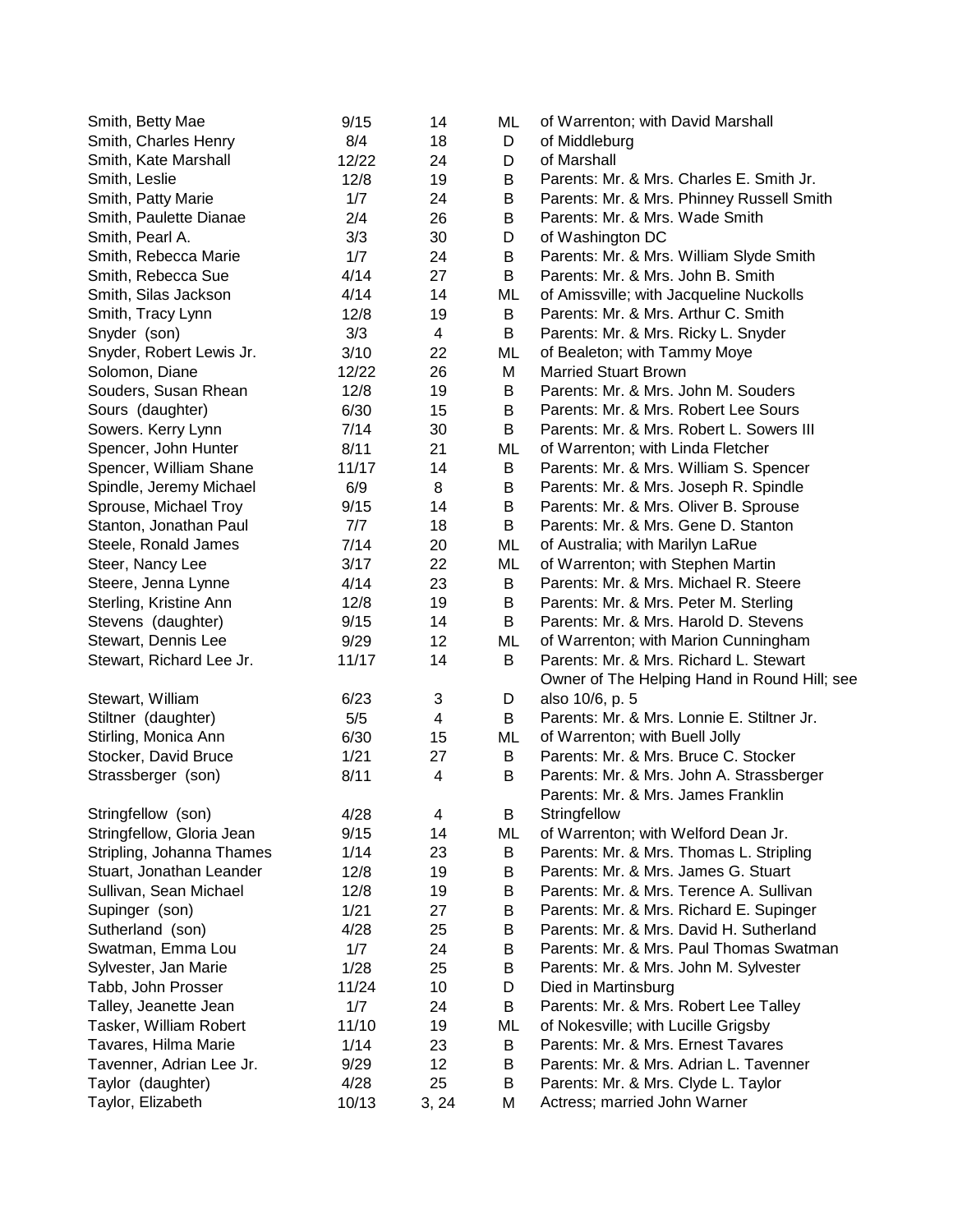| Taylor, Mary Kimberly          | 11/3  | 18             | ML  | of Midland; with Gerald McNabb             |
|--------------------------------|-------|----------------|-----|--------------------------------------------|
| Teasley (son)                  | 8/11  | 16             | B   | Parents: Mr. & Mrs. David Lane Teasley     |
| Temple (son)                   | 2/4   | 22             | Β   | Parents: Mr. & Mrs. James D. Temple Sr.    |
| Tennyson, Carey Elizabeth      | 11/17 | 14             | В   | Parents: Mr. & Mrs. Edward J. Tennyson Jr. |
| Terrant (daughter)             | 2/18  | 25             | В   | Parents: Mr. & Mrs. Danny W. Terrant       |
| Tharpe, Jeffrey Gordon         | 9/22  | 14             | ML  | of Bealeton; with Madelyn Hunsberger       |
| Theimer, Judy Kay              | 5/12  | 16             | ML  | of Warrenton; with John Fleming            |
| Thomas (daughter)              | 7/7   | 12             | B   | Parents: Mr. & Mrs. Larry W. Thomas        |
| Thomas (daughter)              | 7/14  | 29             | B   | Parents: Mr. & Mrs. Greylin L. Thomas      |
| Thomas (daughter)              | 11/17 | 14             | B   | Parents: Mr. & Mrs. George M. Thomas Jr.   |
| Thomas (son)                   | 8/18  | $\overline{7}$ | B   | Parents: Mr. & Mrs. Frank Andrew Thomas    |
| Thompson, Amos W. (Jack)       | 9/8   | 9              | D   | of Delaplane                               |
| Thompson, Edward Lee Jr.       | 2/25  | 18             | B   | Parents: Mr. & Mrs. Edward L. Thompson     |
| Thompson, Freddy Lee           | 9/29  | 12             | ML  | of Marshall; with Eva Grimsley             |
| Thompson, Kay Frances          | 11/3  | 18             | ML  | of Warrenton; with Howard Shackelford      |
| Thompson, Lance Preston        | 12/15 | 19             | B   | Parents: Mr. & Mrs. Robert R. Thompson     |
| Thompson, Linda Ann            | 9/15  | 14             | ML  | of Bryan, TX; with William Patch Jr.       |
| Thompson, Stephen Michael      | 8/4   | 14             | Eng | To Mary Glascock                           |
| Thompson, Susie Ann            | 2/11  | 17             | D   | of Upperville                              |
| Thompson, Toby Leigh           | 4/14  | 23             | B   | Parents: Mr. & Mrs. Ronald L. Thompson     |
| Thompson, Trone Benjamin       | 1/7   | 15             | D   | of The Plains                              |
| Thompson, Vance Jay            | 6/9   | 16             | ML  | of Upperville; with Wyndale Fletcher       |
| Thorpe, John Hubert            | 6/2   | 15             | M   | <b>Married Mary Kennedy</b>                |
| Tiffany, Shyane Adaire         | 7/7   | 18             | B   | Parents: Mr. & Mrs. Steven A. Tiffany      |
| Times (daughter)               | 9/22  | 14             | B   | Parents: Mr. & Mrs. David Leonard Tines    |
| Tinsler (son)                  | 9/29  | 18             | B   | Parents: Mr. & Mrs. Douglas Leslie Tinsler |
| Toler (son)                    | 5/5   | 4              | B   | Parents: Mr. & Mrs. Kenneth R. Toler       |
| Tolias, Aggeliki Maria         | 8/11  | 19             | B   | Parents: Mr. & Mrs. Efstathios K. Tolias   |
| Tomkiewicz, Robert Lee         | 4/28  | 10             | ML  | of Alexandria; with Valerie Cone           |
| Torres, Michael Randolph       | 5/26  | 9              | B   | Parents: Mr. & Mrs. Patrick E. Torres      |
| Trammell, Teresa Michelle      | 7/14  | 20             | B   | Parents: Mr. & Mrs. Elder L. Trammell      |
| Trask, Terry Oscar             | 7/28  | 25             | ML  | of Chesapeake, VA; with Marcia Slack       |
| Tregoning, Eustacia Suzanne    | 7/14  | 20             | B   | Parents: Mr. & Mrs. Ollie M. Tregoning     |
| Trible, Esther Maddox          | 11/17 | 25             | D   | of Ivanhoe Farm, Delaplane                 |
| Triplett, Annie Laurie         | 6/2   | 17A            | D   | of Staunton                                |
| Trow (daughter)                | 1/28  | 22             | B   | Parents: Mr. & Mrs. Leslie Steven Trow     |
| Trueblood (son)                | 5/26  | 26             | B   | Parents: Mr. & Mrs. John C. Trueblood      |
| Turek, Cynthia                 | 9/1   | 14D            | D   |                                            |
| Turner (daughter)              | 9/22  | 14             | B   | Parents: Mr. & Mrs. Richard Allen Turner   |
| Turner, Donald Clayton         | 3/10  | 22             | ML  | of Front Royal; with Evalina Hitt          |
| Turner, Henry Lee              | 9/22  | 22             | D   | of Marshall                                |
| Turner, Joseph Lee             | 4/28  | 25             | D   | of Marshall                                |
| Turner, Marian Marie           | 9/15  | 14             | ML  | of Sumerduck; with Gene Clatterbuck        |
| Turner, Tyrone Marshall        | 8/11  | 21             | ML  | of Nokesville; with Corrine Black          |
| Tyler, Julia Rella             | 11/17 | 14             | ML  | of Bealeton; with David Parker             |
| Updike, Emily Kathryn          | 1/28  | 25             | B   | Parents: Mr. & Mrs. Kirby J. Updike        |
| Utz, John Edward Jr.           | 12/8  | 19             | ML  | of Warrenton; with Donna Grove             |
| Van Deman, Frank E. Jr. (Mrs.) | 12/8  | 19             | M   | of Marshall; married Donald Jameson        |
| Van Meter (son)                | 12/15 | 5              | B   | Parents: Mr. & Mrs. Jeffrey Van Meter      |
| Vance (daughter)               | 9/29  | 18             | B   | Parents: Mr. & Mrs. Richard Lynn Vance     |
| VanWie, Catherine Anne         | 9/15  | 14             | ML  | of Delaplane; with Robert Cooper           |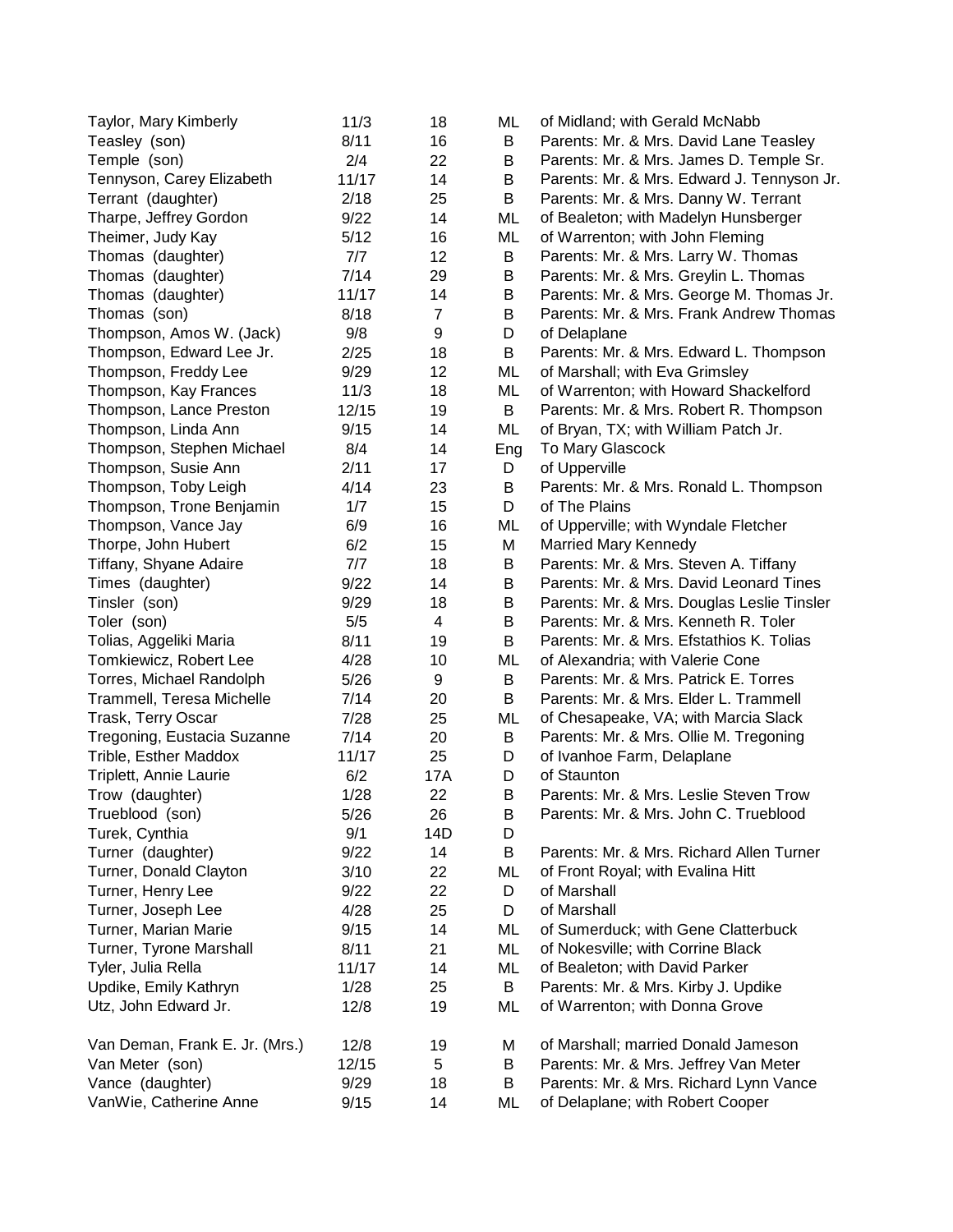| Vaughan, John Willis         | 6/30  | 15             | ML | of Richmond; with Brenda Foley                 |
|------------------------------|-------|----------------|----|------------------------------------------------|
| Veditz, Deborah Jean         | 4/14  | 14             | ML | of Baltimore, MD; with Douglas Cook            |
| Verschage, Mary Rae          | 11/17 | 14             | B  | Parents: Mr. & Mrs. Raymond L. Verschage       |
| Viands, Ricky Eugene         | 1/14  | 23             | В  | Parents: Mr. & Mrs. Rochard E. Viands          |
| Waddell (son)                | 7/14  | 29             | В  | Parents: Mr. & Mrs. Bryrnt E. Waddell Jr.      |
| Wade (daughter)              | 3/3   | $\overline{4}$ | B  | Parents: Mr. & Mrs. Robert S. Wade             |
| Wade, Betty Lou              | 3/10  | 22             | ML | of Midland; with David Knight                  |
| Wagner, Catherine Diane      | 7/14  | 20             | Β  | Parents: Mr. & Mrs. William R. Wagner          |
| Walker (daughter)            | 2/25  | $\overline{7}$ | B  | Parents: Mr. & Mrs. Rubin Lyle Walker          |
| Walker (son)                 | 1/21  | 27             | B  | Parents: Mr. & Mrs. William S. Walker          |
| Walker (son)                 | 10/20 | $\,6$          | B  | Parents: Mr. & Mrs. James E. Walker            |
| Walker, Garry Lee            | 9/1   | 23             | ML | of Warrenton; with Rita Woodson                |
| Walker, Mark Jonathan        | 1/7   | 24             | В  | Parents: Mr. & Mrs. Landon Arnold Walker       |
| Wallen, Andrea Loretta       | 7/28  | 14B            | B  | Parents: Mr. & Mrs. Leslie Wallen Jr.          |
| Wallen, Norman Randall       | 6/9   | 16             | ML | of Marshall; with Robin Moore                  |
| Walter, Delores Ann          | 6/30  | 15             | ML | of Catlett; with Alan Carrico                  |
| Walton, James Albert         | 9/29  | 12             | ML | of Casanova; with Karen Patterson              |
| Ward (daughter)              | 2/18  | 25             | B  | Parents: Mr. & Mrs. Donald P. Ward             |
|                              |       |                |    | of Atoka Farm, Fauquier County; married        |
| Warner, John                 | 10/13 | 3, 24          | M  | Elizabeth Taylor                               |
| Warner, Oscar                | 12/22 | 24             | D  | of Linden                                      |
| Warren, Erin Leona           | 12/8  | 19             | В  | Parents: Mr. & Mrs. William A. Warren          |
|                              |       |                |    | Parents: Mr. & Mrs. James Junior Washington    |
| Washington (son)             | 4/21  | 5              | B  | Jr.                                            |
| Washington, Lavinia Virginia | 6/30  | 15             | ML | of Casanova; with John Edmonds Jr.             |
| Washington, Mary Lou         | 3/17  | 22             | ML | of Casanova; with Steven Edmonds               |
|                              | 9/15  | 14             | B  |                                                |
| Waters, Cynthia Marie        |       |                |    | Parents: Mr. & Mrs. Joseph P. Waters           |
| Weakley (daughter)           | 11/17 | 14             | B  | Parents: Mr. & Mrs. Timothy W. Weakley         |
| Weaver, Donald Ray           | 6/9   | 16             | ML | of Remington; with Lucille Elam                |
| Weber, Eric Allen            | 4/14  | 25             | В  | Parents: Mr. & Mrs. Larry D. Weber             |
| Weeks (daughter)             | 4/21  | 5              | B  | Parents: Mr.& Mrs. Anderson Dilbert Weeks      |
| Weimer (son)                 | 8/18  | $\overline{7}$ | В  | Parents: Mr. & Mrs. Kermit Richard Weimer      |
| Wells (son)                  | 9/29  | 18             | В  | Parents: Mr. & Mrs. James Roger Wells          |
| Welsh, Erin Rebecca          | 9/15  | 14             | B  | Parents: Mr. & Mrs. William H. Welsh           |
| Welsh, Jeannette Harris      | 12/8  | 19             | B  | Parents: Mr. & Mrs. Samuel B. Welsh            |
| Welsh, Minnie Lee            | 8/11  | 20             | D  | of Washington DC                               |
| Wendlberger (son)            | 3/3   | 24             | B  | Parents: Mr. & Mrs. Floyd R. Wendlberger       |
| Wentzel, Jennifer Lynn       | 10/20 | 6              | Β  | Parents: Mr. & Mrs. David M. Wentzel           |
| Werner, Stephen Thomas       | 4/14  | 27             | B  | Parents: Mr. & Mrs. Benny N. Werner            |
| Westerman, David S.          | 1/7   | 19             | D  | Marshall realtor                               |
| Whalen, Christopher Owen     | 7/28  | 14B            | B  | Parents: Mr. & Mrs. Ervin E. Whalen            |
| Wheeler, Jamie Scott         | 9/15  | 14             | В  | Parents: Mr. & Mrs. Donald E. Wheeler          |
| White (daughter)             | 10/20 | 6              | B  | Parents: Mr. & Mrs. Michael J. White           |
| White, Alice Starr           | 4/14  | 14             | ML | of Warrenton; with Steven Henderson            |
| White, Arthur Timothy        | 7/28  | 25             | ML | of Middleburg; with Alix Liebel                |
| White, Bessie Virginia       | 7/14  | 12             | D  | of Marshall                                    |
| White, Ronald Francis        | 5/19  | 20             | ML | of Manassas; with Virginia Beatty              |
|                              |       |                |    |                                                |
| Whitehead, Dillon Zain       | 12/8  | 19             | ML | of Vint Hill Farm Station; with Patrice Powell |
| Whiteley, Richard Hanes      | 5/26  | 9              | B  | Parents: Mr. & Mrs. Richard E. Whiteley        |
| Whiteman, Patricia Ann       | 12/8  | 19             | ML | of Midland; with Stephen Shilling              |